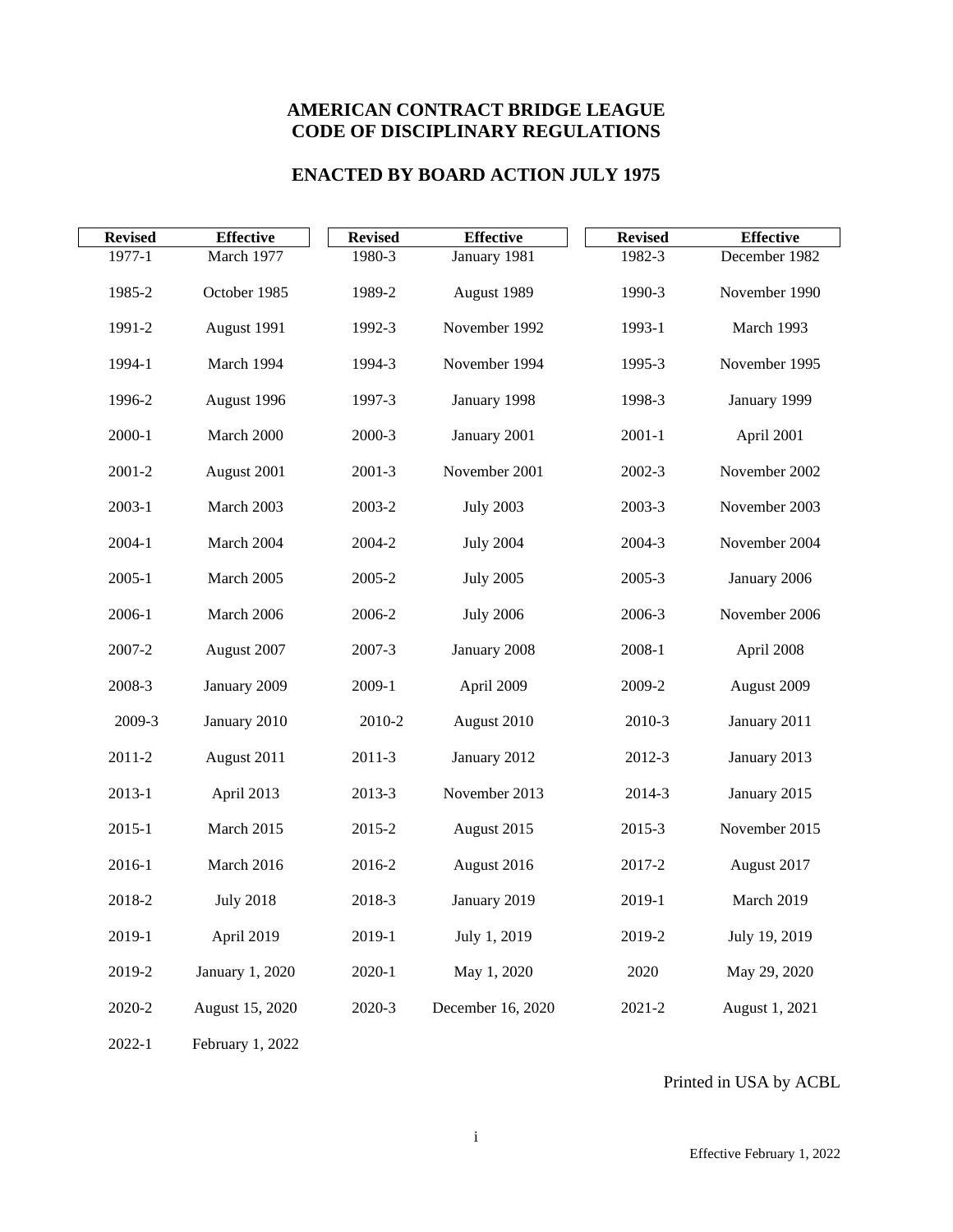# **CODE OF DISCIPLINARY REGULATIONS**

# **TABLE OF CONTENTS**

Page No.

| Definitions |                                                                                                                                                                                    | 1  |
|-------------|------------------------------------------------------------------------------------------------------------------------------------------------------------------------------------|----|
| Sections    |                                                                                                                                                                                    |    |
| 101-110     | <b>ACBL Disciplinary Bodies</b>                                                                                                                                                    | 7  |
| 201-203     | Jurisdiction of Disciplinary Bodies                                                                                                                                                | 9  |
| 301-304     | Grounds for Discipline                                                                                                                                                             | 14 |
| 401-409     | Options for Imposition of Discipline                                                                                                                                               | 22 |
| 501-504     | Procedures for Disciplinary Bodies of Original Jurisdiction                                                                                                                        | 29 |
| 601-605     | Procedures for Appellate Bodies                                                                                                                                                    | 40 |
| 701-704     | <b>Stay of Execution of Discipline Pending Appeal</b>                                                                                                                              | 47 |
| 801-803     | Procedures for Handling Unit, District or Board of Director Offenses                                                                                                               | 48 |
|             | Appendix B ACBL Disciplinary Recommendations<br>Part I Recommended Discipline for a Single Incident<br>Part II Recommended Discipline for Multiple Incidents or Pattern of Conduct | 50 |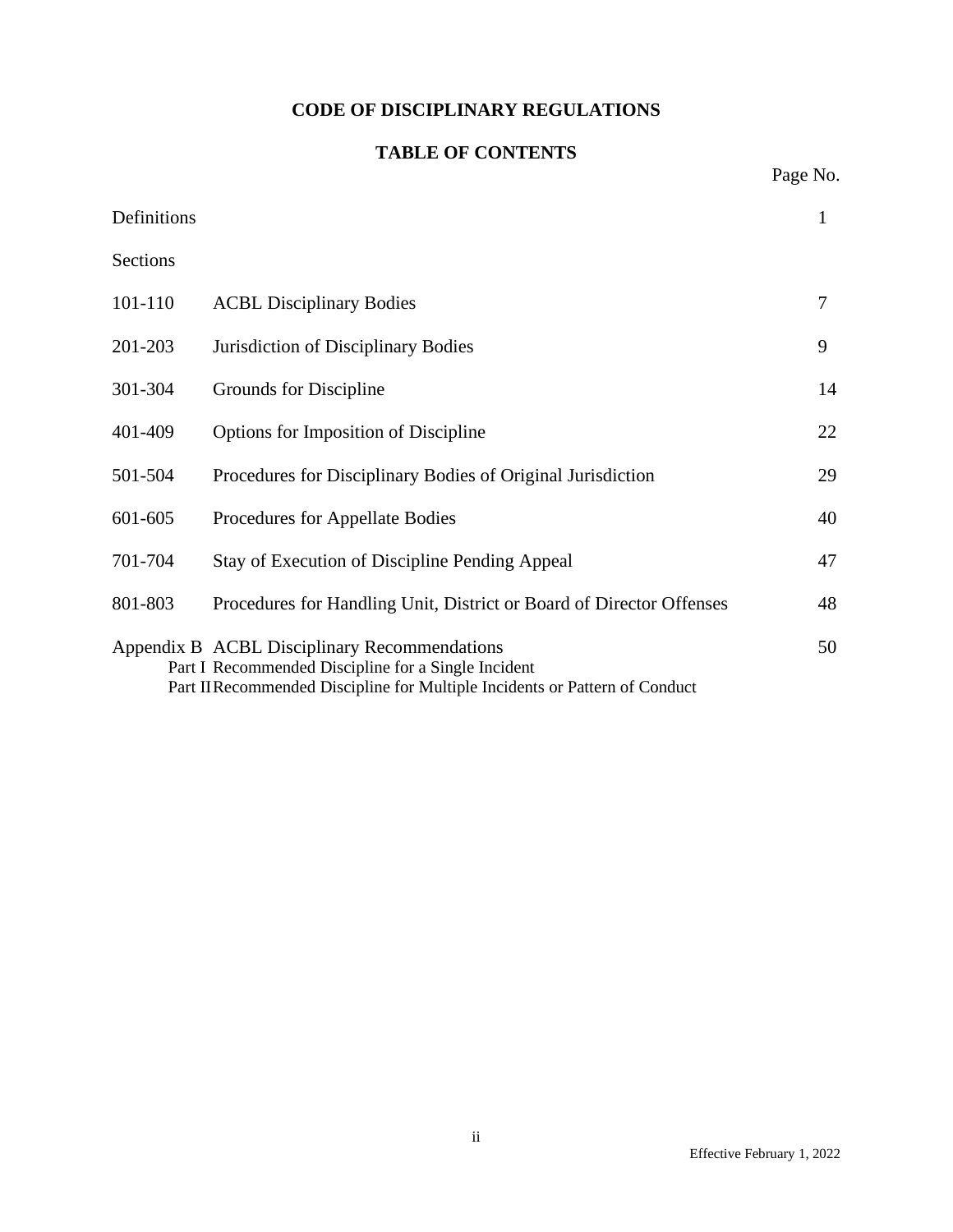# **Definitions**

| <b>ACBL</b>                                       | American Contract Bridge League and, as the context requires,<br>any of its affiliates.                                                                                                                                                                                                                             |
|---------------------------------------------------|---------------------------------------------------------------------------------------------------------------------------------------------------------------------------------------------------------------------------------------------------------------------------------------------------------------------|
| <b>ACBL</b> activity                              | Any ACBL sanctioned event (including parking lots, elevators,<br>communal areas, restaurants and hotels at or around the location<br>of the activity), ACBL (or affiliated organizational) meetings, or<br>other activity conducted for ACBL purposes.                                                              |
| <b>ACBL CEO</b>                                   | The Executive Director of the ACBL.                                                                                                                                                                                                                                                                                 |
| <b>ACBL Disciplinary Committee</b>                | A non-board committee established by the Board of Directors to<br>accomplish the goals and objectives set forth for it in this CDR.<br>See CDR § 201(F).                                                                                                                                                            |
| <b>ACBL Handbook</b>                              | The ACBL Handbook of Rules and Regulations, as amended,<br>supplemented or otherwise modified from time to time.                                                                                                                                                                                                    |
| <b>ACBL Management</b>                            | The ACBL Executive Director or his or her designee.                                                                                                                                                                                                                                                                 |
| <b>ACBL Officials</b>                             | Members of the ACBL Board of Directors, members of the<br>ACBL Board of Governors, members of any ACBL Foundation<br>Board or of any ACBL committee, sub-committee or commission<br>appointed by the ACBL President, the ACBL Board or a member<br>of the ACBL Board.                                               |
|                                                   | Members of any District or Unit Board within the ACBL and of<br>any duly appointed or elected committee or sub-committee of<br>such Board.                                                                                                                                                                          |
|                                                   | Members of any ACBL Tournament Disciplinary Committee and<br>all independent contractors hired by a Tournament Disciplinary<br>Committee. This includes all Tournament Assistants and Caddies<br>hired to work at an ACBL sanctioned tournament.                                                                    |
|                                                   | ACBL employees, including, but not limited to, the ACBL<br>National Recorder, In-House Counsel and ACBL CEO.                                                                                                                                                                                                        |
| <b>ACBL Regulations</b>                           | This ACBL Code of Disciplinary Regulations, the Laws, the<br>ACBL Bylaws, the ACBL Codification, the ACBL Handbook,<br>the General Conditions of Contest for ACBL events (and<br>Conditions of Contest for a specific event), the Bidding Box<br>Regulations and any other rules and regulations of similar import. |
| <b>Administrative Violation</b>                   | "Administrative" violations are actions or behaviors in an ACBL<br>activity described in §§ 303 et. seq.                                                                                                                                                                                                            |
| <b>Advocate</b>                                   | A person selected by the Charging Party and the Charged Party to<br>represent their respective position before a Disciplinary Body.                                                                                                                                                                                 |
| Appeals and Charges $(A & C)$<br><b>Committee</b> | A committee of the Board of Directors which hears all<br>disciplinary appeals on behalf of the Board of Directors.                                                                                                                                                                                                  |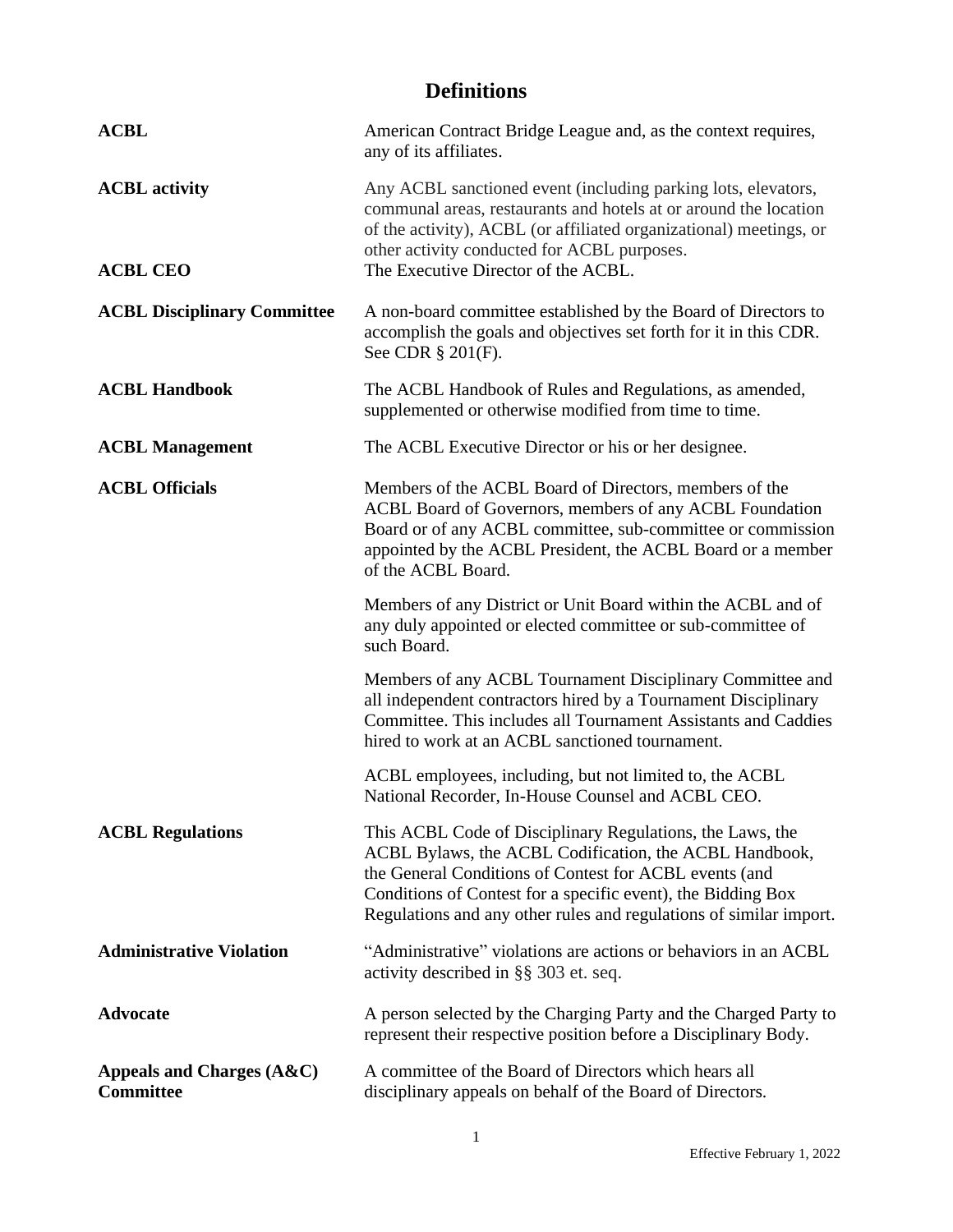| <b>Attorney</b><br><b>Automatic Probation</b> | A person who is licensed or has been licensed to practice law in<br>any jurisdiction.<br>Probation automatically imposed by ACBL Management in<br>accordance with CDR § 305.                                                                                                                                                                                                         |
|-----------------------------------------------|--------------------------------------------------------------------------------------------------------------------------------------------------------------------------------------------------------------------------------------------------------------------------------------------------------------------------------------------------------------------------------------|
| <b>Automatic Suspension</b>                   | A Suspension automatically imposed by ACBL Management in<br>accordance with CDR § 305.                                                                                                                                                                                                                                                                                               |
| <b>Board of Directors (BOD)</b>               | The governing body of the ACBL.                                                                                                                                                                                                                                                                                                                                                      |
| bridge organization                           | An independent organization that organizes bridge in a certain<br>location or geographical area such as a National Bridge<br>Federation (as defined by the World Bridge Federation, for<br>example, the United States Bridge Federation) or Zonal<br>Conference of the World Bridge Federation (for example, the<br>European Bridge League).                                         |
| <b>Catchline headings</b>                     | The catchline headings of the sections of this CDR should be<br>considered to be a part of the respective sections of the CDR.                                                                                                                                                                                                                                                       |
| <b>Cause</b>                                  | With respect to removal of a member of a Disciplinary Body "for<br>cause," the reasons affecting and concerning the ability and<br>fitness of such member to perform the duty imposed upon him<br>that are sufficient to warrant removal; it does not mean some<br>arbitrary or capricious action.                                                                                   |
| <b>CDR</b>                                    | This ACBL Code of Disciplinary Regulations, as amended,<br>supplemented or otherwise modified from time to time.                                                                                                                                                                                                                                                                     |
| <b>Charge</b>                                 | A matter brought to a Disciplinary Body based upon a Complaint<br>that sets forth an offense (i.e., a particular kind of act or conduct<br>set forth in CDR §§ 301-305 that produces liability to discipline)<br>for which a Charged Party is alleged to be responsible.                                                                                                             |
| <b>Charged Party</b>                          | A person against whom Charges have been brought.                                                                                                                                                                                                                                                                                                                                     |
| <b>Charging Party</b>                         | The official of a District or the ACBL who, acting upon a<br>Complaint, brings Charges against another.                                                                                                                                                                                                                                                                              |
| <b>Collusive Cheating</b>                     | An agreement made between two or more people, at least one of<br>whom is a contestant, to exchange or pass information illicitly.<br>This section includes agreements made by persons who are not<br>partners or contestants, including, but not limited to kibitzers or<br>teammates.                                                                                               |
| <b>Comfortable Satisfaction</b>               | A burden of proof that is met when, after a careful weighing of<br>the evidence and the facts proved by direct, circumstantial or<br>other evidence, the decision maker has a comfortable satisfaction<br>that he or she has reached a correct and just conclusion. It is<br>higher than "preponderance of the evidence" standard but not as<br>high as "beyond a reasonable doubt." |
|                                               | Direct evidence, circumstantial evidence, hearsay evidence,                                                                                                                                                                                                                                                                                                                          |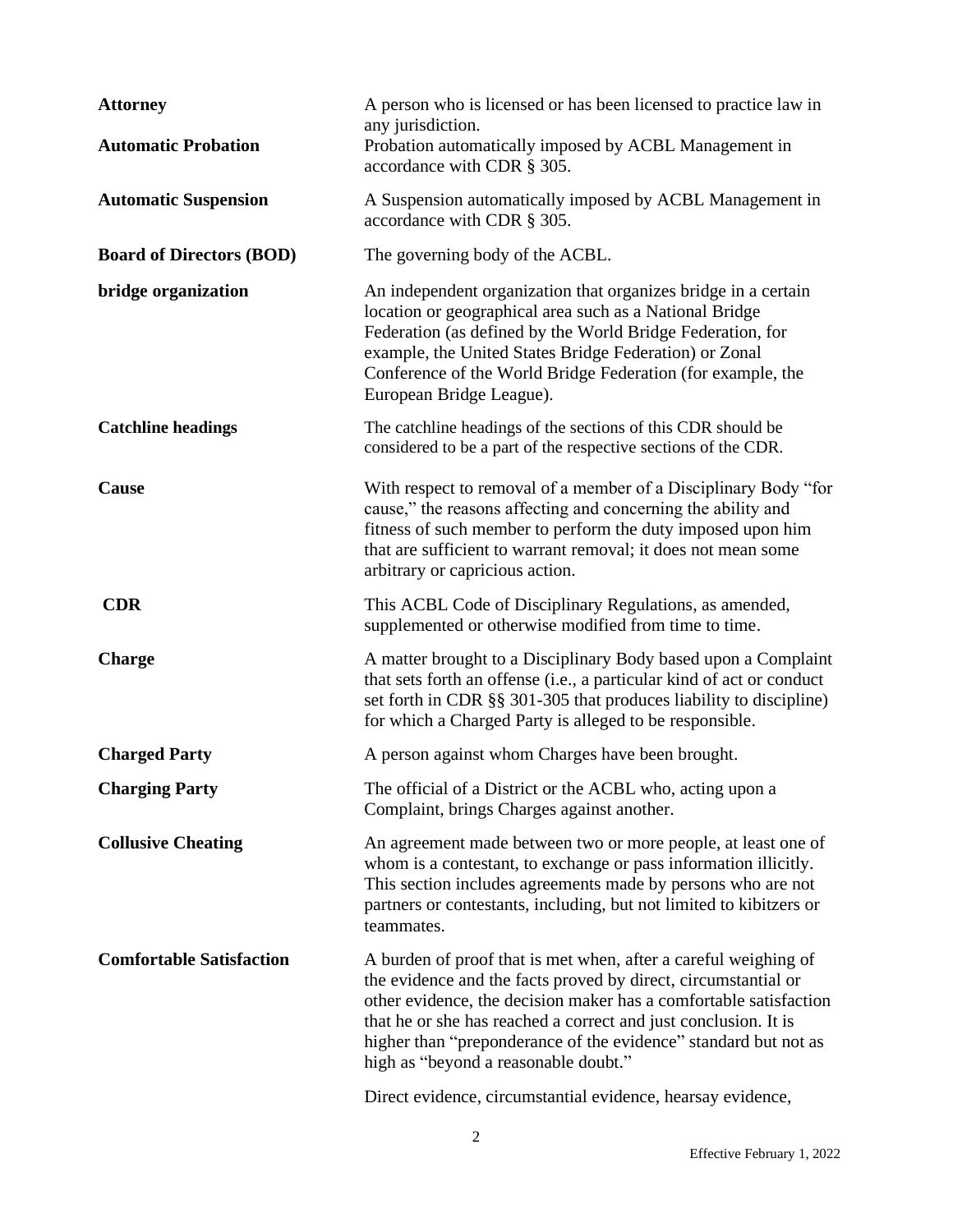|                            | witness statements, mathematical analysis and any other relevant<br>evidence (including evidence from outside of the ACBL) may be<br>used to establish Comfortable Satisfaction. These factors go to<br>the weight given to such evidence and not its admissibility.                                                                                                 |
|----------------------------|----------------------------------------------------------------------------------------------------------------------------------------------------------------------------------------------------------------------------------------------------------------------------------------------------------------------------------------------------------------------|
| Complainant                | An ACBL Recorder who brings a Complaint.                                                                                                                                                                                                                                                                                                                             |
| Complaint                  | A written accusation by an ACBL recorder based on a reported<br>Incident from a member, a non-member playing in an ACBL<br>sanctioned tournament, ACBL Management, a Unit or a District<br>alleging an act or conduct not in conformance with the ACBL's<br>standards that requests that Charges be brought to an appropriate<br>Disciplinary Body for a hearing.    |
| <b>Conduct Violation</b>   | "Conduct" violations are actions or behaviors in an ACBL<br>activity described in §§ 302 et. seq.                                                                                                                                                                                                                                                                    |
| <b>Conference</b>          | A voluntary association of neighboring Units and/or Districts<br>organized to advance the purposes of ACBL and its member<br>Units.                                                                                                                                                                                                                                  |
| <b>DIC</b>                 | Director-in-Charge.                                                                                                                                                                                                                                                                                                                                                  |
| <b>Disciplinary Bodies</b> | Those bodies set forth in CDR $\S$ § 101-110 which are authorized<br>to hear cases involving the discipline of ACBL members (or non-<br>members of the ACBL when participating in ACBL sanctioned<br>events) or affiliates.                                                                                                                                          |
| <b>Disciplined Person</b>  | A person whom a Disciplinary Body has determined to be<br>responsible for the Charge(s) brought against him or her and who<br>shall be subjected to a discipline set forth in CDR §§ 401-407.                                                                                                                                                                        |
| <b>Discrimination</b>      | Actions against a full-time or part-time ACBL employee,<br>independent contractor, member, or participant in an ACBL<br>sanctioned event because of that person's race, creed, color,<br>religion, national origin, ancestry, sex, gender, disability, sexual<br>orientation or other personal characteristics covered by federal<br>law.                            |
| <b>Electronic Presence</b> | Participation in a hearing by means of a conference telephone or<br>similar communications equipment or by electronic video screen<br>communication; participation by such means shall<br>constitute presence in person at a hearing as long as all persons<br>participating in the hearing can hear each other at the same time<br>and each person can participate. |
| <b>Eligibility Points</b>  | Masterpoints assigned to be used for placement in a flight,<br>bracket, or stratification category and used to ensure proper<br>seeding. These points shall not be used for attaining ACBL ranks<br>or in any masterpoint race. For the purpose of this CDR, the<br>Eligibility Points assigned shall equal points forfeited by the                                  |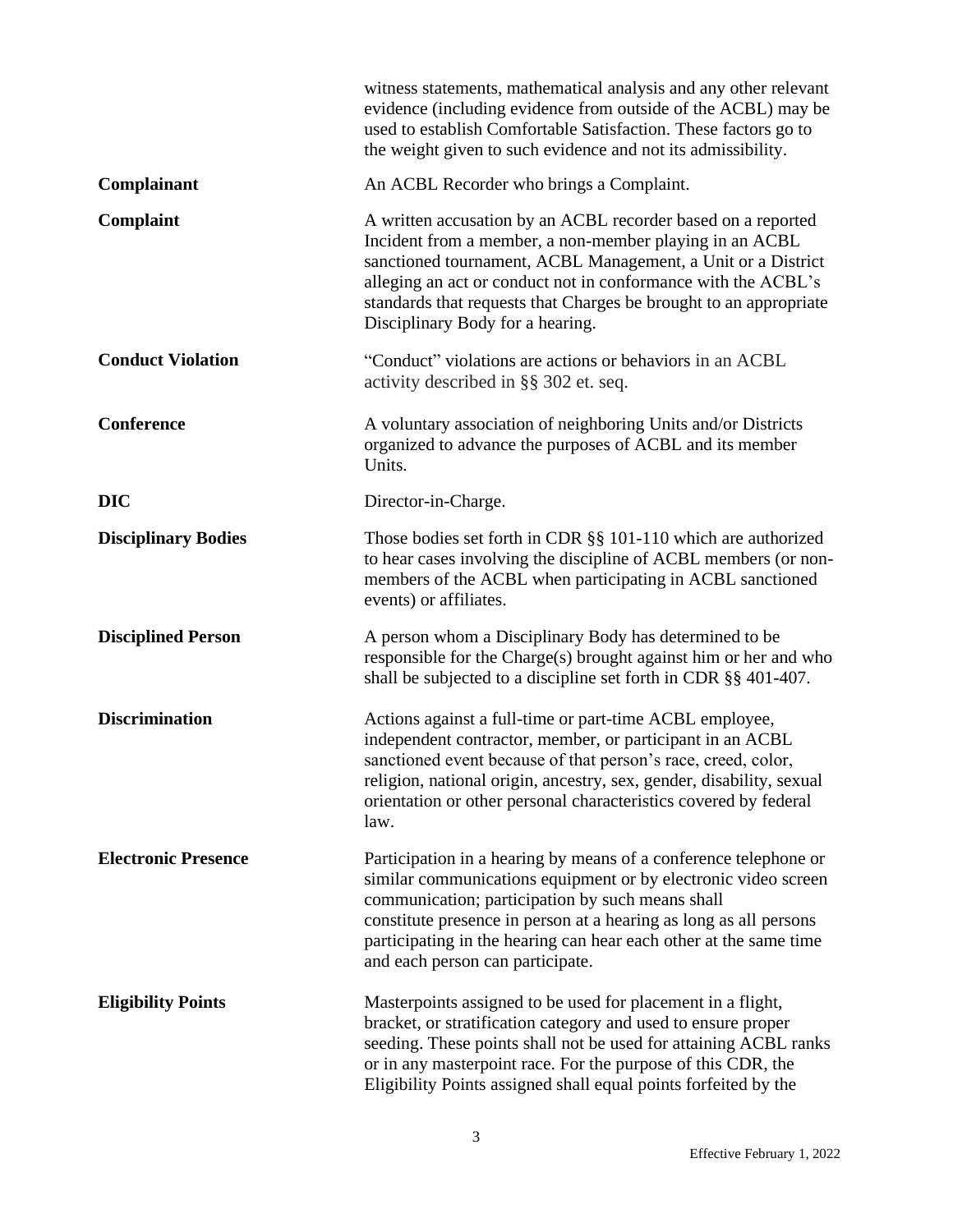| <b>Ethical Oversight Committee</b><br>(EOC) | action of a Disciplinary Body.<br>A non-board committee established by the Board of Directors<br>which hears original cases of First Degree Ethical Violations or<br>other disciplinary referrals under CDR § 202(E).                                                                                                                                                                                                                                                                                                                          |
|---------------------------------------------|------------------------------------------------------------------------------------------------------------------------------------------------------------------------------------------------------------------------------------------------------------------------------------------------------------------------------------------------------------------------------------------------------------------------------------------------------------------------------------------------------------------------------------------------|
| <b>Ethical Violations</b>                   | In general, ethical violations are actions (other than those<br>permitted by the Laws or other ACBL regulations) that are likely<br>to have a material impact on the outcome of a bridge competition.                                                                                                                                                                                                                                                                                                                                          |
| <b>Expunged or Expungement</b>              | The removal of a discipline, after such discipline has been served,<br>from a person's disciplinary record so that it is as though the<br>discipline was never imposed.                                                                                                                                                                                                                                                                                                                                                                        |
| <b>Hearing</b>                              | A location where a disciplinary procedure under this CDR is<br>held, which may be a physical location, virtual location via<br>telephone or other electronic means, or a combination of these.                                                                                                                                                                                                                                                                                                                                                 |
| <b>Hearing Report</b>                       | A form report provided by the ACBL to a Disciplinary Body for<br>completion following a hearing which provides a summary of the<br>facts, the Disciplinary Body's findings and what discipline, if<br>any, is to be or was imposed.                                                                                                                                                                                                                                                                                                            |
| <b>Incident</b>                             | An occurrence of conduct or actions by a player or an ACBL<br>member which may be the basis for a player memo or a<br>Complaint.                                                                                                                                                                                                                                                                                                                                                                                                               |
| <b>Institute for Bridge Arbitration</b>     | The Institute for Bridge Arbitration (IBA) is the specialized<br>disciplinary body of the American Arbitration Association<br>(AAA) that hears cases alleging an Ethical Violation set out<br>in CDR $\S$ 301(A)-(D).                                                                                                                                                                                                                                                                                                                          |
| Law                                         | A provision in the "Laws of Duplicate Contract Bridge" or the<br>"Laws of Duplicate Bridge", as each, respectively, may be<br>amended, supplemented or otherwise modified from time to time.                                                                                                                                                                                                                                                                                                                                                   |
| mail                                        | "Mail" shall mean service by first class mail or email, request of<br>delivery receipt required.                                                                                                                                                                                                                                                                                                                                                                                                                                               |
| member in good standing                     | An ACBL member shall be deemed to be in "good standing"<br>when such member's dues, if dues are required, are current and<br>such member is not currently:<br>1. expelled;<br>2. serving a term of Suspension;<br>3. serving an indefinite Probation;<br>4. serving a Probation, the initial term of which was 24 or<br>more months; or<br>5. serving a term of Probation following a Suspension, the<br>initial term of which was more than 90 days.<br>A member who is not in good standing (as defined herein) shall<br>not be entitled to: |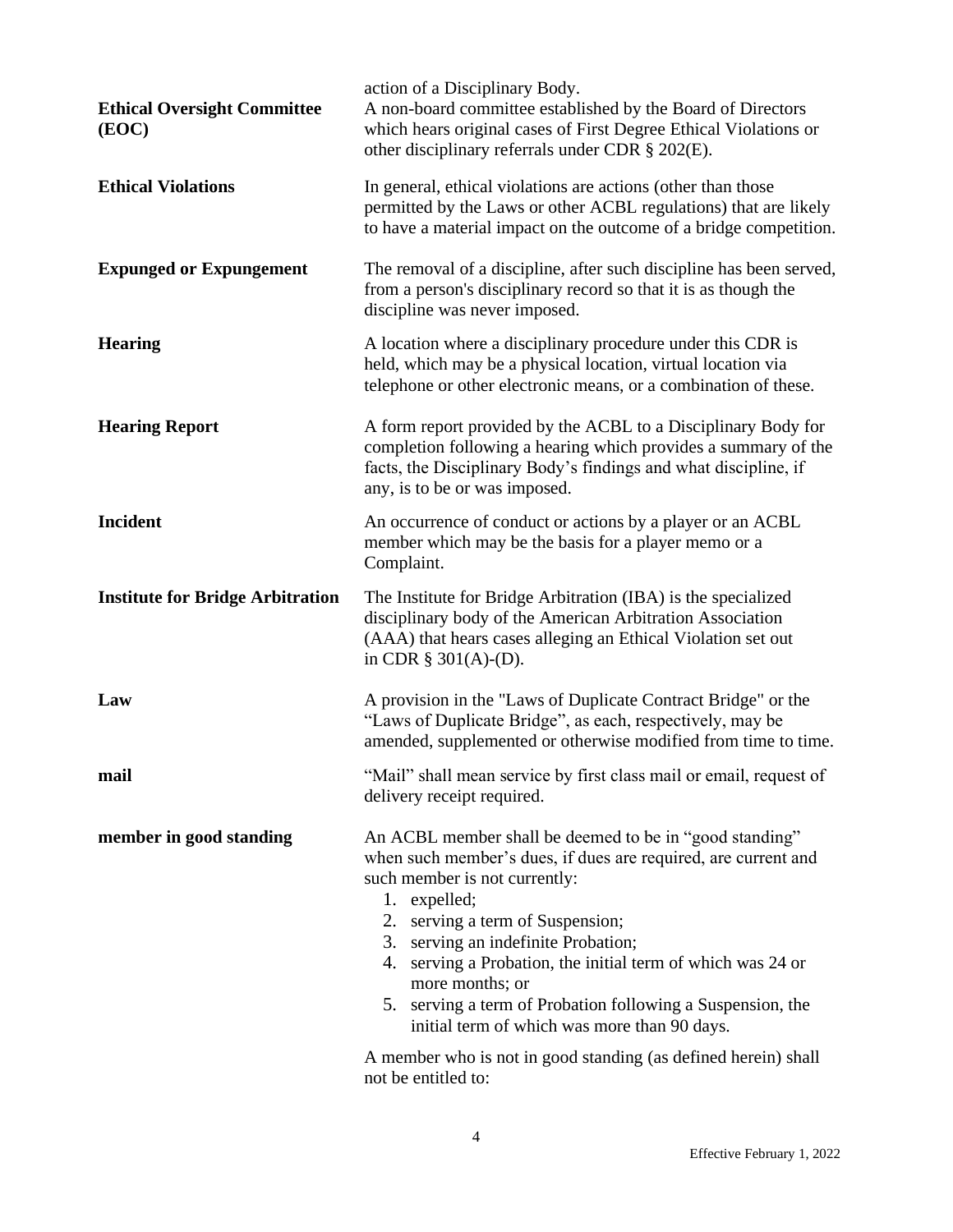|                                                            | 1.<br>serve in any elected or appointed position in ACBL;<br>2.<br>receive any subsidy or remuneration from ACBL;<br>3.<br>participate in Masterpoint races;<br>4.<br>receive recognition for Masterpoint rank promotion;<br>5.<br>publish an article in any ACBL publication;<br>vote in any election in which general membership is<br>6.<br>electorate;<br>7.<br>serve as a club manager or director;<br>8.<br>participate in events where such participation is<br>prohibited by Conditions of Contest;<br>9.<br>vote in a Hall of Fame election; and/or<br>10.<br>membership on the Goodwill Committee. |  |
|------------------------------------------------------------|--------------------------------------------------------------------------------------------------------------------------------------------------------------------------------------------------------------------------------------------------------------------------------------------------------------------------------------------------------------------------------------------------------------------------------------------------------------------------------------------------------------------------------------------------------------------------------------------------------------|--|
|                                                            | (reprinted in ACBL Codification, Chapter 1, § 2.3.1-2.3.2)                                                                                                                                                                                                                                                                                                                                                                                                                                                                                                                                                   |  |
| <b>Month</b>                                               | For the purposes of this CDR, a month is equal to thirty (30)<br>days.                                                                                                                                                                                                                                                                                                                                                                                                                                                                                                                                       |  |
| <b>NABC</b>                                                | North American Bridge Championships.                                                                                                                                                                                                                                                                                                                                                                                                                                                                                                                                                                         |  |
| <b>NBO</b>                                                 | A National Contract Bridge Organization (as defined in the<br>World Bridge Federation Bylaws) that is a member of the World<br>Bridge Federation and controls bridge in its country (as defined in<br>the World Bridge Federation Bylaws).                                                                                                                                                                                                                                                                                                                                                                   |  |
| <b>Negotiated Resolution</b>                               | An agreement for resolution of a disciplinary proceeding between<br>the Charging Party and the Charged Party presented to the<br>Disciplinary Body for its approval. (See CDR $\S$ 502(L))                                                                                                                                                                                                                                                                                                                                                                                                                   |  |
| <b>Online Ethical Oversight</b><br><b>Committee (OEOC)</b> | A non-board committee established by the Board of Directors<br>which matter under CDR $\S$ 202(G).                                                                                                                                                                                                                                                                                                                                                                                                                                                                                                           |  |
| player memo                                                | A written document informing the recorder about an Incident.<br>The player memo is not necessarily a Complaint, but it may be<br>used as the basis for a Complaint.                                                                                                                                                                                                                                                                                                                                                                                                                                          |  |
| preponderance of the evidence                              | Evidence that is more convincing than the evidence opposed to it.                                                                                                                                                                                                                                                                                                                                                                                                                                                                                                                                            |  |
| <b>President</b>                                           | The President of the ACBL Board of Directors.                                                                                                                                                                                                                                                                                                                                                                                                                                                                                                                                                                |  |
| prima facie                                                | Evidence that is sufficient to establish a fact in question until<br>rebutted.                                                                                                                                                                                                                                                                                                                                                                                                                                                                                                                               |  |
| recorder                                                   | A person assigned the duty to collect and record player memos<br>and other reports, investigate allegations of wrongdoing and<br>educate players regarding demeanor and ethical behavior<br>pursuant to ACBL Regulations.                                                                                                                                                                                                                                                                                                                                                                                    |  |
| sanctioned event                                           | For this CDR, any ACBL sanction issued by the ACBL to a club,<br>Unit or District and any event awarding ACBL masterpoints<br>which is conducted and sponsored by the ACBL.                                                                                                                                                                                                                                                                                                                                                                                                                                  |  |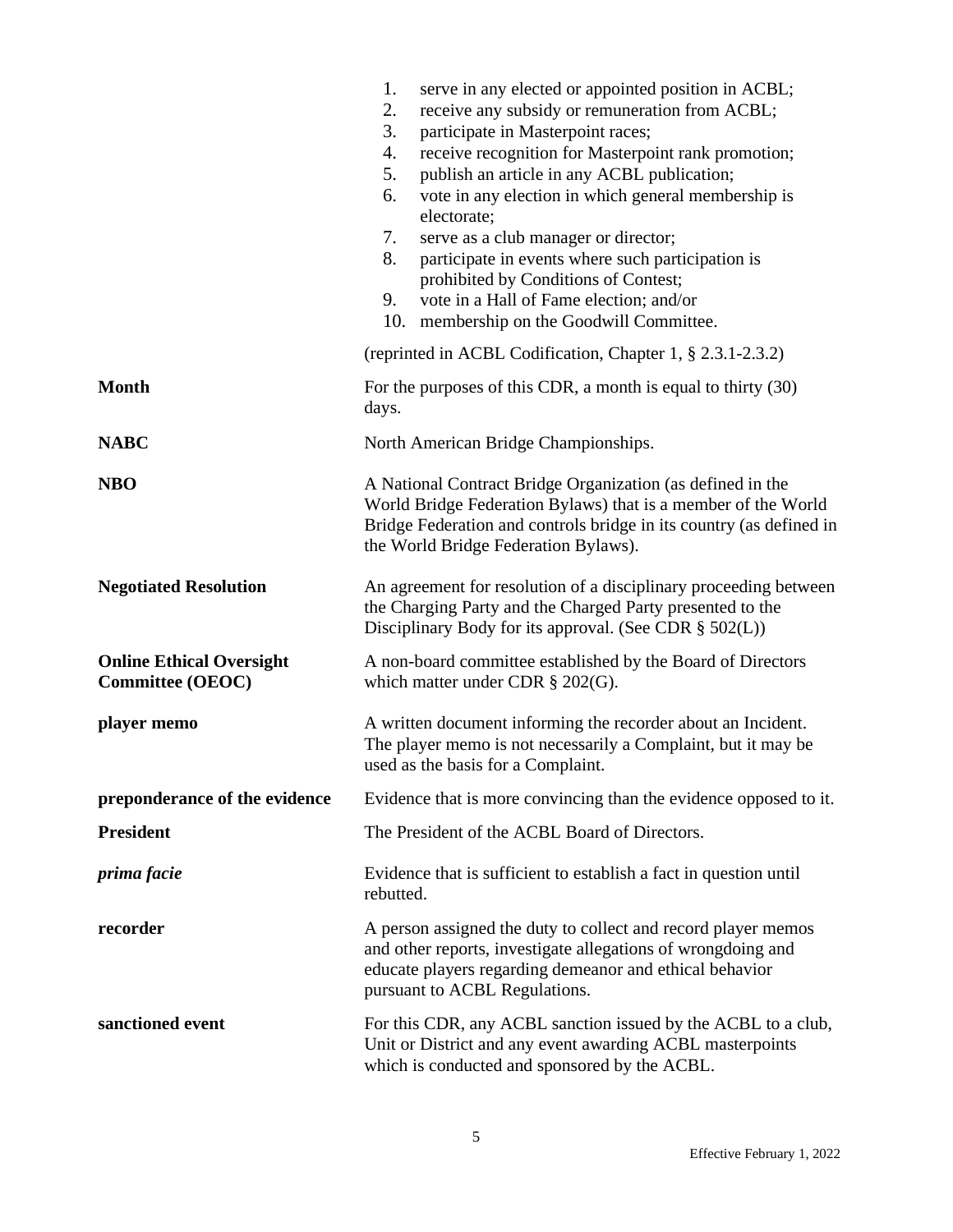| <b>TDC</b>                 | A NABC Tournament Disciplinary Committee. It has limited<br>disciplinary powers and it conducts a hearing and completes its<br>deliberations at or immediately after an ACBL NABC<br>tournament and hears Charges arising from Incidents occurring at<br>a tournament. (See also CDR $\S$ 503.)                                                 |
|----------------------------|-------------------------------------------------------------------------------------------------------------------------------------------------------------------------------------------------------------------------------------------------------------------------------------------------------------------------------------------------|
| <b>Unit Sponsored Club</b> | A club which has any one or more of the following features:<br>(a) a board which is the same as the Unit Board or whose<br>members are appointed by the Unit;<br>(b) a co-mingling of funds with those of the Unit;<br>(c) the placement of funds in a Unit-owned account; or<br>(d) the appointment of a club manager or director by the Unit. |
| <b>Zonal Conference</b>    | Zones established by the World Bridge Federation within each<br>the five continents that organize, manage and administer contract<br>bridge activities within their geographical boundaries.                                                                                                                                                    |

Unless the context clearly dictates otherwise, the singular includes the plural and the masculine includes the feminine and vice versa. Masterpoints is a registered trademark of the ACBL.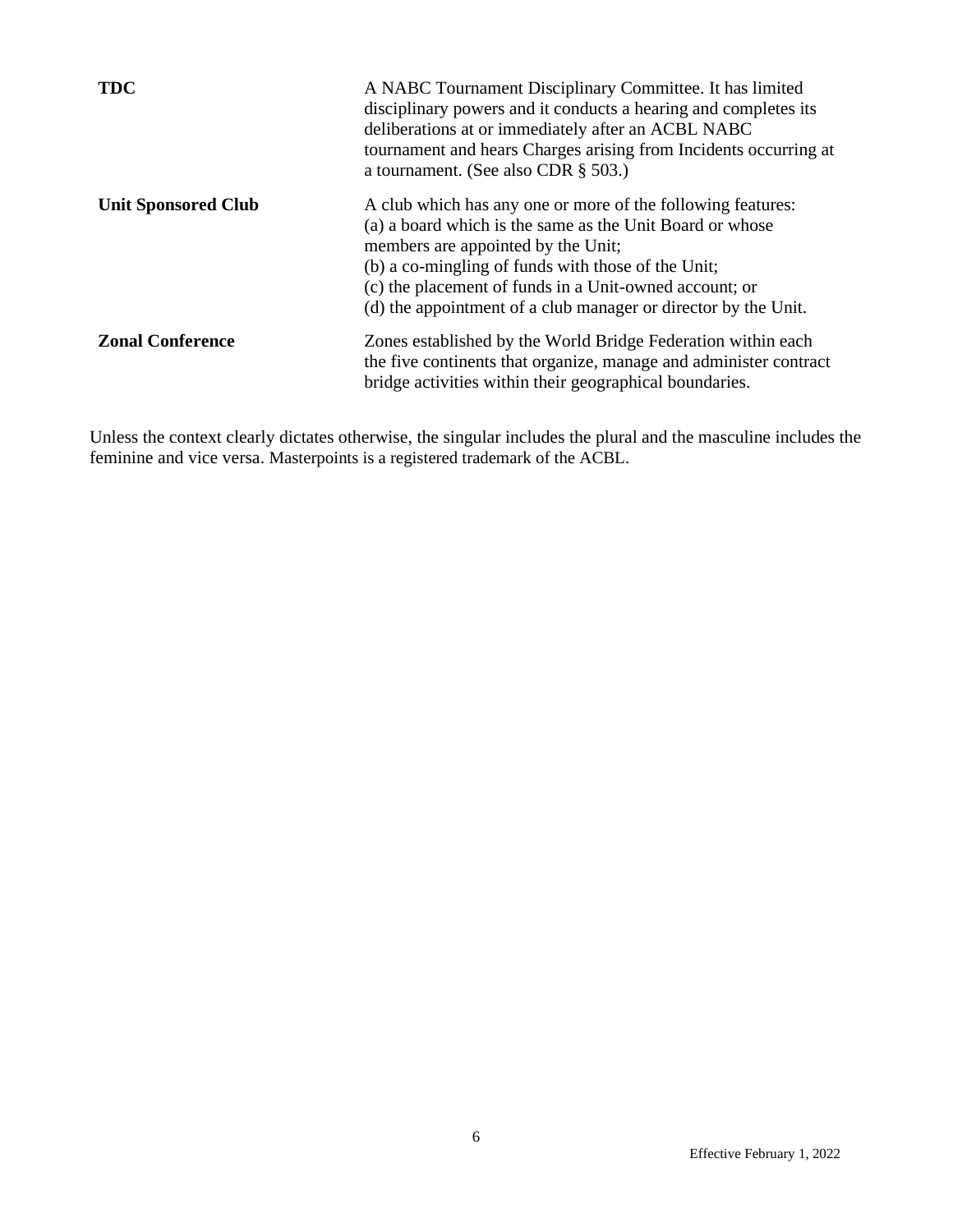## **CODE OF DISCIPLINARY REGULATIONS**

*The purpose of this Code of Disciplinary Regulations (CDR) is to set forth a comprehensive disciplinary process and structure that provides a fair hearing to every ACBL member (or non-member of the ACBL participating in ACBL sanctioned events) charged with a disciplinary infraction. However, it is to be understood that disciplinary proceedings are not criminal or civil trials in that they do not involve personal liberty but rather the privileges of membership in the ACBL or continued participation in ACBL sanctioned events. Disciplinary proceedings under this CDR do not establish the guilt of the accused in a legal sense, as understood in a court of law – rather they only establish a Charged Party's responsibility as affecting the ACBL's judgment of his or her fitness for the privileges of membership or continued participation in ACBL sanctioned events.<sup>1</sup> They are the internal administrative proceedings of a membership organization and the procedures listed herein are not to be expanded upon or added to in the conduct of proceedings.*

In the event of any inconsistency between this CDR and the specific actions of the BOD as set forth in the ACBL Codification, this CDR shall control.

## **1. ACBL DISCIPLINARY BODIES**

101. SIZE OF DISCIPLINARY PANELS

All ACBL Disciplinary Bodies, except ACBL Management, whether exercising original or appellate jurisdiction, must consist of a minimum of 3 members.

#### 102. DISTRICT DISCIPLINARY COMMITTEE

- (A) Each District shall have a standing Disciplinary Committee chairperson.
- (B) Each District shall have either a standing District Disciplinary Committee, which shall be responsible for conducting disciplinary hearings in conformance with this CDR, or procedures to appoint such a committee when necessary.
- 103. DISTRICT APPELLATE COMMITTEE
	- (A) Each District shall have a standing Appellate Committee chairperson who may not be the same person in  $\S$  102(A).
	- (B) Each District may have a standing District Appellate Committee, which shall be responsible for conducting appellate hearings in conformance with this CDR, but, at a minimum, must have procedures to appoint such a committee when necessary. In no event may a member of this committee be a member of the committee in CDR § 102(B).

#### 104. NABC TOURNAMENT DISCIPLINARY COMMITTEE

105. DISCIPLINARY COMMITTEE OF SPONSORING ORGANIZATION

In certain cases, organizations other than ACBL Districts or the ACBL will sponsor an ACBL

<sup>1</sup> Paraphrased from Ch. XX of Robert's Rules of Order Newly Revised.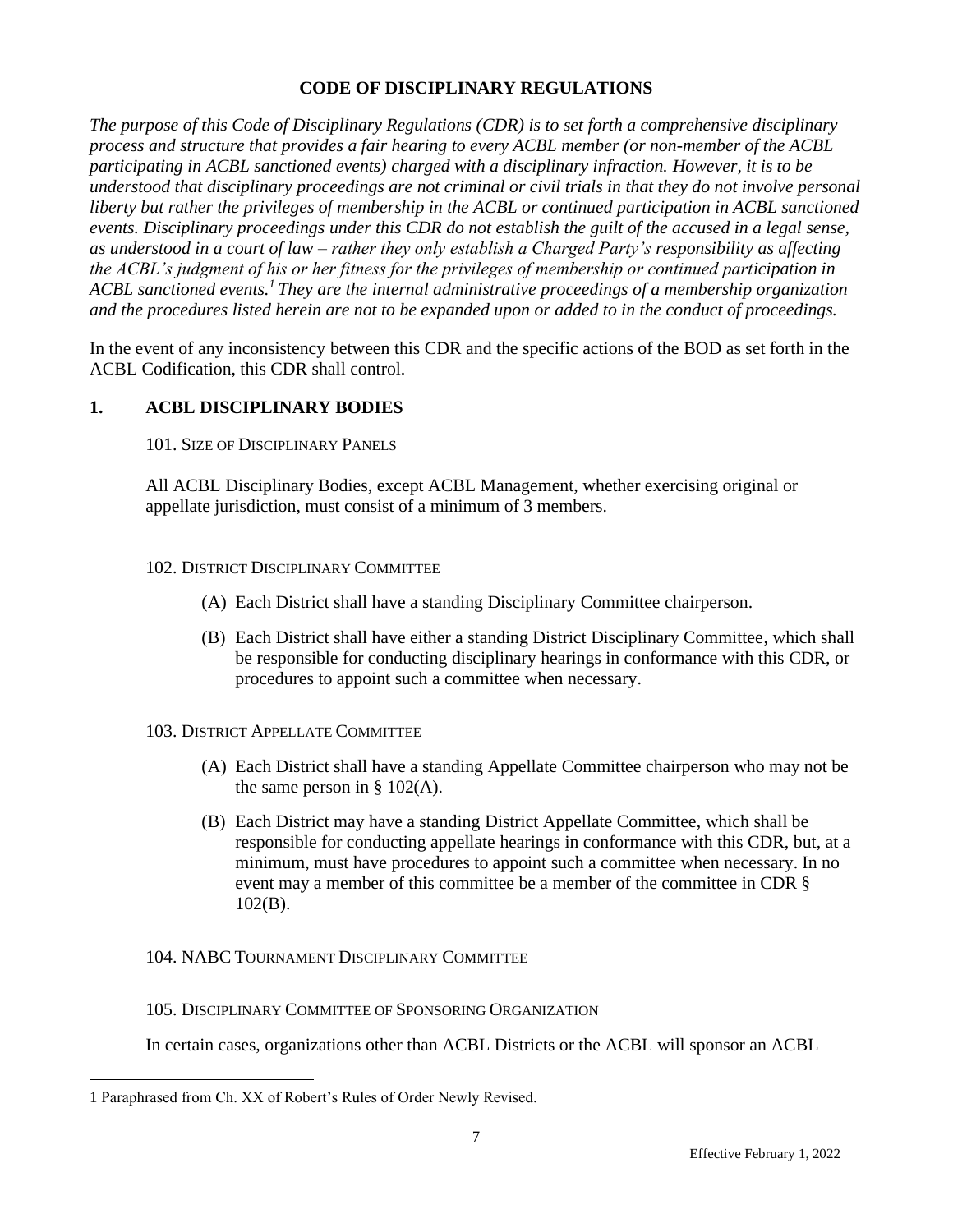sanctioned tournament or event.

106. ACBL MANAGEMENT

- 107. ETHICAL OVERSIGHT COMMITTEE
- 108. ACBL DISCIPLINARY COMMITTEE
- 109. APPEALS AND CHARGES COMMITTEE
- 110. ONLINE ETHICAL OVERSIGHT COMMITTEE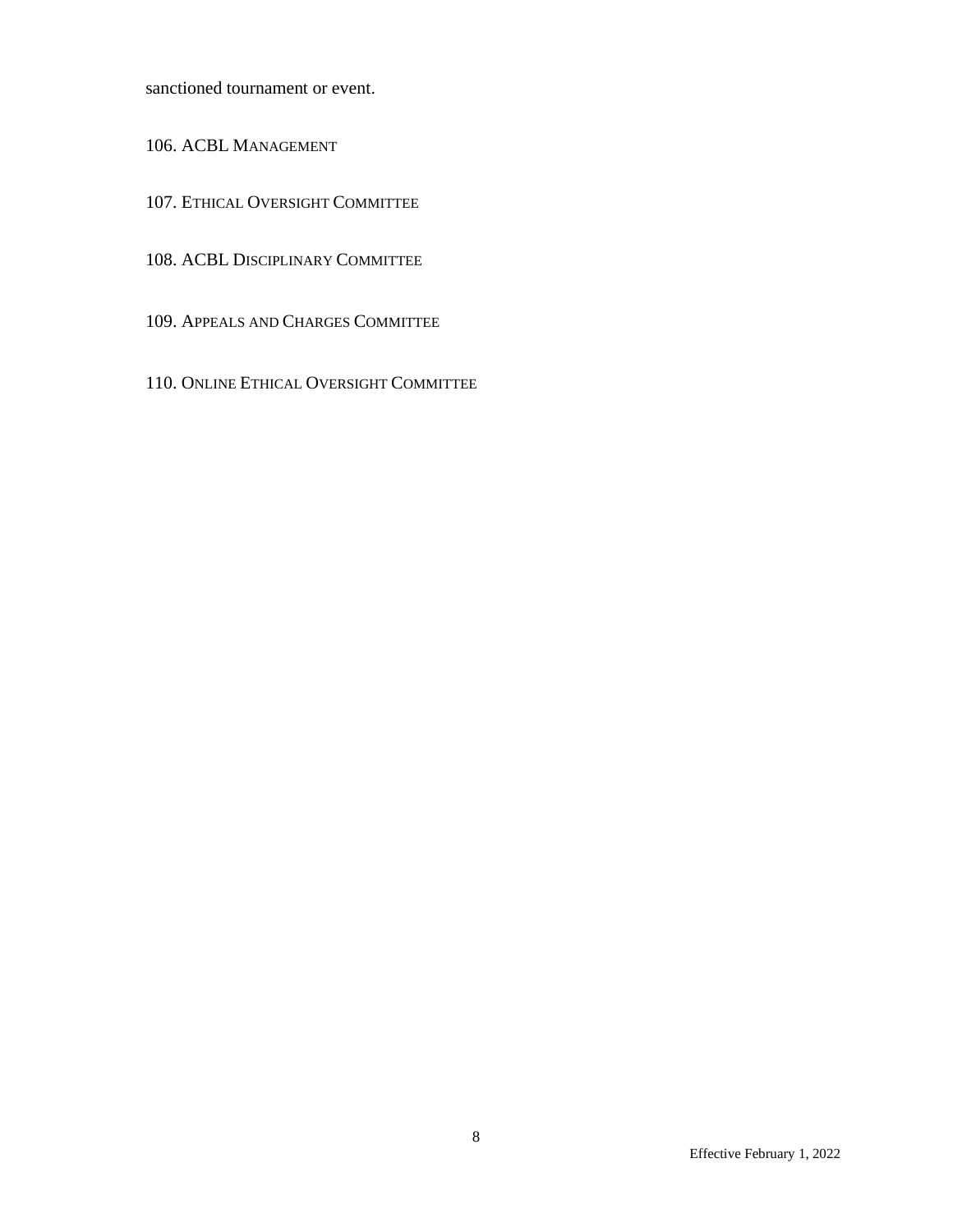## **2. JURISDICTION OF DISCIPLINARY BODIES**

201. JURISDICTION OVER PERSONS AND CASES BY ACBL DISTRICTS AND DISTRICT BODIES

- (A) **Jurisdiction over Persons by Districts and District Bodies.** A District has jurisdiction over Incidents that involve:
	- (1) Persons participating in an ACBL sanctioned event or other activity (sponsored by any Unit, any District or the ACBL) held or occurring within its geographical boundaries. However, if a District sponsors an event in another District's geographical boundaries, the District in which the event is held may agree to the sponsoring District having jurisdiction over any violations of this CDR occurring at that event, but this decision must be made at the time that it gives permission to hold the event within its geographical boundaries.
	- (2) Persons participating in an ACBL sanctioned event or other activity at a Unit Sponsored Club held within that District's geographic boundaries.
	- (3) Members of that District when such member is participating in an ACBL sanctioned event or other activity sponsored by any Unit, any District, or the ACBL.
	- (4) Persons participating in a club sponsored ACBL sanctioned event held within the District's geographical boundaries relating to Complaints of alleged Second or Third Degree Ethical Violations as set out in CDR § 301(B)-(C).
	- (5) Member Units limited to allegations brought under CDR § 801.
- (B) **Limits of District Jurisdiction over Persons**. The District does not have jurisdiction over:
	- (1) Persons accused of alleged First Degree Ethical Violations as set out in CDR § 301(A).
	- (2) Persons accused of Ethical Violations Not Otherwise Specified as set out in CDR § 301(D).
	- (3) Persons accused of Administrative Violations as set out in CDR § 301(C).
	- (4) Persons participating in any online event that awards ACBL masterpoints as set out in CDR § 202(G).
	- (5) ACBL employees in pursuit of their employment with the ACBL.
	- (6) A club manager or club manager's staff in pursuit of their club activities that is accused of a matter set out in CDR § 303.
	- (7) Persons accused of conduct matters that occur at a club sponsored ACBL sanctioned event at a privately owned club.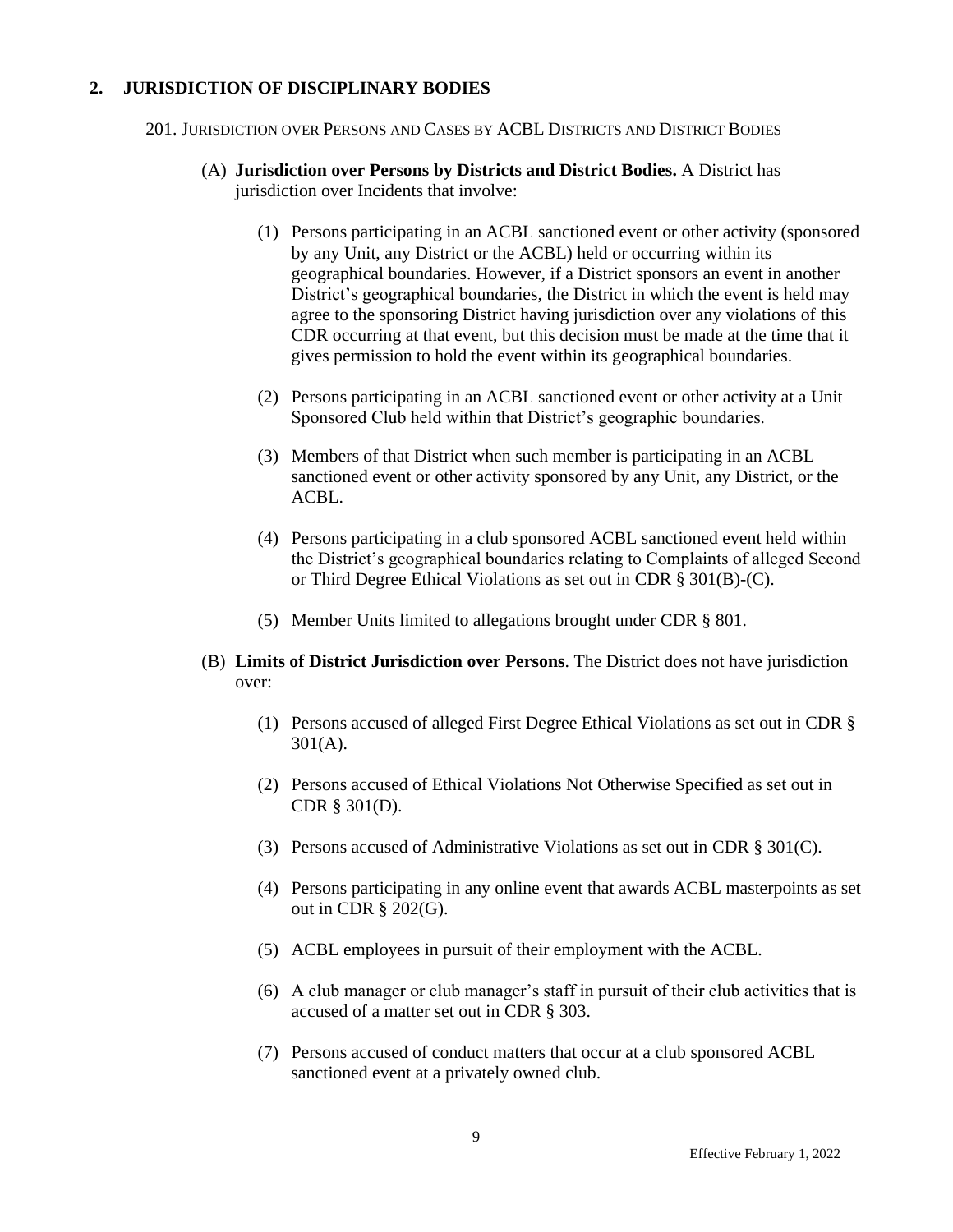- (8) Persons that have been disciplined twice within twenty-four (24) month as set out in CDR § 305.
- (C) **Jurisdiction of Cases by a District Disciplinary Committee***.* A District Disciplinary Committee has jurisdiction over:
	- (1) Cases involving Charges against a person arising from that person's participation in an ACBL sanctioned event or other activity sponsored by that District as set out in CDR § 201(B). (*See also* Limits of District Jurisdiction CDR § 201(D).)
	- (2) An Appeal of an ACBL member barred from a club as set out in CDR  $\S$  601(B) or non-member as set out in CDR  $\S$  601(B)(2).
	- (3) Cases involving disputes between Units from the same District.
	- (4) Cases involving Charges based on a pattern of conduct against a person when the most recent incident occurred under that District's jurisdiction set out in CDR § 201(B). (See Limits of District Jurisdiction CDR § 201(D))
	- (5) Cases involving alleged violations by member Units as set out in CDR § 801.
	- (6) When otherwise expressly stated in this CDR.
- (D) **Jurisdiction of Cases by a District Appellate Committee**. A District Appellate Committee has jurisdiction over:
	- (1) An Appeal of the decision of that District's District Disciplinary Committee, except a decision against or for a Unit as an entity that had been brought as set out in CDR § 801.
	- (2) When otherwise expressly stated in this CDR.

202. JURISDICTION OVER PERSONS AND CASES BY ACBL AND NATIONAL BODIES

- (A) **Jurisdiction over Persons by ACBL and National Bodies.** The ACBL has jurisdiction over Incidents that involve:
	- (1) Persons participating in an ACBL sanctioned event or other activity, including any online event or activity.
	- (2) ACBL members who have been found responsible and/or disciplined by any other bridge organization for an Ethical Violation.
	- (3) Persons that have been disciplined by any Disciplinary Body listed in CDR §§ 101-110 twice within a twenty-four (24) month period.
	- (4) Persons that violate an Automatic Probation.
	- (5) A club manager or staff based in pursuit of their club activities or duties that is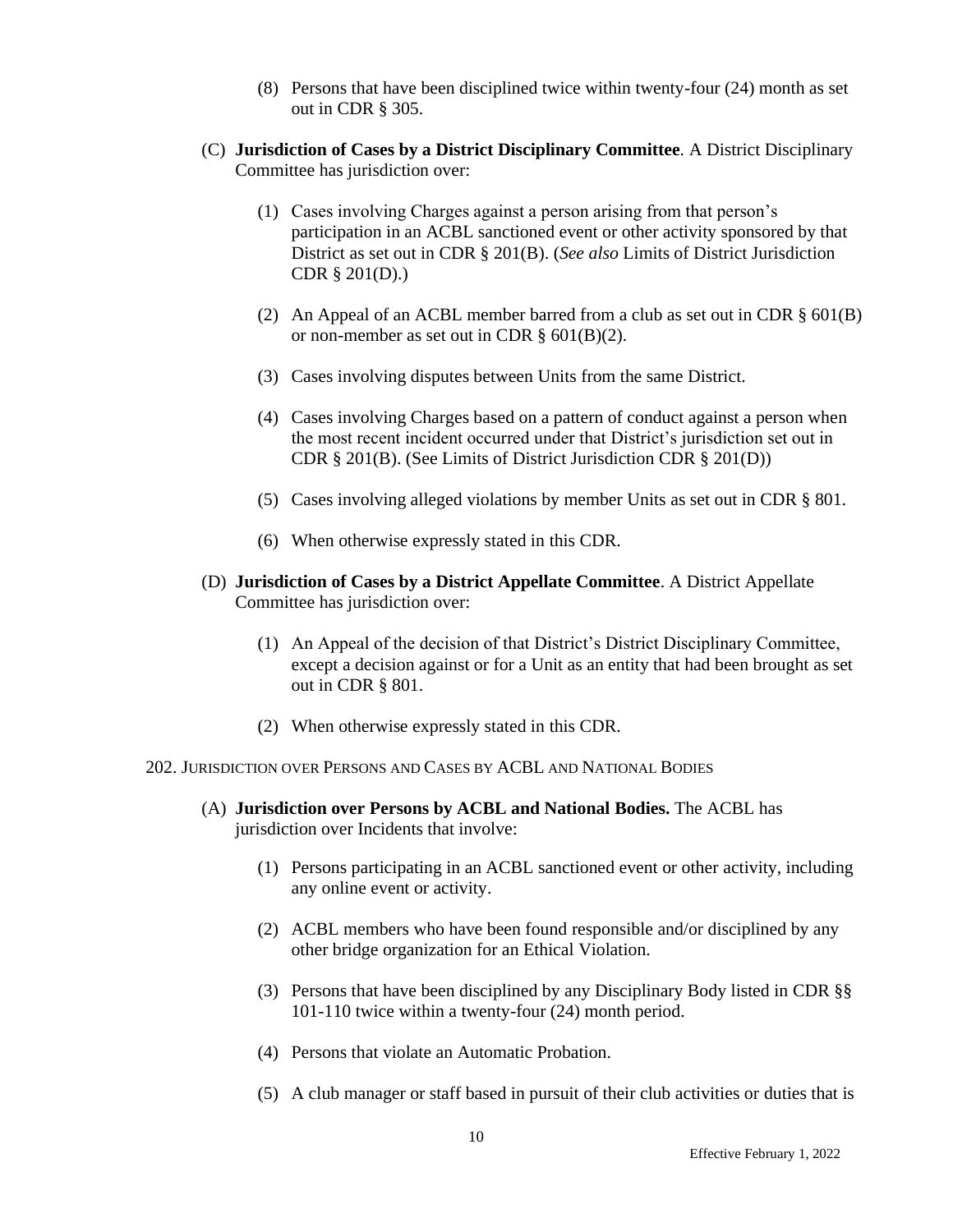accused of a matter set out in CDR § 303.

- (6) Persons alleged of Administrative Violations as set out in CDR § 303.
- (7) Persons alleged of First Degree Ethical Violations as set out in CDR § 301(A).
- (8) Persons alleged of Ethical Violations Not Otherwise Specified as set out in CDR § 301(D).
- (9) Persons accused of Violations of ACBL Disciplinary Procedures or Against ACBL Officials as set out in CDR § 304.
- (10) Districts limited to allegations brought as set out in CDR § 801 or CDR § 802.
- (11) Disputes between Districts or between Units from different Districts.
- (12) When otherwise expressly stated in this CDR.
- (B) **Jurisdiction of Cases by ACBL Disciplinary Committee**. The ACBL Disciplinary Committee has jurisdiction over:
	- (1) Cases involving Charges brought against an individual as set out in CDR § 502(K).
	- (2) A decision from a NABC Tournament Conduct Committee that includes an additional discipline recommendation as set out in CDR § 503(M).
	- (3) Appeal of a decision of a NABC Tournament Conduct Committee.
	- (4) Cases in which:
		- (i) Circumstances make it impractical or unfair for a matter to be handled by the District; or
		- (ii) The issues involved are of paramount importance to the ACBL.

ACBL Management may use the Executive Committee of the ACBL BOD to make a determination under subrule (B)(4).

In these disputes or cases, the ACBL BOD delegates its duties as Charging Party to the Executive Director to act on its behalf. Any dispute or case that results in a Charge shall be heard by the ACBL Disciplinary Committee.

- (5) When otherwise expressly stated in this CDR.
- (C) **Jurisdiction of Cases by ACBL Management**. ACBL Management has jurisdiction over:
	- (1) Persons disciplined twice (other than Reprimand) within a 24 month period by a Disciplinary Body listed in CDR §§ 101-110 as set out in CDR §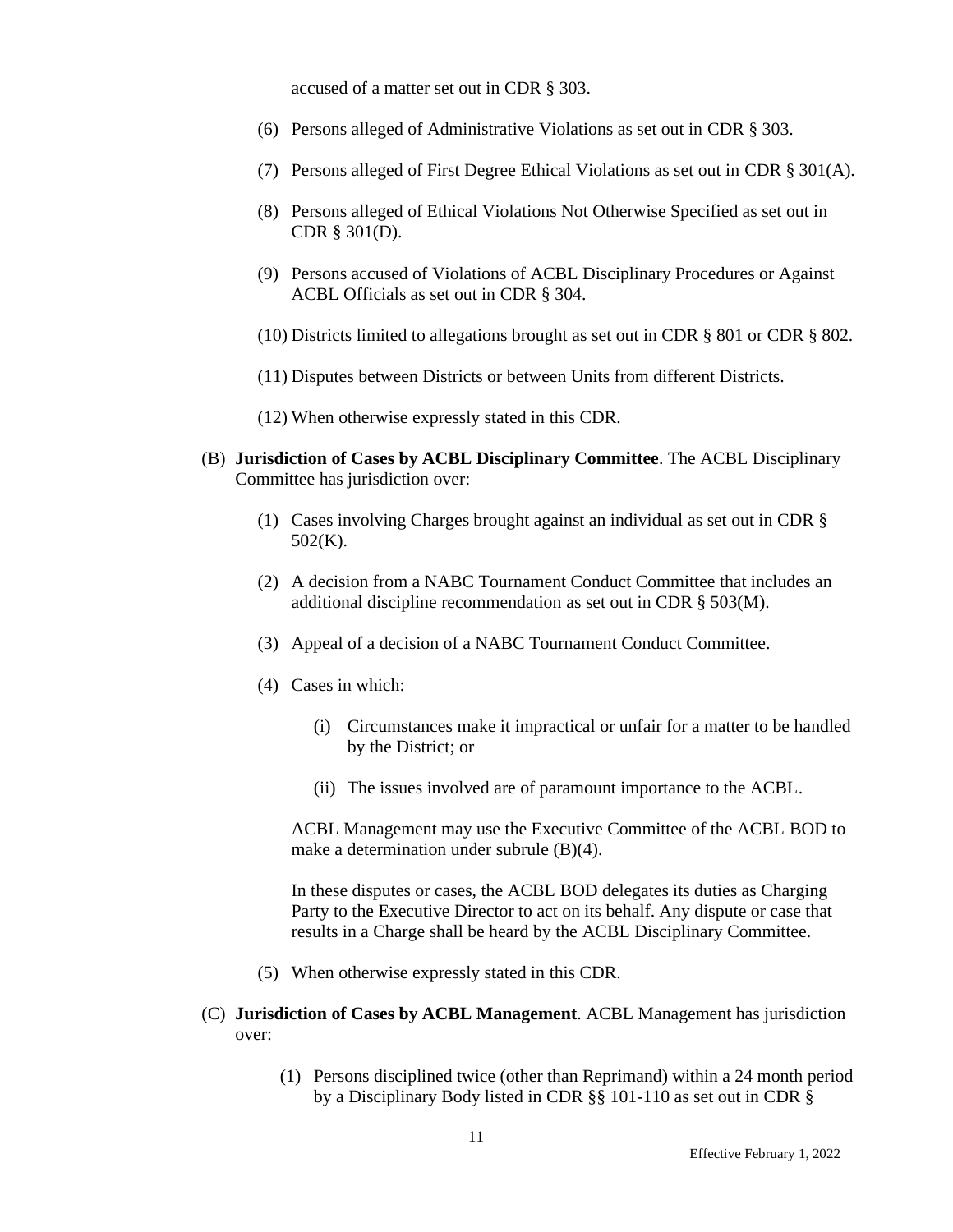305(A).

- (2) Persons that violate Automatic Probation as set out in CDR § 305(A).
- (3) Cases involving allegations of sexual harassment of a full-time or part-time ACBL employee or a Unit or District tournament employee.
- (4) Administrative Violations as set out in CDR § 303.
- (5) When otherwise expressly stated in this CDR.
- (D) **Jurisdiction of Cases by Appeals and Charges Committee**. The A&C Committee has jurisdiction over:
	- (1) Disputes between Districts.
	- (2) Disputes between Units from different Districts.
	- (3) Allegations brought against a District as set out in CDR § 802.
	- (4) Appeal of a decision of the ACBL Disciplinary Committee, a District Appellate Committee, the EOC, and the OEOC.
	- (5) Appeal of a decision of a District Disciplinary Committee that was originally brought against a Unit as set out in CDR § 801.
	- (6) Violation of an Automatic Probation that automatically converted to Automatic Suspension.
	- (7) A Negotiated Resolution when the body that would have heard the Charges absent such Negotiated Resolution was the EOC, the OEOC, or whenever the charge was a First Degree Ethical Violation.
	- (8) Automatic Review of all cases in which discipline imposed by a Disciplinary Body results in:

(a) a Suspension of one (1) year or longer;

- (b) a finding of responsibility for a First Degree Ethical Violation; or (c) in Expulsion.
- (9) A decision of ACBL Management to impose discipline for alleged sexual harassment.
- (10) A charge of a violation of ACBL Disciplinary Procedures or Against ACBL Officials under CDR § 304.
- (11) When otherwise expressly stated in this CDR.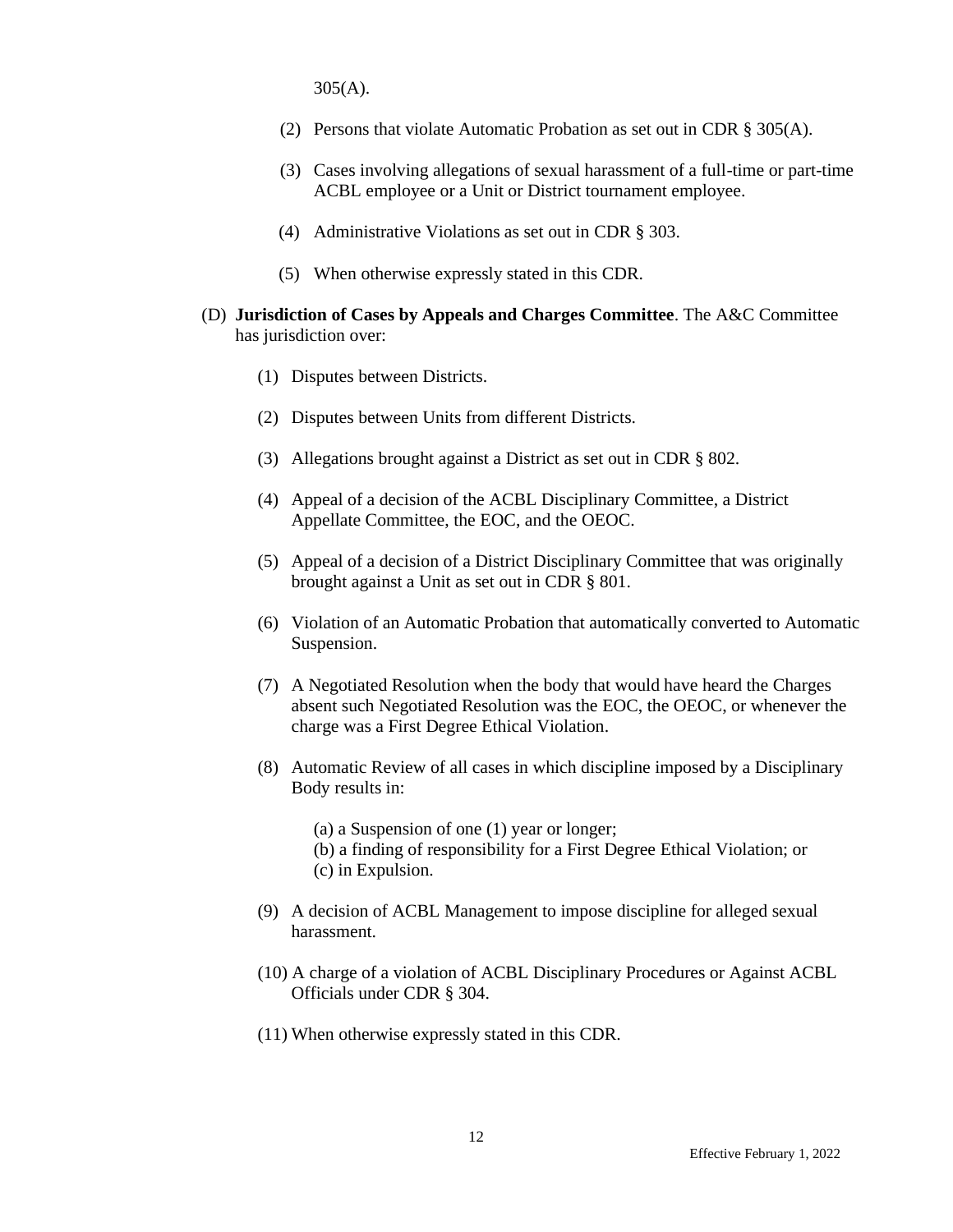- (E) **Jurisdiction of Cases by Ethical Oversight Committee**. The EOC has jurisdiction over:
	- (1) Cases involving Charges brought by ACBL Executive Director against an individual of alleged First Degree Ethical Violations as set out in CDR § 301(A) and Ethical Violations Not Otherwise Specified as set out in CDR § 301(D) when the incident occurred in a face-to-face event.
	- (2) Cases involving Charges brought against an individual of alleged Second or Third Degree Ethical Violations as set out in CDR § 301(B)-(C) at the discretion of the ACBL Executive Director as Charging Party when the incident occurred in a face-to-face event.
	- (3) Cases involving ACBL members who have been found responsible by any other bridge organization for an Ethical Violation when referred by the ACBL Executive Director for resentencing purposes. (See CDR § 403 for procedure.)
	- (4) Cases involving Charges that allege Ethical Violations brought against an individual in attendance at a NABC and heard during that same NABC.
	- (5) When otherwise expressly stated in this CDR.
- (F) **Jurisdiction of Cases by Online Ethical Oversight Committee**. The OEOC has jurisdiction over cases involving Charges brought against an individual participating in any online event that awards ACBL masterpoints. In events that occur online but are partially played face-to-face, the OEOC shall have jurisdiction over incidents occurring online.
- (G) **Jurisdiction of Cases by NABC Tournament Conduct Committee**. A National Tournament Conduct Committee has jurisdiction over cases involving Charges brought against an individual in attendance at a NABC and heard during that same NABC.

### 203. PRIVILEGED COMMUNICATIONS

Any communication that occurs during the meeting of an ACBL Body (as defined below), which relates to matters that have been, are or might reasonably become subjects of business for that particular body, is privileged.

- (A) "Privileged" shall mean that the communication may not be used as the basis for any Complaint under this CDR or other ACBL Regulations.
- (B) "ACBL Body" includes the BOD, any ACBL Foundation Board and any ACBL committee or sub-committee appointed by the ACBL President, the ACBL BOD or any ACBL Board member. It shall also include the Board of Governors, any District or Unit Board within ACBL and any duly appointed or elected District or Unit committee or sub-committee.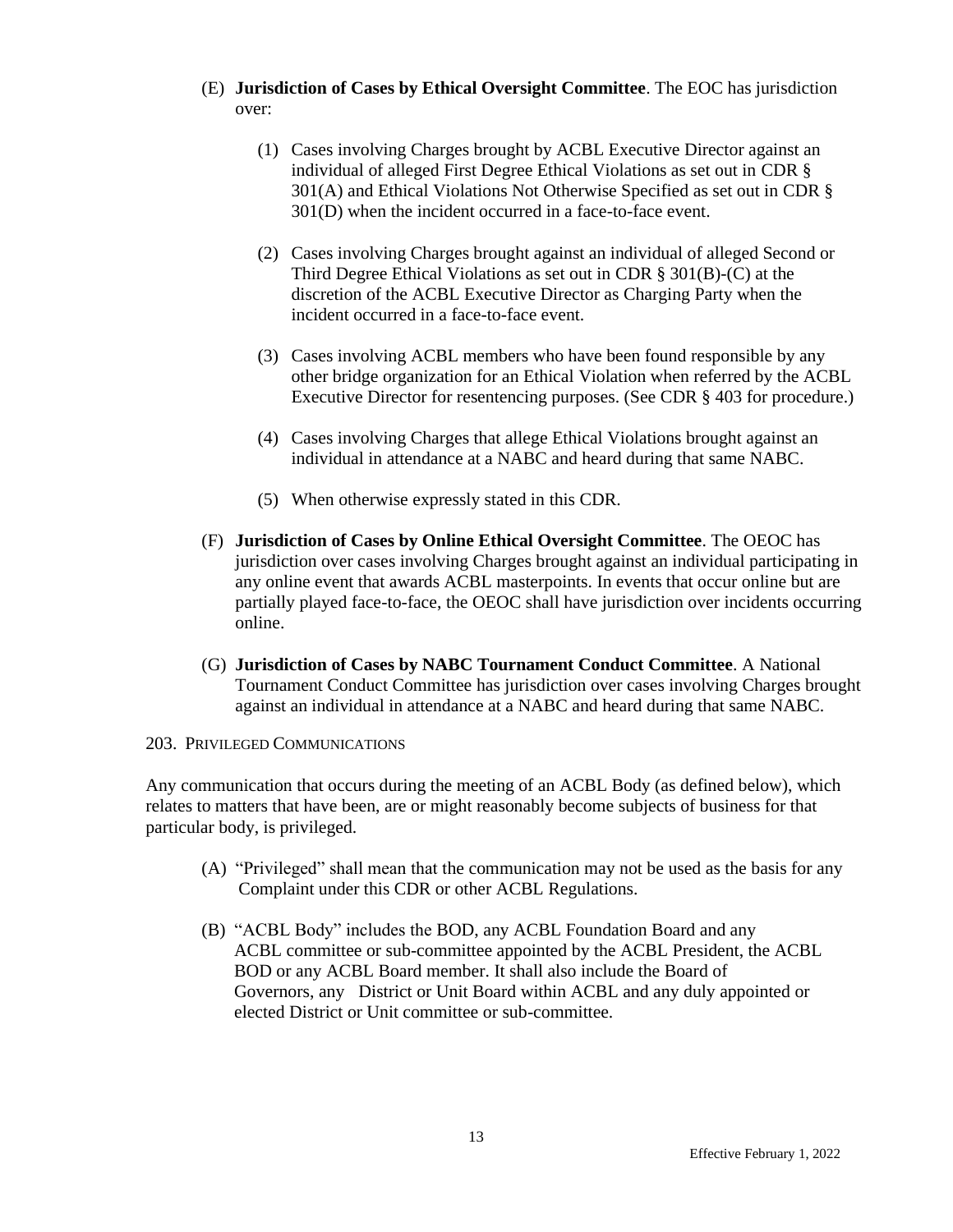## **3. GROUNDS FOR DISCIPLINE**

#### 301. CHEATING AND OTHER ETHICAL VIOLATIONS

- (A) **First Degree Ethical Violations.** The following actions constitute First Degree Ethical Violations:
	- (1) *Collusive Cheating: Signaling.* "Collusive Signaling" is the exchange or transmission of information, through encoded signals or otherwise, between two or more people, at least one of whom is a contestant, in any manner not expressly permitted by Law 73. The information need not be actually used by a player to prove a Violation under this section. This section includes agreements made by persons who are not partners or contestants, including, but not limited to kibitzers or teammates.
	- (2) *Collusive Cheating: Online.* "Online Collusive Cheating" is the exchange or transmission of information between two or more people, at least one of whom is a contestant in an online bridge competition, in any manner not expressly permitted by Law 73. The information need not be actually used by a player to prove a Violation under this section. This section includes agreements made by persons who are not partners or contestants, including, but not limited to kibitzers or teammates.
	- (3) *Collusive Cheating: Other.* "Collusive Cheating" is an agreement, whether implicit or explicit, made between two or more people, other than Collusive Signaling, to affect the outcome of a competition in any manner not expressly permitted by Law 73. Neither person need be a contestant to be charged under this section.
	- (4) *Misuse of Hand Records or Other Information.* "Misuse of Hand Records or Other Information" is the acquisition of information in any form concerning a deal yet to be played to completion. This includes hand records in any form (paper, electronic, etc.), digital information, wearing a wire, communication with other persons, or any other method or means used to obtain information about a deal.
	- (5) *Cold Decking.* "Cold Decking" is the intentional dealing of cards in a manner designed to place a particular card with a specific player or in a specific hand.
	- (6) *Marking Cards*. "Marking Cards" is intentionally compromising the integrity of playing cards, or taking advantage of the same, to identify a particular card. This includes changing or tampering with the physical appearance of playing cards in any manner, including but not limited to markings or crimpings, or using methods to identify discrepancies in the playing cards including but not limited to edge-sorting.
	- (7) *Appropriate Discipline*. The recommended discipline for a finding that a person has committed a First Degree Ethical Violation is no less than 2 years Suspension to Expulsion, with an appropriate term of Probation no less than 2 years following the term of suspension, and removal of 25-100% of the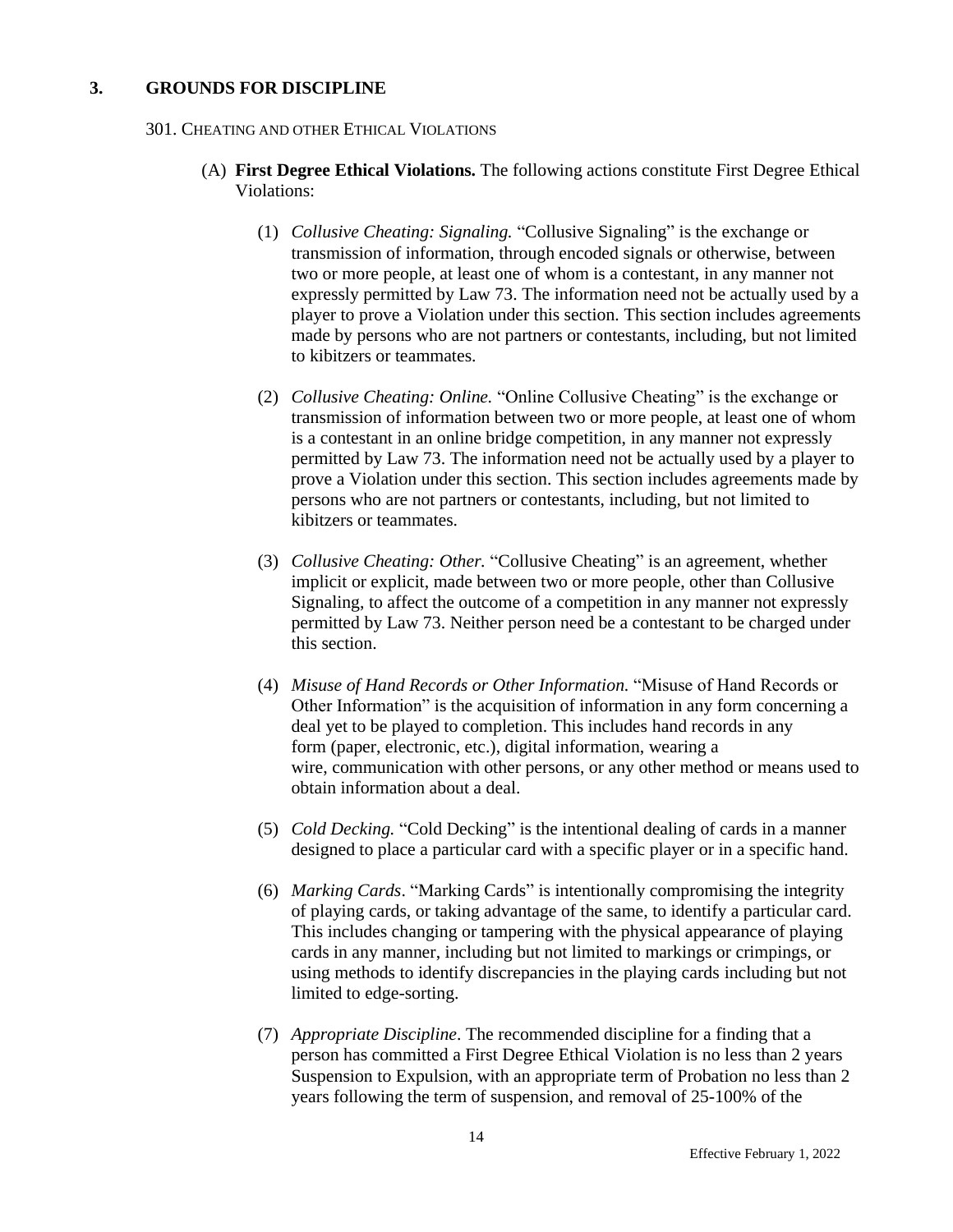Disciplined Person's total masterpoint holding.

- (B) **Second Degree Ethical Violations**. The following actions constitute Second Degree Ethical Violations:
	- (1) *Score Alteration*. "Score alteration" is any revision of a reported result, or the score assigned to that result, not expressly approved by the DIC or his authorized representative, including changes made to scores or results in any form or by any means other than those accurately reflecting what occurred in actual bridge play at the table.
	- (2) *Submitting False Information to ACBL*. A charge under this section requires the knowing submission of false information for the purpose of changing the outcome of a competition or event eligibility. This section requires that false information be submitted to an ACBL Official or Disciplinary Body, which do not include ACBL sanctioned clubs. False information submitted to the ACBL for reasons unrelated to bridge competition are Administrative Violations charged under the CDR.
	- (3) *Peeking*. A charge of "Peeking" requires a deliberate attempt to see the opponents' cards. Note that Law 16D requires a player who has obtained Unauthorized Information to report it immediately to a director.
	- (4) *Private Score Snooping*. A charge of "Private Score Snooping" requires a deliberate attempt to see the opponents' Private Score (not including the opponents' convention card). Note that Law 16D requires a player who has obtained Unauthorized Information to report it immediately to a director.
	- (5) *Eavesdropping*. A charge of "Eavesdropping" requires a deliberate attempt to obtain information about a hand from tables or players, kibitzers, directors, or any other source other than the table assigned to a player for a round.
	- (6) *Sharing Information*. "Sharing Information" means providing information about a deal to a player who has not yet played the hand. If the information is shared by agreement, implicit or explicit, the action should be charged as "Collusive Cheating: Signaling" under CDR  $\S 301(A)(1)$  (as to any player involved) or "Collusive Cheating: Other" under CDR § 301(A)(2) (as to anyone other than a player).
	- (7) *Soliciting Information*. "Soliciting information" means the obtaining or exchange, by solicitation or otherwise, of information about a deal from a player who has already played the deal. If the obtaining or exchange of information is made by agreement, whether explicit or implicit, the action should be charged as "Collusive Cheating: Signaling" under CDR §  $301(A)(1)$  (as to any player involved) or "Collusive Cheating: Other" under CDR  $\S$  301(A)(2) (as to anyone other than a player).
	- (8) *Concealment of Partnership Agreement*. A charge of "Concealment of Partnership Agreement" requires a deliberate non-disclosure of any material aspect of a partnership agreement. The duty to disclose a partnership agreement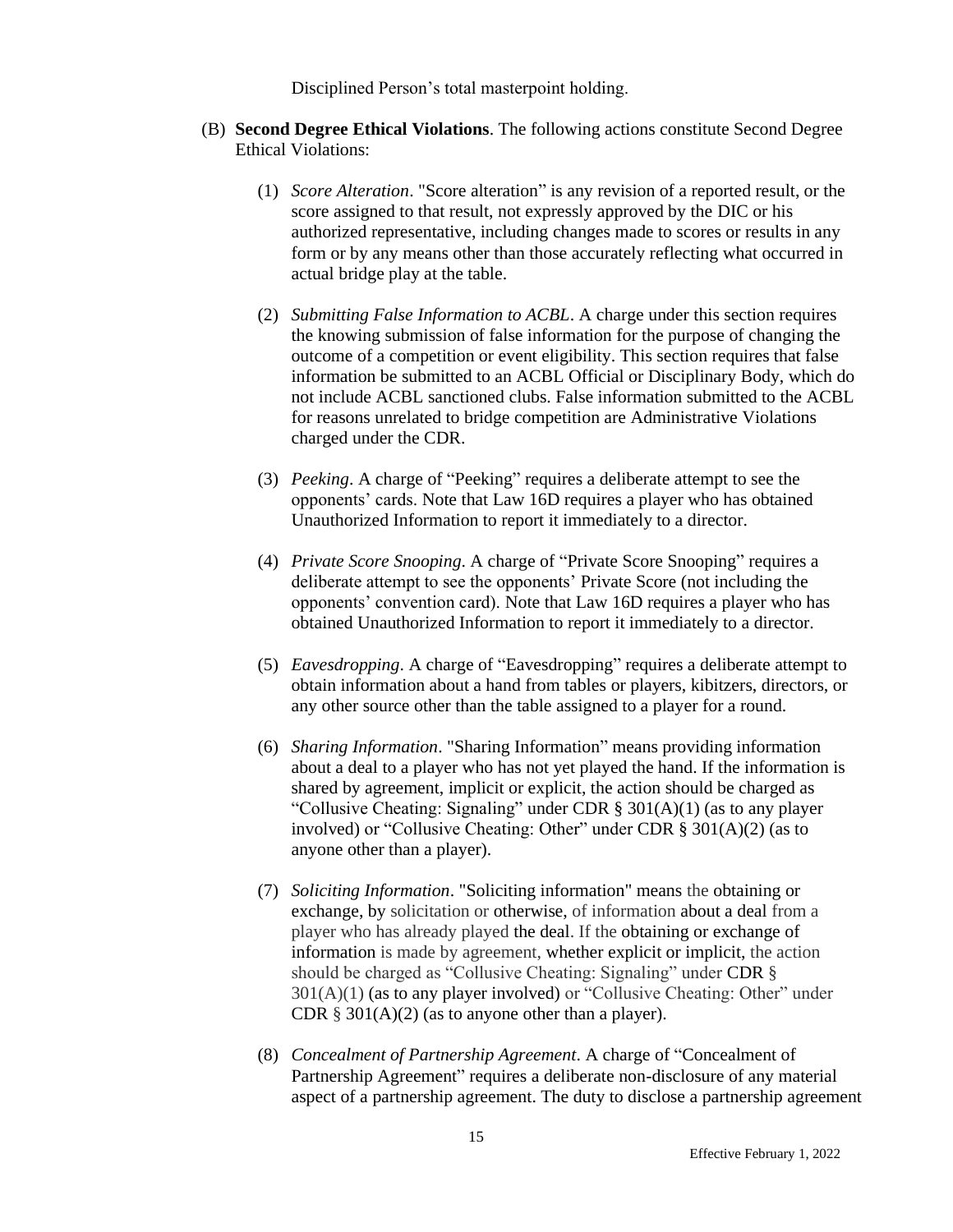is not limited to conventional meanings or bids but may and include tactical or "state-of-the-match" agreements or understandings between partners or teammates.

- (9) *Dumping*. "Dumping" means intentionally obtaining a poor result on a hand, losing a match or contest, or any other actions designed to affect the outcome of a deal or the ranking for any stage of a contest other than through of bridge ability.
- (10) *Entering Ineligible Event*. "Entering Ineligible Event" means a player knowingly entered an event for which he was ineligible.
- (11) *Appropriate Discipline*. The recommended discipline for a finding that a person has committed a Second Degree Ethical Violation is 90 days to 2 years Suspension, with an appropriate term of Probation following the term of suspension, and removal of 0-50% of the Disciplined Person's total masterpoint holding.
- (C) **Third Degree Ethical Violations**. The following actions constitute Third Degree Ethical Violations:
	- (1) *Unsportsmanlike Psyching*. "Unsportsmanlike Psyching" includes frivolous or overly frequent psyching.
	- (2) *Using Unauthorized Information*. A charge under this section requires that the UI be revealed accidentally.
	- (3) *Clocking*. "Clocking" is the attempt to identify a card based upon the location of where that card is pulled from a player's hand.
	- (4) *Coffeehousing*. "Coffeehousing" is behavior having no bridge-related purpose and intended to deceive an opponent. This includes actions such as hesitating with singletons in a suit, or asking frivolous or leading questions.
	- (5) *Score Comparison*. A charge of "Score Comparison" is the deliberate provision of, or request for, information about a board in play after both parties have played it before the end of the session.
	- (6) *Illegal Method*. "Illegal method" is the use of any treatment, convention, or signaling method otherwise permitted by Law 73 which is not allowed by the Convention Chart applicable to the particular event. A charge of 'Illegal Method" requires proof that a player knew, or had reason to know, of the illegality of the method prior to the time it was actually used.
	- (7) *Contestant Influence*. A charge of "Contestant Influence" is an attempt to influence an opponent to enter or withdraw from an event to improve one's likelihood of success.
	- (8) *Failure to Correct Incorrect Score*. A charge of "Failure to Correct Incorrect Score" is the failure of any player to timely notify an appropriate tournament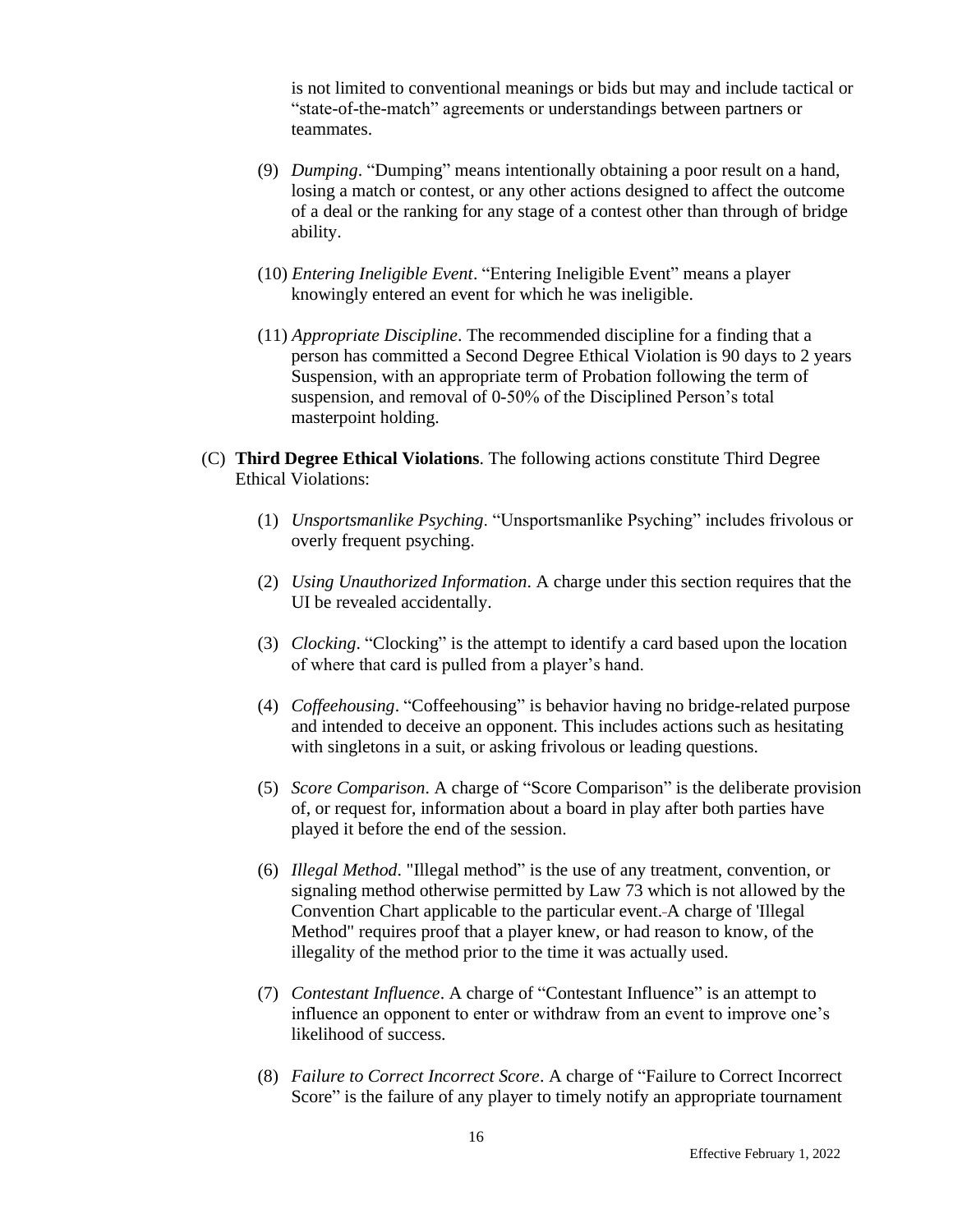official of a score that one knows is incorrect, whether or not that score is beneficial to that player.

- (9) *Appropriate Discipline*. The recommended discipline for a finding that a person has committed a Third Degree Ethical Violation is 10 to 90 days Suspension, with an appropriate term of Probation following the term of suspension, and removal of 0-25% of the Disciplined Person's total masterpoint holding.
- (D) **Ethical Violation Not Otherwise Specified.** If an ethical violation not otherwise specified as indicated in CDR  $\S 301(A)-C$  is charged, the charge must be brought to the EOC. The discipline imposed, if any, will be commensurate with the severity of the violation at the discretion of the panel.

#### 302. CONDUCT VIOLATIONS

- (A) **First Degree Conduct Violations.** The following actions constitute First Degree Conduct Violations:
	- (1) Accusations of unethical bridge conduct publicly made at an ACBL sanctioned event, not made privately to a tournament director or other tournament official.
	- (2) Acts of abuse or violence.
	- (3) Failure to notify a tournament official of a known score correction in a timely fashion.
	- (4) Sexual harassment (not including allegations involving an employee of ACBL, its Districts, or Units).
	- (5) *Appropriate Discipline.* The recommended discipline for a finding that a person has committed a First Degree Conduct Violation is up to 2 years Suspension, with an appropriate term of probation from 90 days to 2 years following the term of suspension.
- (B) **Second Degree Conduct Violations.** The following actions constitute Second Degree Conduct Violations:
	- (1) Harass or intimidate another player.
	- (2) Threat of abuse or violence.
	- (3) Negligently submitting, or causing to be submitted, false information to an ACBL Official or a Disciplinary Body.
	- (4) Influencing or attempting to influence an entrant or entrants other than one's partner or teammates to withdraw from any ACBL sanctioned event.
	- (5) Harassing E-mails or letters sent (or telephone calls or social media posts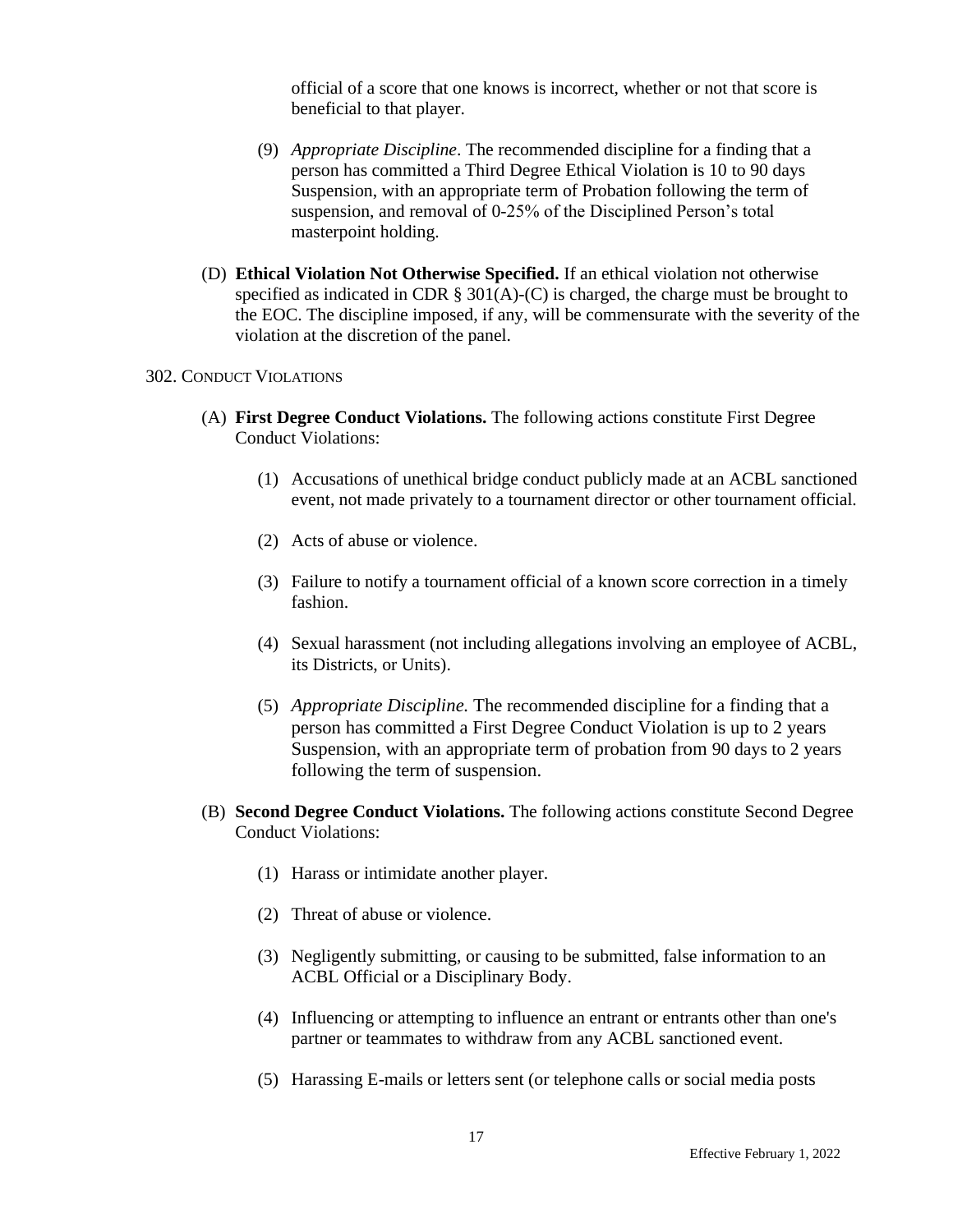made) to an ACBL Official or entity or made publicly (including a social media post).

- (6) Leaving a session prior to completion of play without good cause or the permission of the DIC.
- (7) Deliberately or negligently partnering or playing on a team with a person who is ineligible for that event.
- (8) Refusing to play against another player, pair or team duly entered in the event without a medical excuse. A violation of this section shall require immediate disqualification of the player, pair or team so refusing to play from further participation in the event and the forfeiture of any masterpoints earned by the player, pair or team in the event. Such refusal shall also be referred to the Recorder's Office for the determination as to whether additional disciplinary action is appropriate.
- (9) *Appropriate Discipline.* The recommended discipline for a finding that a person has committed a Second Degree Conduct Violation is 30-180 days Suspension, and/or 30-180 days of Probation.
- (C) **Third Degree Conduct Violations.** The following actions constitute Second Degree Conduct Violations:
	- (1) Betting on the results of any ACBL sanctioned event.
	- (2) A series of Zero Tolerance violations may be used to establish a pattern of conduct.
	- (3) Non-ethical violation of Laws of Duplicate Bridge.
	- (4) Non-ethical violation of ACBL Regulations as a participant in an ACBL Sanctioned event (excluding club games) including egregious slow play.
	- (5) Publicly belittle partner.
	- (6) Rudeness in conversation, gesture, or general behavior.
	- (7) Inappropriate hygiene or appearance.
	- (8) *Recommended Discipline*. The recommended discipline for a finding that a person has committed a Third Degree Conduct Violation is a Reprimand up to 60 days Suspension, and/or up to 90 days of Probation.
- (D) **Conduct Violation Not Otherwise Specified.** A conduct violation not otherwise specifically described in CDR  $\S$  302(A)-(C). The discipline imposed, if any, will be commensurate with the severity of the violation at the discretion of the panel.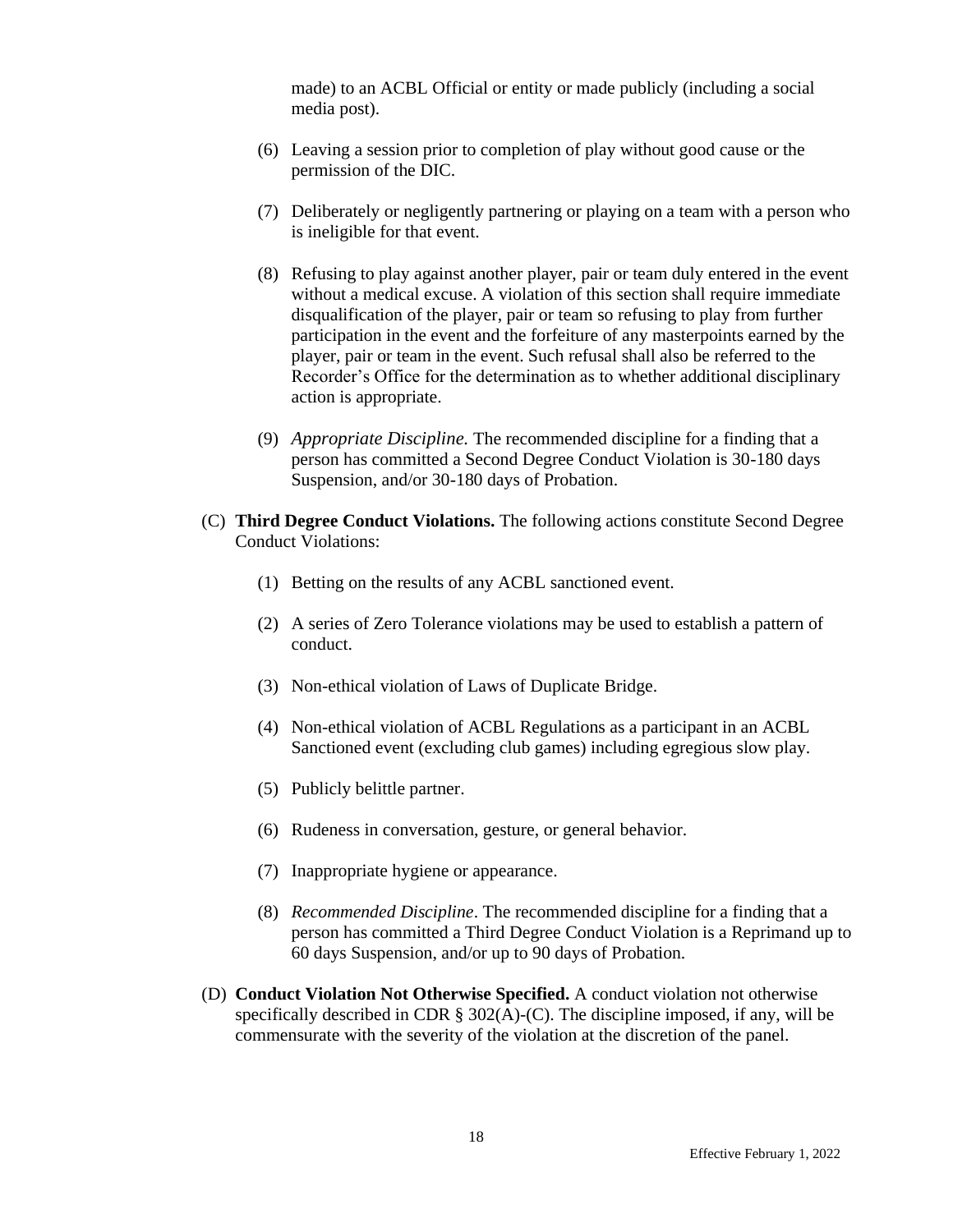#### 303. ADMINISTRATIVE VIOLATIONS

- (A) **First Degree Administrative Violations.** The following actions constitute First Degree Administrative Violations:
	- (1) Sexual harassment of an employee of ACBL, its Districts, or Units.
	- (2) Embezzlement or theft of monies or property belonging to ACBL, its Districts, or Units.
	- (3) *Appropriate Discipline*. The recommended discipline for a finding that a person has committed a First Degree Administrative Violation is no less than 2 years Suspension to Expulsion, with an appropriate term of Probation no less than 2 years following the term of suspension.
- (B) **Second Degree Administrative Violations.** The following actions constitute Second Degree Administrative Violations:
	- (1) Excessively derisive, degrading, or insulting statements made about an ACBL official.
	- (2) Cyber-attacks or similar intentional electronic disruptions, or attempts at such electronic disruptions, of websites and/or electronic data systems of the ACBL, its Districts, or Units.
	- (3) Attempts to acquire or alter information through unauthorized access to data stored electronically.
	- (4) Unauthorized use of member data legitimately obtained.
	- (5) Infringement of ACBL copyrights, trademarks, or patents.
	- (6) Violation of discipline previously imposed under this CDR.
	- (7) Filing a civil action or arbitration against the ACBL without exhausting available administrative remedies.
	- (8) Vandalism or deliberate destruction of ACBL, District, or Unit property.
	- (9) Failure to pay a debt owed to an ACBL event venue or vendor contracting with ACBL, its Districts, or Units.
	- (10) Failure to pay a debt owed to ACBL, its Districts, or Units.
	- (11) Unauthorized disclosure of confidential information.
	- (12) Submitting false information (including information concerning COVID vaccination status or other health information) to the ACBL (or affiliated organizations) unrelated to bridge competition or event eligibility.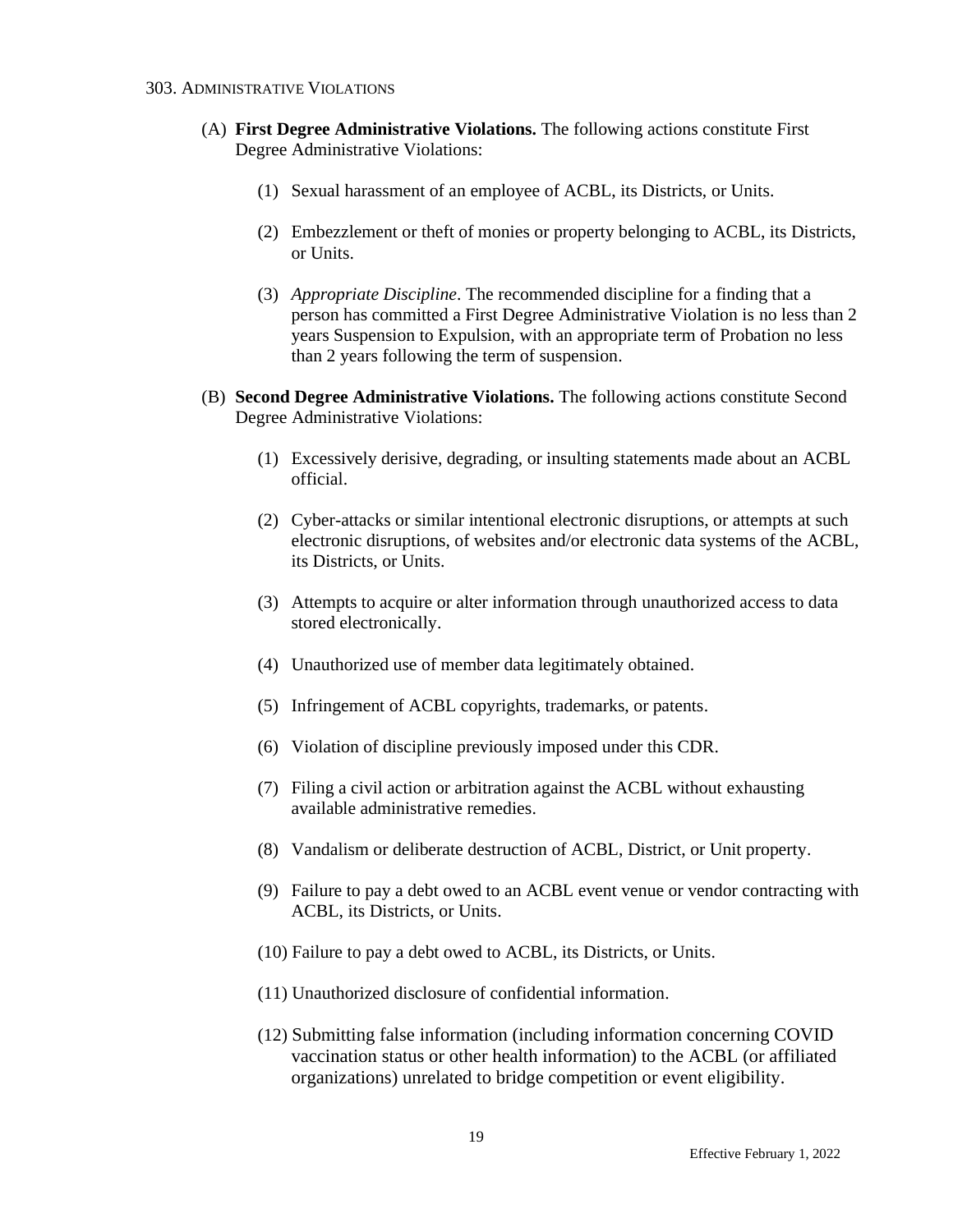- (13) *Appropriate Discipline.* The recommended discipline for a finding that a person has committed a Second Degree Administrative Violation is 30-180 days Suspension, with an appropriate term of Probation no less than 60 days following the term of suspension. However, person found responsible for a violation of CDR § 303(B)(9)-(10) will remain Suspended until, at a minimum, the debt is repaid or settled.
- (C) **Third Degree Administrative Violations.** The following actions constitute Third Degree Administrative Violations:
	- (1) Failure to accurately submit club masterpoint reports in a timely manner (the person must be either the club owner and/or club manager).
	- (2) Failure to appear before a disciplinary committee in violation of CDR §§ 502(E) or 503(C).
	- (3) *Appropriate Discipline.* The recommended discipline for a finding that a person has committed a Third Degree Administrative Violation is a Reprimand up to 60 days Suspension, with an appropriate term of Probation following the term of suspension.

#### 304. VIOLATIONS OF ACBL DISCIPLINARY PROCEDURES OR AGAINST ACBL OFFICIALS

- (A) **Improper Influence of Disciplinary Process**. A charge under this section requires an attempt to influence, or actually influencing, a decision of a Disciplinary Body outside of the hearing process(es). The recommended discipline for a finding that a person has committed a violation of this section is no less than 90 days Suspension, with an appropriate term of Probation no less than 2 years following the term of suspension.
- (B) **Harassment**. A charge under this section requires Harassing E-mails or letters sent (or telephone calls or social media posts made) to an ACBL Official or entity or made publicly (including a social media post). The recommended discipline for a finding that a person has committed a violation of this section is no less than 30 days Suspension, with an appropriate term of Probation no less than 1 year following the term of suspension.
- (C) **Refusal to Cooperate**. A charge under this section requires Refusing any reasonable request for cooperation by a duly appointed recorder, including the National Recorder, or assistant recorder pursuant to the proper conduct of the recorder's duties. The recommended discipline for a finding that a person has committed a violation of this section is up to 60 days Suspension, with an appropriate term of Probation not less than 1 years following the term of suspension.
- (D) **Improper Conduct in ACBL Official Activities.** A charge under this section requires improper conduct toward any ACBL Official or Disciplinary Body in performance of their ACBL duties or functions or in ACBL (or affiliated organizational) official activities. This includes highly inappropriate behavior not rising to the level of sexual harassment, including but not limited to lewdness, harassment not of a sexual nature, or highly inappropriate attire. The recommended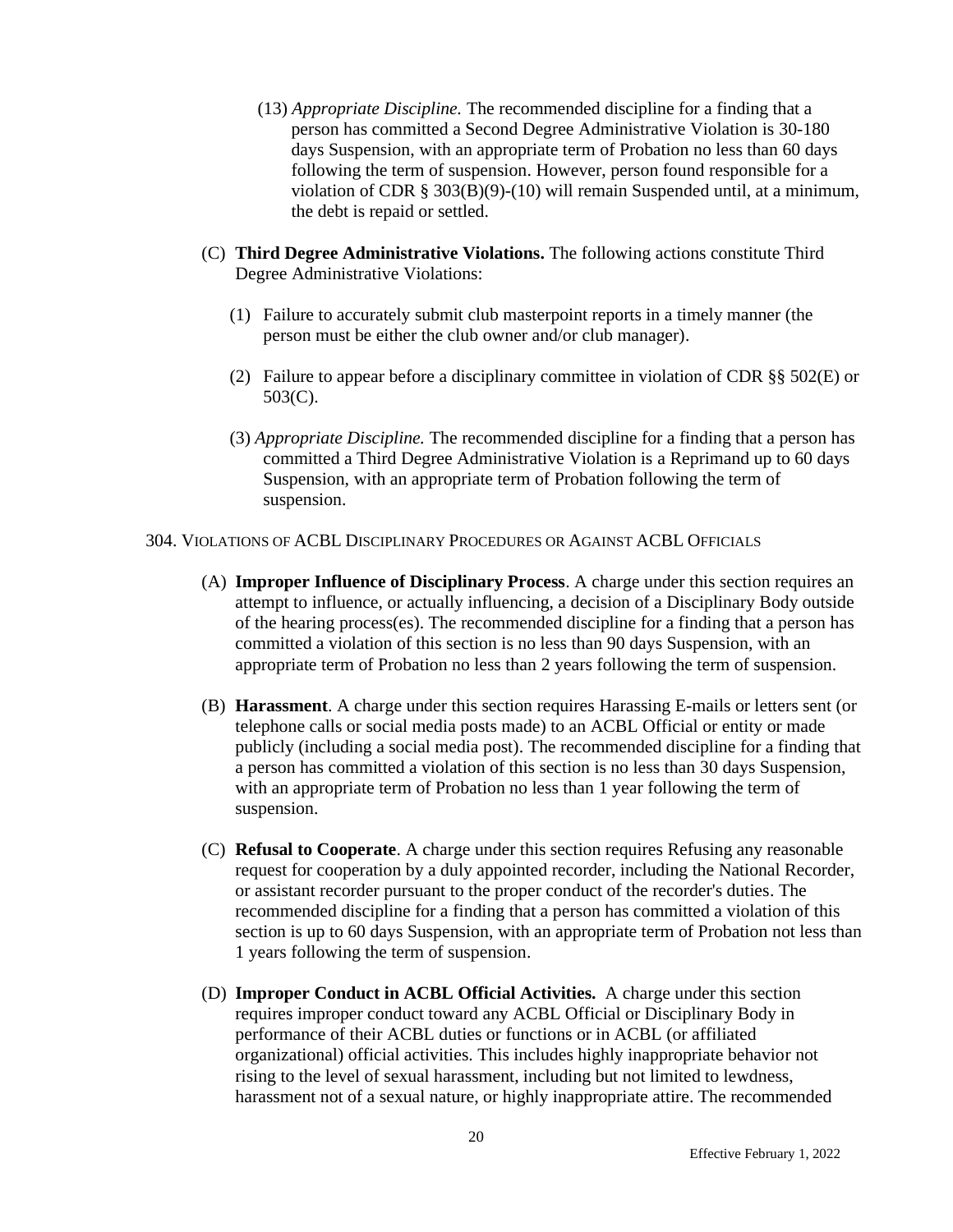discipline for a finding that a person has committed a violation of this section is 30-180 days Suspension, with an appropriate term of Probation not less than 180 days following the term of Suspension.

- (E) **Improper Disciplinary Action**. A charge under this section requires the initiation of disciplinary action against another or an appeal of a decision of a Disciplinary Body with no reasonable basis. The rejection of a Complaint by a Charging Party is not automatically a finding that there was not a reasonable basis for such Complaint. The recommended discipline for a finding that a person has committed a violation of this section is a Reprimand up to 30 days Suspension, with an appropriate term of Probation following the term of suspension.
- (F) **Discussion of Disciplinary Hearing Outside of Process.** A charge under this section requires discussing or disseminating the content of a disciplinary hearing, other than information released to the public pursuant to ACBL Regulations, outside the hearing room by a Disciplinary Body member with any party (whether a party to the hearing or not). However, members of the EOC may discuss cases with other EOC members after public release of a decision has taken place. The recommended discipline for a finding that a person has committed a violation of this section is a Reprimand up to 30 days Suspension, with an appropriate term of Probation following the term of suspension.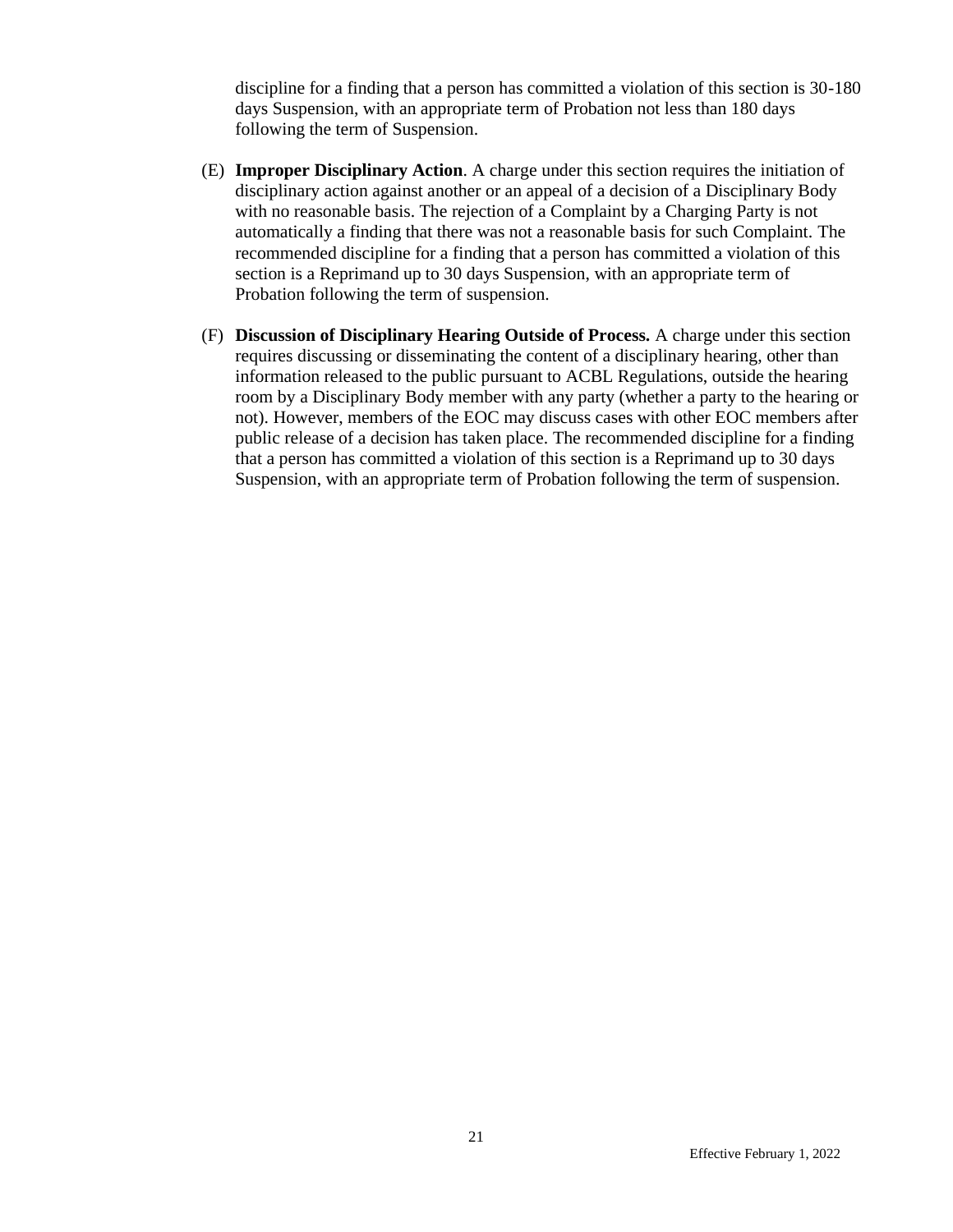## **4. PROCEDURES FOR IMPOSITION OF DISCIPLINE**

#### 401. ADMINISTRATIVE RESOLUTIONS

- (A) **Sexual Harassment**. If at any time during the investigation of an Incident, it becomes apparent that it may involve a person's sexual harassment of an employee of ACBL, its Districts, or Units, the matter shall be immediately forwarded, in writing, to ACBL Management for action:
	- (1) Pursuant to the Workplace Harassment Policy set forth in the ACBL Employee Handbook, ACBL Management shall expeditiously investigate the matter referred and
		- (a) if a determination is made that there is no issue of sexual harassment, ACBL Management shall return the matter to the proper jurisdiction for resumption; or
		- (b) if a determination is made that there is an issue of sexual harassment, ACBL Management shall take any action deemed necessary or appropriate or required by federal or state law.
	- (2) A written notice of the decision(s) of ACBL Management and the reasons for that decision shall be provided to the accused person and the A&C chairperson. (See CDR  $\S$  603(E)(2) for details of A&C review, if any.)
- (B) **Suspension Pending Hearing.** A Suspension Pending Hearing is a temporary Suspension that the Executive Director (or the DIC of a NABC when Charges will be heard by a TDC) can impose on a Charged Party or the subject of a sexual harassment allegation under CDR  $\S$  401(A) to immediately prohibit participation in all ACBL sanctioned events and activities pending the final decision of a Disciplinary Body. A Disciplined Person's name, ACBL member number, and the Suspension Pending Hearing will be published on the website.
	- (1) Such Suspension Pending Hearing should be rarely issued only in extreme cases or when a hearing is delayed due to the fault of the Charged Party or the subject of a sexual harassment allegation. A Suspension Pending Hearing may not be appealed and will remain in effect until the official notification of the Disciplinary Body's decision has been sent by ACBL management.
	- (2) Unless the Charged Party (or the subject of a sexual harassment allegation) causes the delay, the hearing must commence:
		- (a) within sixty (60) days *unless* it is before a NABC TDC.
		- (b) if before a NABC TDC, no later than 48 hours after the Incident occurred.

If the matter is not heard by the NABC TDC due to the delay of the Charged Party, the Suspension Pending Hearing will remain in effect until the proper Disciplinary Body hears the matter or that Disciplinary Body's Chair lifts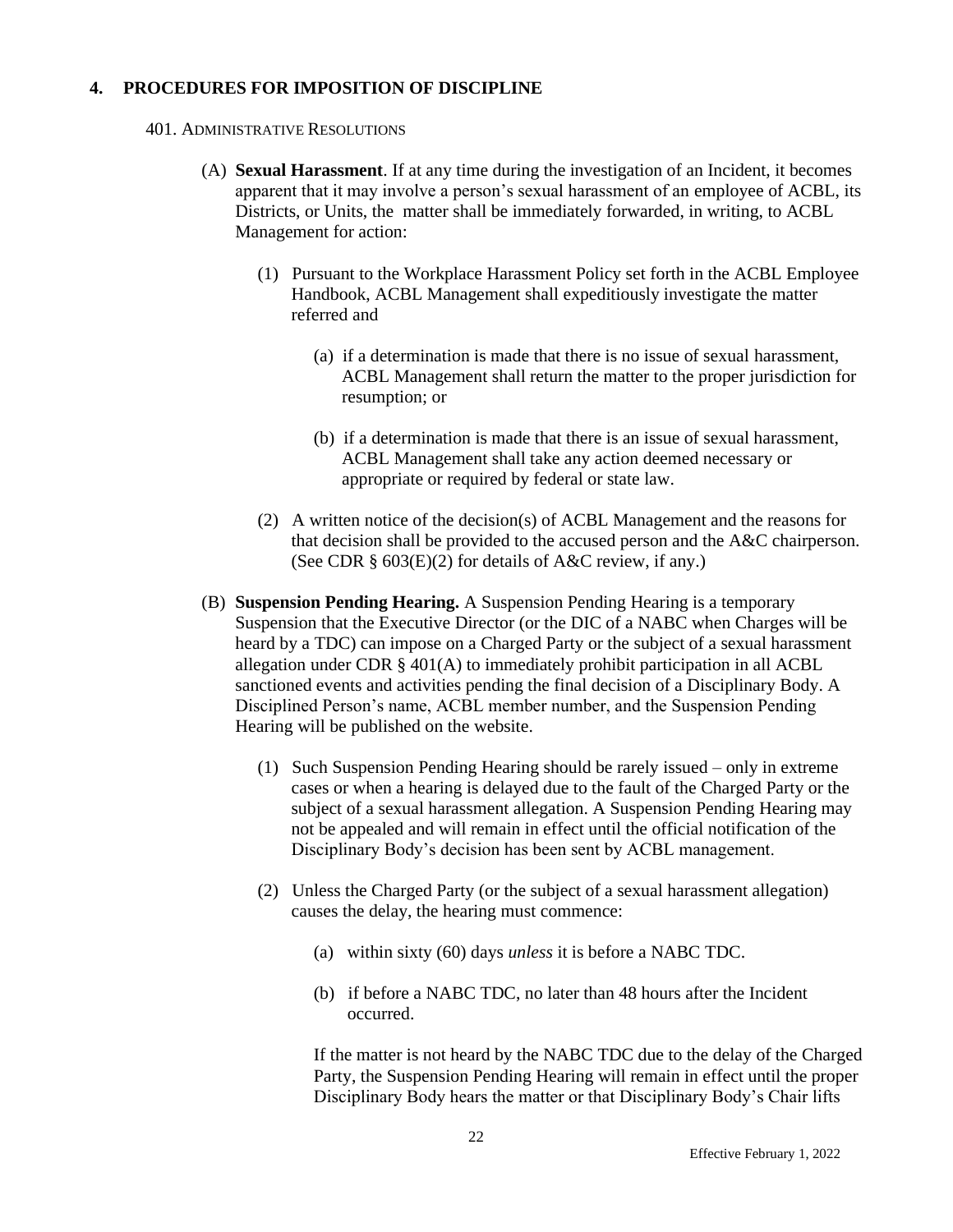the Suspension Pending Hearing. If the matter is not heard at by the NABC TDC for any other reason, the Suspension Pending Hearing must be lifted and the matter must be referred to the appropriate Disciplinary Body to be heard. (See CDR § 503(M).)

- (c) within sixty (60) days if the matter is referred to ACBL Management under CDR § 401(A).
- (C) **Administrative Violations under CDR § 303.** ACBL Management shall follow the guidelines under CDR §§ 403 - 404.

402. DETERMINATION OF DISCIPLINE BY DISCIPLINARY BODIES

In making the determination of an appropriate discipline within the range of disciplines recommended for a CDR violation as set out in CDR §§  $301(A)(7)$  et. seq., the Disciplinary Body should balance the following factors:

- (A) **Primary Considerations**. The following factors must be taken into account in determining the appropriate discipline and should be weighed more heavily in the decision:
	- (1) Prior Record of Discipline;
	- (2) Experience of Player (measured by MPs, eligibility points, or other indicia of experience);
	- (3) Level and Prestige of Event (measured by event rating);
	- (4) Duration of Time Over Which the Proved Violation Occurred;
	- (5) Flagrancy of the violation;
	- (6) Whether the violation was premeditated.
- (B) **Secondary Considerations**. The following factors may be taken into account in determining the appropriate discipline, but should be weighed less heavily than Primary Considerations:
	- (1) Other Harm to Reputation of ACBL or the Game of Bridge;
	- (2) Whether the Player Holds (or at any point in the past has held) an ACBL (or affiliated organizational) Office or Leadership Position (discipline enhancement);
	- (3) Whether the Player Is Currently an ACBL (or affiliated organizational) Employee (discipline enhancement).

(C) **Factors that May Not Be Considered**. The following factors may not be taken into account in determining the appropriate discipline:

- (1) Race;
- (2) Color;
- (3) Religion or creed;
- (4) National origin or ancestry;
- (5) Sex (including gender, pregnancy, sexual orientation, and gender identity);
- (6) Age;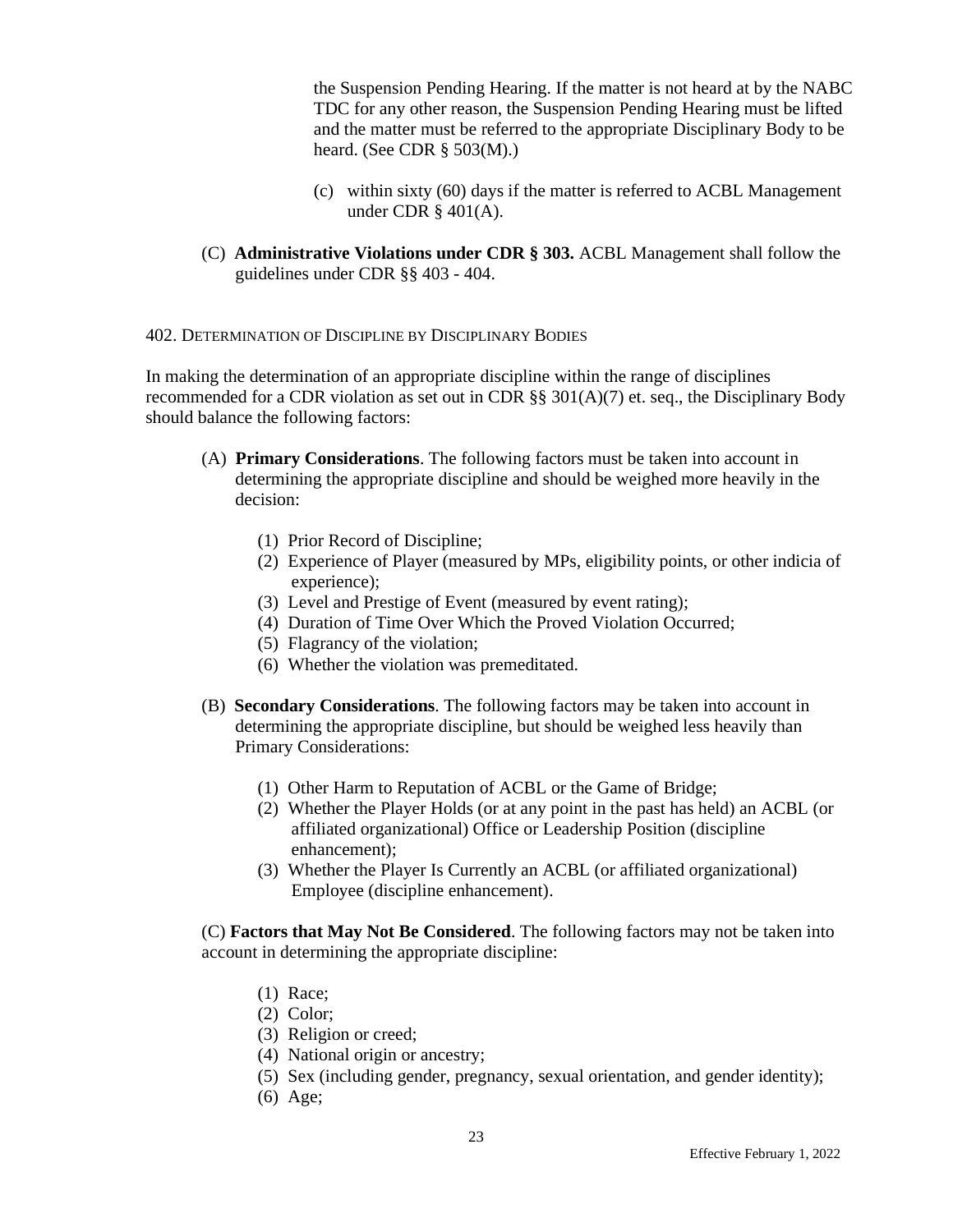- (7) Physical or mental disability;
- (8) Veteran status;
- (9) Genetic information;
- (10) Citizenship;
- (11) Exercise of Member Rights Under CDR;
- (12) Conduct of Parties During Hearing;
- (13) ACBL Disciplinary System Irregularities or Deficiencies.
- (D) **Departure Disciplines**. The Disciplinary Body may depart from the recommended discipline set out in CDR  $\S$ § 301(A)(6) et. seq., but any departure discipline must be adequately explained in the Hearing Report.
- 403. APPLICATION OF DISCIPLINE BY DISCIPLINARY BODIES
	- (A) **CDR Version.** Discipline imposed shall be in accordance with the version of the CDR effective at the time of the first Incident specified in the filing of the Recorder Complaint. Revisions of this CDR regarding procedures for all hearings apply to all hearings conducted on or after the effective date of the revision.
	- (B) **Minimum Discipline.** A Reprimand is the minimum discipline that must be imposed upon a finding of responsibility for a violation set forth in CDR §§ 301-304.
	- (C) **Maximum Discipline for Ethical Violations.** Upon a finding of responsibility for a violation set forth in CDR § 301, the following are the disciplines that may be imposed:
		- (1) Reprimand  $(\S$  404(A))
		- (2) Probation Maximum of Two Years  $((\S 404(B)))$
		- (3) Suspension Maximum of Six Months  $((\S 404(C)))$
		- (4) Expulsion Unavailable  $((\S 404(D)))$
		- (5) Reduction of Forfeiture of Masterpoints Maximum of 10% of Total Masterpoints ((§ 404(E))

If the Charging Party wishes to seek a discipline exceeding the maximum available upon a finding of responsibility for an Ethical Violation, the Charge must be removed to the IBA. (See  $\S$  502(C))

- (D) **Limits on Participation Following Discipline.** While serving a Suspension or while expelled, a Disciplined Person may not participate in any online, national, District, Unit, club or other ACBL sanctioned activity, including, but not limited to (i) acting as non-playing captain, (ii) kibitzing any game or event, (iii) being physically present in the playing area of a tournament, or (iv) participating personally or through a corporation or other entity, agent, "doing business as" or other device in bridge-related affairs of the ACBL or of any ACBL affiliated organization.
- (E) **Member in Good Standing.** An ACBL member shall be deemed to be in "good standing" when such member's dues, if dues are required, are current and such member is not currently: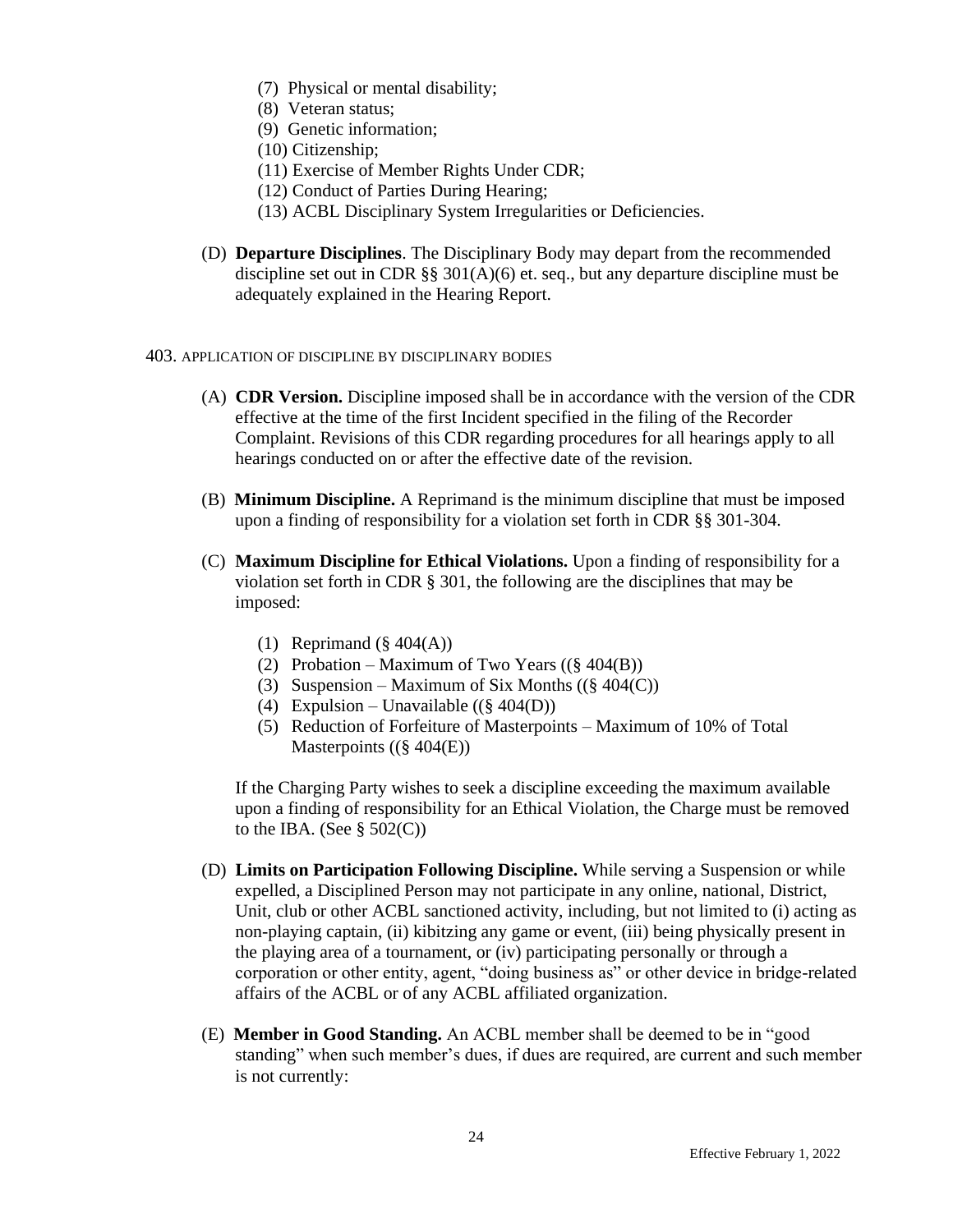- (1) expelled;
- (2) serving a term of Suspension;
- (3) serving an indefinite Probation;
- (4) serving a Probation, the initial term of which was 24 or more months; or
- (5) serving a term of Probation following a Suspension, the initial term of which was more than 90 days.
- (F) **Effective Date.** The effective date of imposition of discipline, if any, shall be the date noted in the Disciplinary Body's Hearing Report. If no effective date is so specified, the effective date of imposition of discipline shall be five (5) days from the date of the mailing of the decision by ACBL Management. If the discipline is to take effect immediately, the Disciplinary Body shall immediately notify the Disciplined Person of its decision in writing, provided, however, that the formal written notice to the parties as set forth in CDR  $\S$  501(N), including the date for appeal, shall also be made by ACBL Management. When the discipline imposed includes both a period of Suspension and a period of Probation, the Suspension is to be served first followed immediately by the Probation.

#### 404. DISCIPLINE OPTIONS BY DISCIPLINARY BODIES

The Disciplines set forth in CDR  $\S$  404 (A)-(F) are the only discipline(s) which may be imposed by a Disciplinary Body when a person is responsible for a violation under CDR § 3 except for those in connection with provisions a TDC has for imposing discipline under CDR § 503(J); or when otherwise expressly stated in this CDR. A Disciplinary Body may choose to combine such disciplines. Discipline shall apply to *all* events sanctioned by the ACBL unless stated otherwise.

- (A) **Reprimand***.* A written statement of censure from the Disciplinary Body that includes an explanation of the relevant disciplinary policy and a warning against further related violations.
- (B) **Probation**. A determination that a Disciplined Person has committed an offense such that any further violation of the CDR, whether similar or different, may result in Suspension or Expulsion. A Disciplinary Body may impose a prohibition on playing with a particular partner as a condition of the Disciplined Person's Probation.
- (C) **Suspension**. The Disciplined Person is ineligible to participate in any ACBL sanctioned event or activity for a specified period.
- (D) **Expulsion.** A Permanent abrogation of all ACBL rights and privileges, including membership.
- (E) **Reduction or Forfeiture of Masterpoints***.* Removal of a percentage of masterpoints as provided under each degree of a violation set forth in CDR §§ 301-304.
- (F) **Forfeiture of Masterpoints/Titles for a First Degree Ethical Violation.** When a Disciplinary Body finds an ACBL member responsible for a First Degree Ethical Violation, the Committee may impose the forfeiture of any or a combination of any of the following:
	- (1) Masterpoints, in accordance with CDR  $\S 301(A)(7)$ ;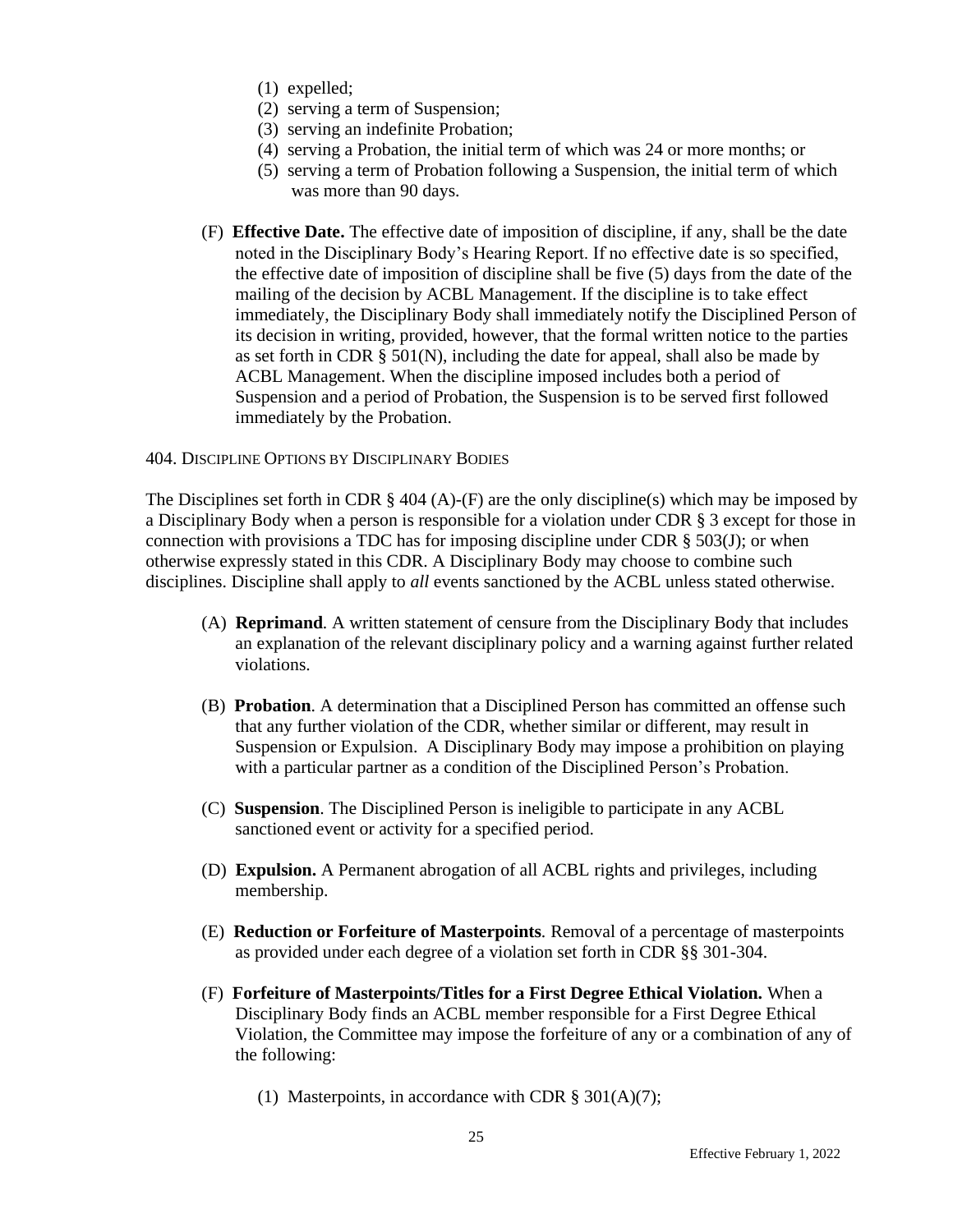- (2) specific titles or all titles earned by the person disciplined;
- (3) ACBL status rank(s);
- (4) other ACBL related awards theretofore earned by said participants through participation in all ACBL events.

Titles forfeited as set out in CDR  $\S$  404(F)(2) shall remain vacant and there shall be no change in rankings or awarding of masterpoints for other contestants. First place awards for Unit masterpoint races forfeited as set out in CDR  $\S$  404(F)(2) shall not remain vacant. The second-place awardee shall move up to first place and lower ranked awards will be filled by a relevant change in rankings for other lower-ranked contestants. Awards for other than first place forfeited as set out in CDR  $\S$  404(F)(2) shall remain vacant and there shall be no change in rankings for other contestants. Management shall assign Eligibility Points to equal the number of masterpoints that have been forfeited by the Disciplinary Body's decision.

- 405. RECIPROCAL DISCIPLINE POLICY
	- (A) When an ACBL member has been found responsible and/or disciplined by another bridge organization for an action constituting an Ethical Violation under this CDR, that discipline shall be honored and enforced in ACBL events. However, the Executive Director may make a determination that the discipline imposed was grossly inappropriate, in which case the determination of the appropriate discipline will be decided by A&C.
	- (B) Nothing in this section shall prohibit the ACBL from initiating its own independent disciplinary process for Ethical Violations by such ACBL member in ACBL sanctioned events.

406. NEGOTIATED RESOLUTION OF A CHARGE

A Negotiated Resolution is a written agreement between the Charging Party and the Charged Party which may include (i) discipline outside the parameters listed in CDR § 404; (ii) a requirement that the Charged Party testify against any other Charged Party, if any; and/or (iii) a dismissal of all charges.

(A) **Requirements.** The resolution must:

- (1) dispose of all pending Charges against the Charged Party, and
- (2) include the complete parameters of the discipline to be imposed, and
- (3) include the Charging Party and the Charged Party waiving all rights to appeal, both administratively and through arbitration or the courts, and
- (4) be submitted to the proper Disciplinary Body for review to:
	- (a) A&C if the EOC or OEOC would have heard the Charges absent such Negotiated Resolution or if the charge was a First Degree Ethical Violation; otherwise,
	- (b) the Disciplinary Body which would have heard the Charge absent such Negotiated Resolution.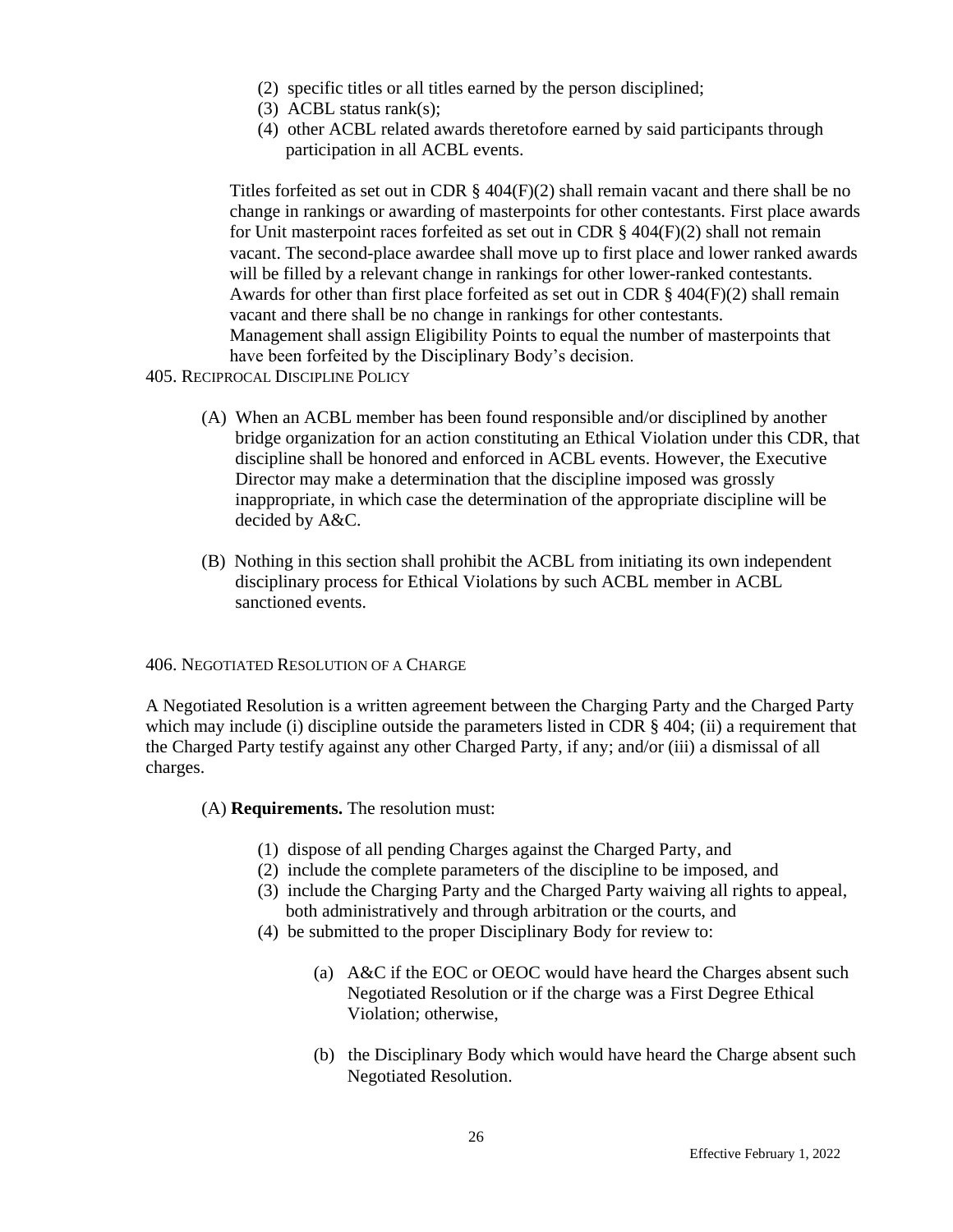- (B) **Disciplinary Body's Decision.** When deliberating on whether to accept the Negotiated Resolution, the Disciplinary Body must consider the benefit to the ACBL of the certainty of conviction and the waiver of all appeal rights by the Charged Party and Charging Party. The Disciplinary Body may:
	- (1) accept the resolution;
	- (2) reject the resolution.

If it is rejected the Charges shall be heard by the Disciplinary Body which would have heard the Charges absent such resolution.

- (3) reject the resolution and provide a condition for acceptance. Each party will have the right to review the condition for acceptance and choose to accept or reject with ten days of being notified.
- 407. PUBLICATION OF A DISCIPLINARY BODY'S DECISION
	- (A) **All Violations**. Any Disciplined Person's name, ACBL member number, the discipline imposed, and the section of the CDR violated will be published on the website upon receipt of the Disciplinary Body's Hearing Report. It will remain published until the discipline ends.
	- (B) **Ethical Violations.** The Hearing Report of a Disciplined Person that was found responsible of an Ethical Violation, among other Charges, if any, shall be posted on the website upon receipt by ACBL management. If a decision of the EOC or OEOC is released while a NABC is still in progress, a summary of the decision, including the Disciplined Person's name, ACBL number and the CDR violation shall be reported in the NABC Daily Bulletin.
	- (C) **Expulsions.** A Disciplinary Body's decision to expel a member shall be reported in the ACBL Bridge Bulletin if the decision to expel that member is affirmed by A&C.

#### 408. EXPUNGEMENT

A&C may consider a request to have a Disciplined Person's record Expunged and order Expungement at its sole discretion.

#### 409. READMISSION OF RESIGNED/EXPELLED MEMBERS

The BOD may not consider a request from a former member who:

- (i) was expelled for a First Degree Ethical Violation in an NABC+ event; or
- (ii) resigned his membership for the purpose of avoiding possible disciplinary action concerning a First Degree Ethical Violation in an NABC+ event.

In all other cases, the ACBL BOD may consider a request for readmission following a resignation to avoid possible disciplinary action or an Expulsion.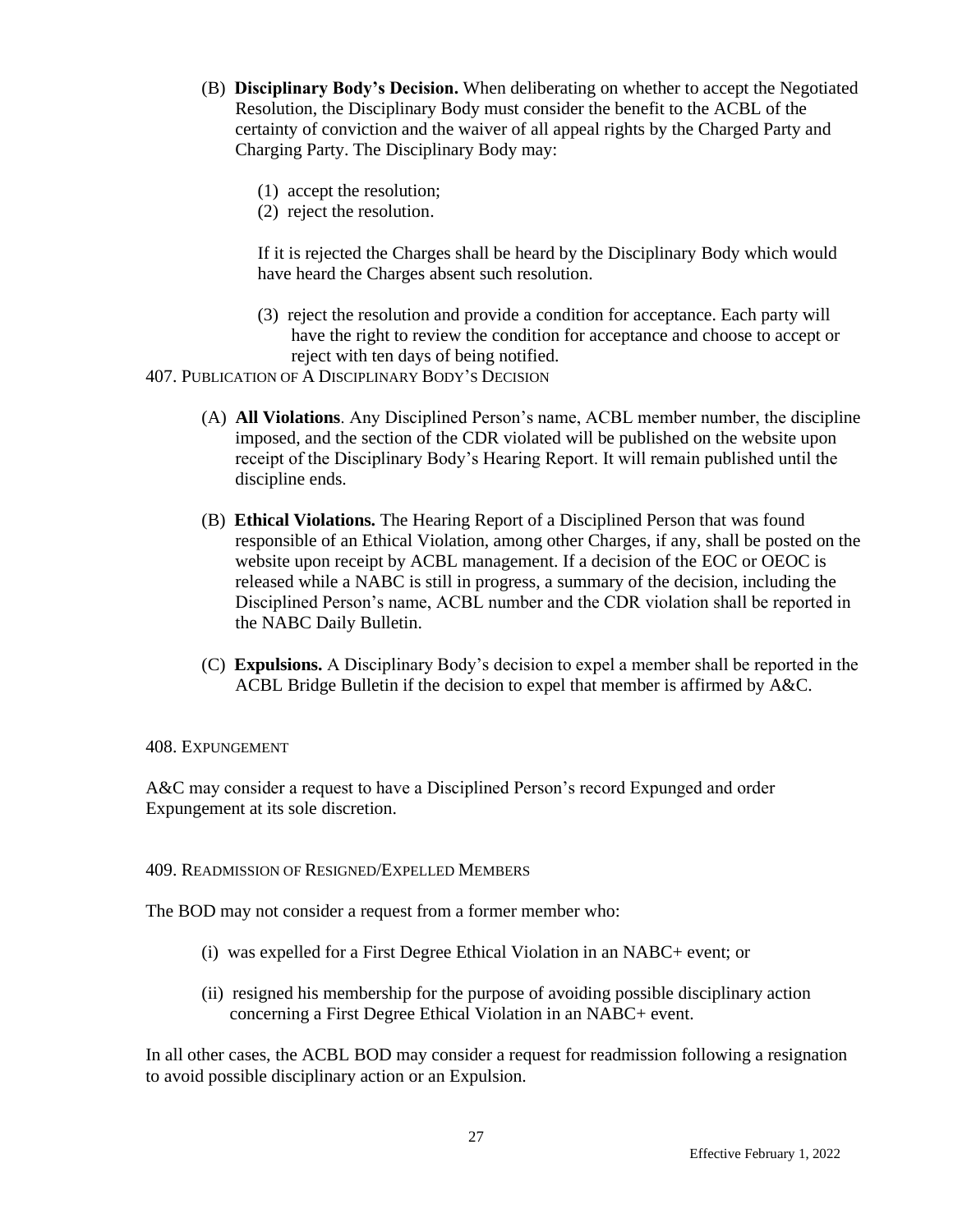- (A) **Readmission Following Resignation.** A Charged Party who resigns his membership when Charges are pending is considered to have resigned to avoid possible disciplinary action and the matter will be treated as an Expulsion under CDR § 404(D). Following are the condition for a request for readmission:
	- (1) A written request for readmission may be submitted after ten (10) years from the date of the written resignation and, thereafter, only once every three (3) years.
	- (2) The BOD may impose such conditions upon readmission as it deems appropriate.
	- (3) There shall be no statute of limitations on the possible disciplinary action related to the resignation.
- (B) **Readmission Following Expulsion.** A Disciplined Person who was expelled by a Disciplinary Body may request readmission under the following conditions:
	- (1) A written request for readmission may be submitted after ten (10) years from the date of Expulsion. Notwithstanding the previous sentence, if the individual who was expelled admitted to the factual basis of the Charges prior to the commencement of the hearing on those Charges, that person may apply for readmission after five (5) years.
	- (2) The ACBL Anti-Cheating Commission, EOC, and the OEOC will be informed of a prospective Readmission Following Expulsion. They may advise the ACBL BOD, may be represented at a Readmission hearing, and may give oral or written testimony.
	- (3) Any member readmitted following an Expulsion shall be placed on Probation for a minimum of 5 years.
	- (4) Under no circumstances will the ACBL BOD hear a request for readmission regarding a *second* Expulsion or resignation to avoid possible disciplinary actions or combination thereof.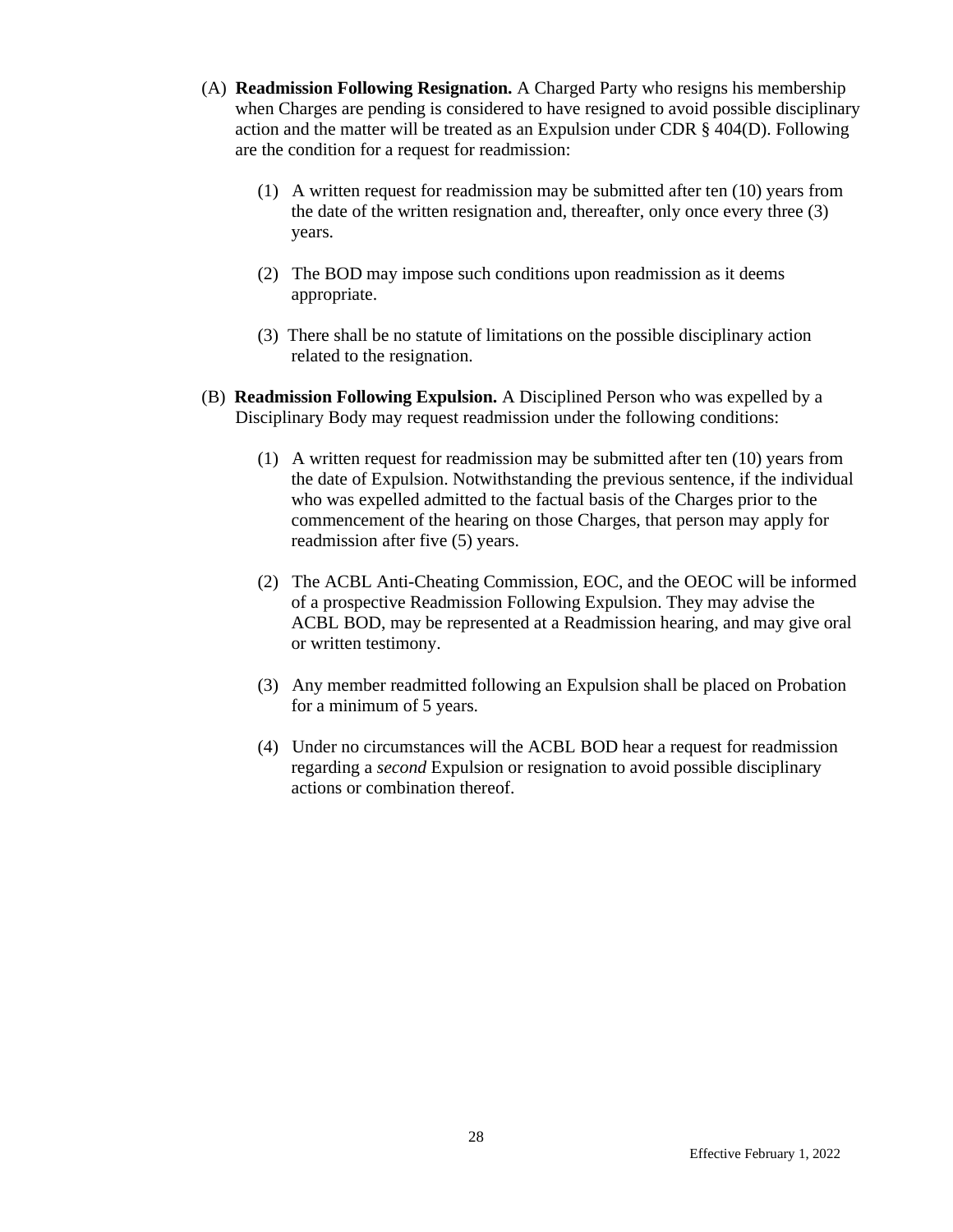#### **5. PROCEDURES FOR DISCIPLINARY BODIES OF ORIGINAL JURISDICTION**

- 501. GENERAL PROCEDURES FOR CONDUCT OF HEARINGS BY DISCIPLINARY BODIES OF ORIGINAL JURISDICTION (*See also* CDR Appendix A *(Guidelines for Conducting Disciplinary Proceedings))*
	- (A) **CDR as Guide**. The chairperson of the Disciplinary Body should be familiar with this CDR and its Guidelines for Conducting Disciplinary Proceedings (CDR Appendix A).
	- (B) **Simple, Fair Hearing**. The procedures before these committees are intended to promote a hearing that is fair and expeditious under the circumstances prevailing and as simple and informal as circumstances permit, keeping in mind at all times the rights of the parties. There shall be no motion practice other than a request for continuance or postponement if good cause is shown for such request. (See also CDR  $\S$  501(H)-(I).) All issues other than a request for a continuance or postponement shall be decided at the hearing.
	- (C) **Recordkeeping Required**. A record must be kept of a hearing:
		- (1) Charges must be in writing, based upon the allegations in the Complaint, and submitted by the Charging Party to the chairperson of the appropriate Disciplinary Body with jurisdiction in the matter. Charges must direct that the Disciplinary Body hold a hearing. The Charges must set forth the specific sections of the CDR that allegedly have been violated by the facts and evidence presented in the Complaint. The Charges and accompanying Complaint are an integral part of the hearing record.
		- (2) A stenographic or recorded record of the hearing shall be kept. The Disciplinary Body shall also preserve a copy of all documentary evidence presented to it. If such a record (or a similar facsimile of it) or documentary evidence is not available, the appellate body may remand the issue to the original (or immediately preceding) Disciplinary Body to be reheard. Should a stenographic or recorded record of the hearing be requested, the cost, if any, shall be borne by the party requesting the record (who must also provide, if requested, a free copy to the other party and the committee). Only the parties to the hearing and the reviewing Disciplinary Body, and the Disciplinary Body who heard either the original matter or the intermediate appeal of the matter may have access to such record.
	- (D) **Informal Rules**. The Disciplinary Body shall not be bound by rules of courts of law, whether of substantive law, evidence or procedure, and shall be liberal in receiving evidence. The receipt of evidence is not necessarily indicative of the weight or the credit which the committee may give it in their ultimate determination. Thus, hearsay evidence, unsworn written statements or relevant evidence from another ACBL jurisdiction or another bridge organization may be admitted and given such weight at the hearing as the committee deems appropriate.
	- (E) **Opening/Closing Statements**. The Disciplinary Body shall determine the use of opening and closing statements at the hearing and the submission of briefs and memoranda.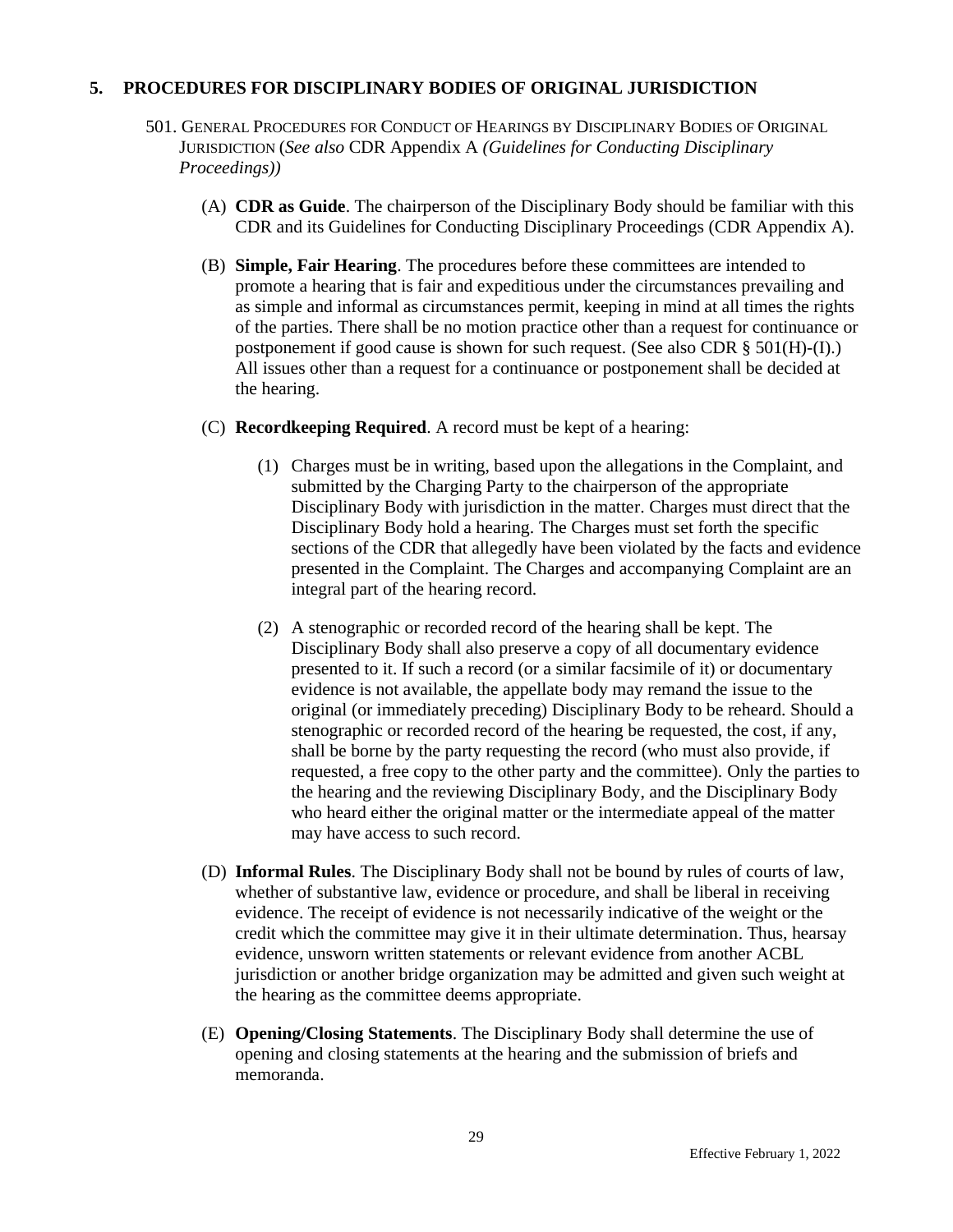- (F) **Pre-hearing Matters**. Pre-hearing conferences with the parties may be held relative to the procedural questions relating to the matter before the Disciplinary Body if, in the committee's or its chairperson's judgment, it is so warranted. Notwithstanding the foregoing, once Charges have been brought, such Charges may not be dismissed on a motion to dismiss or a motion for summary judgment prior to a hearing on the merits of the Charges.
- (G) **Other Pre-hearing Matters**. Under such terms and conditions as the Disciplinary Body, in its discretion, shall deem proper it may (but shall not be required to):
	- (1) Direct pre-hearing disclosure of available evidence (or a summary of that evidence) and the identity of witnesses;
	- (2) Permit presentation of sworn or unsworn written statements for use at the hearing;
	- (3) Limit the number of witnesses to be heard at the hearing;
	- (4) Clarify and define the issues to be heard at the hearing; and
	- (5) Consolidate proceedings where the parties or the issues are the same.
- (H) **Postponed Hearing**. The hearing may be postponed or adjourned from time to time for good cause shown upon the application of a party or upon the Disciplinary Body's own motion.
- (I) **Challenging Committee Members for Cause**. There shall be no automatic challenges to the members of any Disciplinary Body. There may be challenges for Cause, such as bias, upon good cause shown (not merely alleged). In such cases, the balance of the committee members shall decide the validity of the challenge. A majority vote of such remaining members is required to remove a member for Cause. (See also CDR §§ 602(D), 603(B)(4), and 604(B)(4).)
- (J) **Discovery of Evidence**. Other than as expressly provided in this CDR, the Charged Party shall not be entitled to prehearing discovery as might be provided in civil litigation. Production of documents is limited to reports and statements received or prepared for the investigation and prosecution of the Charges as well as any documents referred to in the Charges.
- (K) **Advocate**. The Charging Party and the Charged Party each have the right to appoint an Advocate who shall not be a member of the ACBL BOD to represent them before a Disciplinary Body at their own cost.
- (L) **Hearing Report Required**. A Disciplinary Body must send to ACBL headquarters a fully typed Hearing Report and a copy of its written decision, if any is produced in writing, within thirty (30) days from the conclusion of the presentation of evidence.
- (M) **Notice of Decision**. All formal written notifications of a Disciplinary Body's decision ("Notice of Decision") shall be made by ACBL Management upon receipt of the Disciplinary Body's Hearing Report. Unless the Disciplinary Body has imposed a discipline that begins immediately (see CDR § 501(O)), the Disciplinary Body should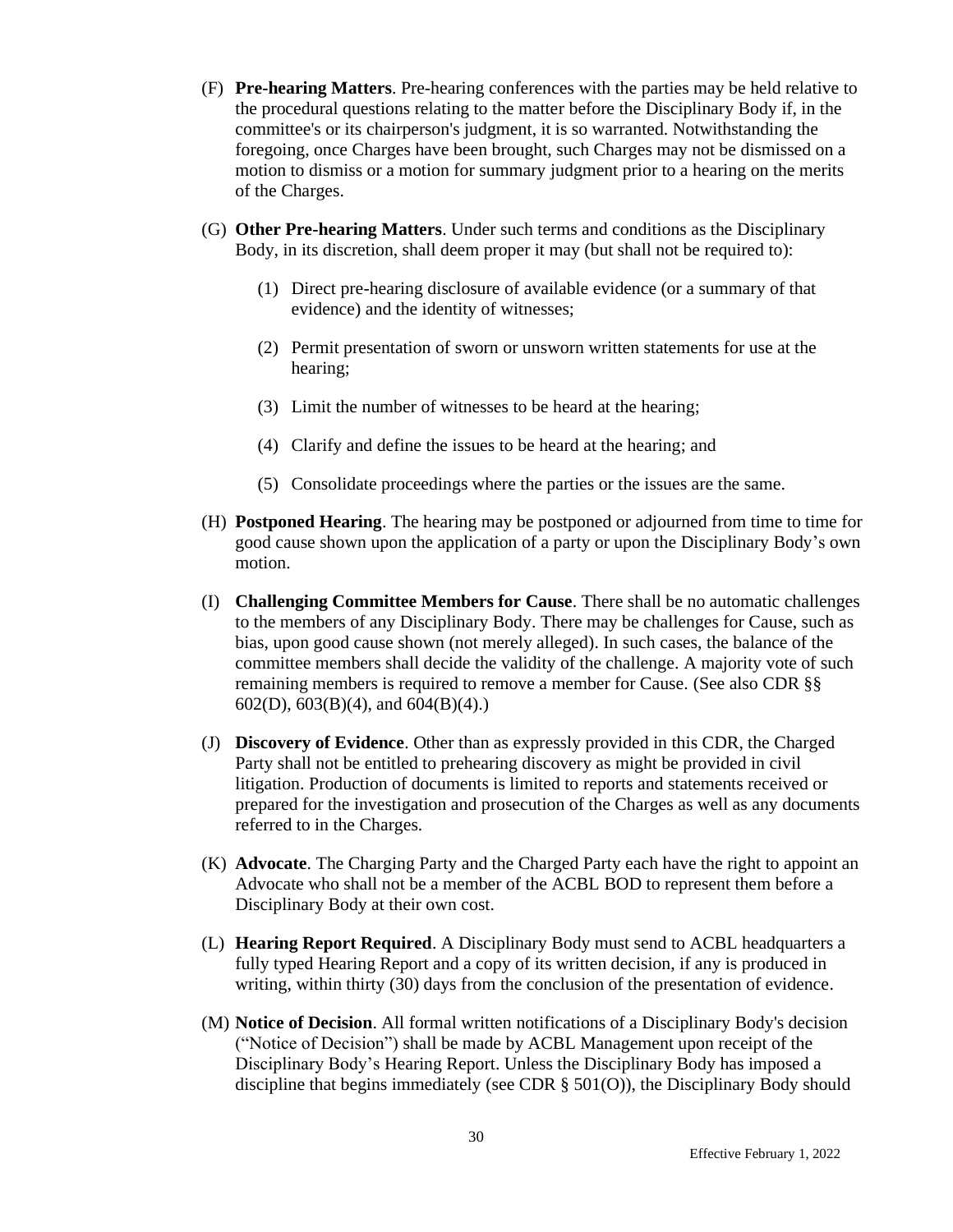not provide its decision to any Disciplined Person in writing (but may verbally inform the Charged Party). Rather, a decision and a Hearing Report should be provided to ACBL Management to enable ACBL Management to make the formal written notification. The effective date for a timely filed request for an appeal of the Disciplinary Body's decision shall be the date on which ACBL Management mails such decision to the parties to the hearing. For purposes of this CDR  $\S$  501(N), "mail" shall include email.

- (N) **Imposition of Discipline**. The effective date of imposition of discipline, if any, of an ACBL Disciplinary Body's decision shall be the date noted in the Disciplinary Body's Hearing Report. If the discipline is to take effect immediately, the Disciplinary Body shall immediately notify the Disciplined Person of its decision in writing, provided, however, that the formal written notice to the parties as set forth in CDR  $\S$  501(N), including the date for appeal, shall also be made by ACBL Management. If no effective date is so specified, the effective date of imposition of discipline shall be five (5) days from the date of the mailing of the decision by ACBL Management. When the discipline imposed includes both a period of suspension (and/or exclusion from certain events) and a period of Probation, the Suspension (and/or exclusion from certain events) is to be served first followed immediately by the Probation. For purposes of this CDR § 501(O), "mail" shall include email.
- (O) **Contents of Notice of Decision**. The formal Notice of Decision shall contain, in addition to the discipline imposed by the Disciplinary Body, if any, an explanation of what that discipline involves and a description of the offense by number and title by reference to Appendix B of this CDR.
- (P) **Distribution of Notice of Decision**. The formal Notice of Decision (other than a Reprimand) shall be sent to the Disciplined Person; the Charging Party; the ACBL BOD; the Disciplined Person's District president, secretary and recorder; the Disciplined Person's Unit president, secretary and recorder; the appropriate NBO of the World Bridge Federation; the American Bridge Association (if an Ethical Violation); the ACBL CEO; ACBL staff as determined by the ACBL CEO; the Complainant; the appropriate appellate body chairperson; and the World Bridge Federation (if an Ethical Violation).
- (Q) **Advisor for Committees of Original Jurisdiction.** Due to the simplified procedures of these information hearings, an advisor for committees of original jurisdiction is not routinely required. If a committee of original jurisdiction feels that it needs assistance on procedural matters, it may ask to have an advisor provided to assist it. The advisor shall be selected by and paid for (if any cost is incurred) by the organization responsible for the cost (i.e., District Boards for District Disciplinary Committees and ACBL Management for the ACBL Disciplinary Committee, the EOC, the OEOC and the A&C). The advisor for the ACBL Disciplinary Committee and the EOC, shall be chosen jointly by the chairperson of that committee and ACBL Management. The advisor selected shall not be an employee of the organization choosing the advisor (current or former) and shall be impartial. The advisor shall not participate in the determination of responsibility or the discipline to be imposed. Notwithstanding the foregoing, In-House Counsel may serve as the advisor to the A&C.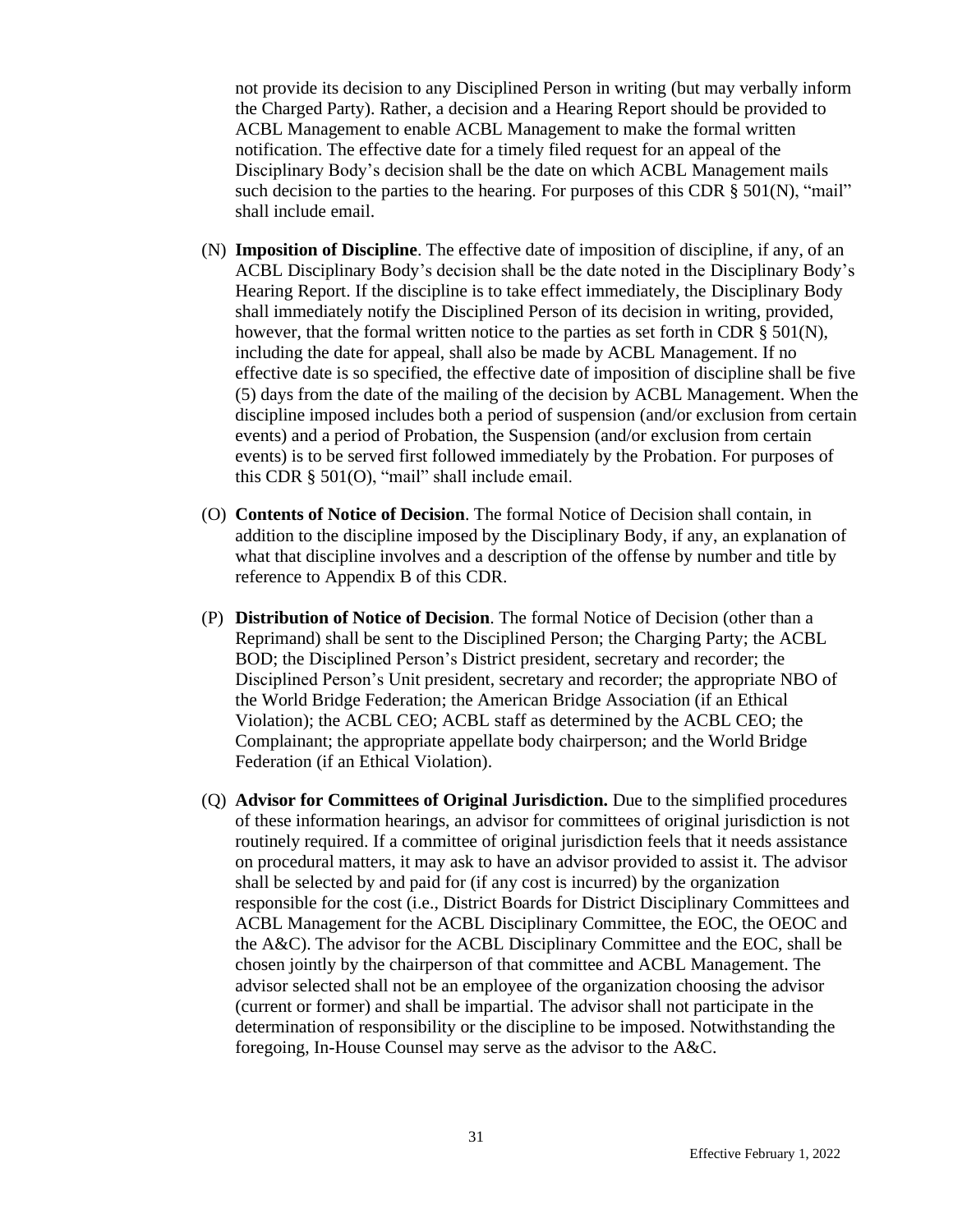- 502. SPECIFIC PROCEDURES FOR THE CONDUCT OF HEARINGS BY A DISTRICT DISCIPLINARY COMMITTEE, THE ETHICAL OVERSIGHT COMMITTEE, THE ONLINE ETHICAL OVERSIGHT COMMITTEE AND THE ACBL DISCIPLINARY COMMITTEE (See also CDR § 501.)
	- (A) **Complaint***.* A Complaint requesting that Charges be brought to an appropriate Disciplinary Body must be made in writing and submitted to the appropriate Charging Party having jurisdiction, i.e., the District or ACBL (see CDR §§ 201-202), by any ACBL recorder within the period of limitations described in CDR  $\S$  502(A)(1)(3) below. **Note that a Complaint is the only basis for an official Charge to a District Disciplinary Committee**, **the EOC, OEOC or the ACBL Disciplinary Committee.** Each of these committees receives and acts on a Charge, not a Complaint. (See CDR § 502(B).)
		- (1) A recorder may file a Recorder Complaint involving a single Incident of conduct within sixty (60) days of receipt by the recorder of a player memo, if and only if such player memo is submitted to the Recorder within one hundred twenty (120) days of the Incident.
		- (2) A Complaint involving a pattern of conduct must be brought within five (5) years of the earliest instance referenced in the Complaint.
		- (3) Notwithstanding the previous limitations period above, a Complaint alleging a violation under CDR § 301 is not subject to a period of limitations.
	- (B) **Charges/Charging Party***.* An initial Charge, based upon a Complaint, must be brought expeditiously by the Charging Party of the organization having jurisdiction. (See CDR §§ 201-202.) Based upon the specifications in the Complaint, the Charge(s) sets forth the violations located in CDR §§ 301-305 which subject the person so charged to discipline.

The Charging Party is the official in charge of the organization having jurisdiction. No person sitting on the organization's disciplinary committee should be the Charging Party. If the organization has failed to designate an individual (who may not be the recorder), the president is the Charging Party. The president (or a designee) shall remain the Charging Party in the event that the organization itself is the Complainant.

The Charging Party in deciding to bring a Charge must answer "yes" to each of the following three (3) questions:

- (1) Is there *prima facie* evidence that the Complaint has some validity (i.e., that there was misconduct)?
- (2) Does the ACBL have jurisdiction?
- (3) If the Charged Party is found responsible, would the Disciplinary Body be obligated to issue a discipline?

If the answer is "yes" to all three questions, Charges must be brought. If the Charge is to be assigned to the EOC or OEOC Committee for a hearing, ACBL In-House Counsel, the ACBL President and the District Director of the Charged Party shall be notified of the Charge.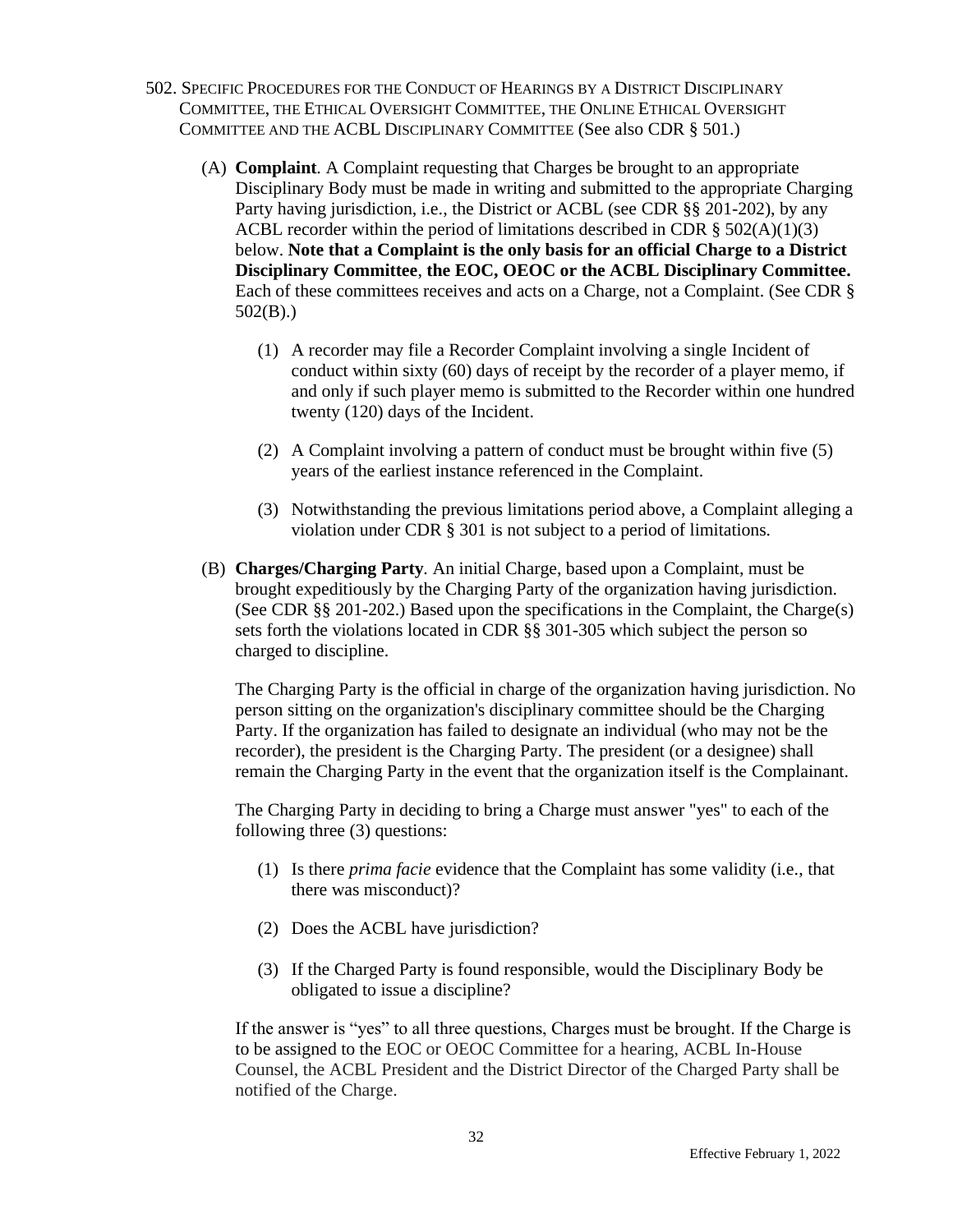- (C) **Removal to Institute for Bridge Arbitration.** If the Charging Party wishes to seek a discipline exceeding the maximum available upon a finding of responsibility for an Ethical Violation, the case must be removed to the IBA.
	- (1) The Charging Party must follow the procedures for initiating the case according to IBA and affiliated AAA rules.
	- (2) The filing fee shall be paid by the ACBL or District who the Charging Party is representing.
	- (3) The Charging Party is responsible for complying with all policies and procedures of the IBA and AAA.
	- (4) The Charging Party shall select an Advocate(s) to represent the position before the IBA panel.
	- (5) The Charging Party shall recommend a specific discipline to the IBA panel within the range set out in §§  $301(A)(7)$  et seq., balancing the factors set out in § 402.
	- (6) The ACBL agrees to be bound by the decision of the IBA and any related appeal rights provided by IBA rules, and constitutes the final resolution of the matter.
- (D) **Charged Party's Rights***.* A person charged with one of the grounds for discipline set forth in CDR §§ 301-305 shall be entitled to:
	- (1) Receive written notice of the date, time, and place of the hearing. Even if a person admits to a Charge, unless pursuant to a Negotiated Resolution (as set forth in CDR  $\S$  502(L)), a hearing shall nevertheless be held to determine and impose appropriate discipline.
	- (2) Be furnished with a written statement of the Charges, the Complaint upon which the Charges are based (or a summary of the facts of such Complaint), and the name of the Complainant.
	- (3) Be present at the hearing, which presence may be electronic and/or in person.
	- (4) Be represented at the hearing by another person who shall not be a member of the ACBL BOD.
	- (5) Produce evidence and make statements on his/her own behalf.
	- (6) Be present during the entire hearing, except during procedural determinations and deliberation on verdicts and imposition of discipline.
	- (7) Question persons testifying. The chairperson may restrict this right if abused.
- (E) **Postponement of Hearing**. All Disciplinary Bodies may allow reasonable postponements, adjournments or continuances consistent with the time available to the Disciplinary Body.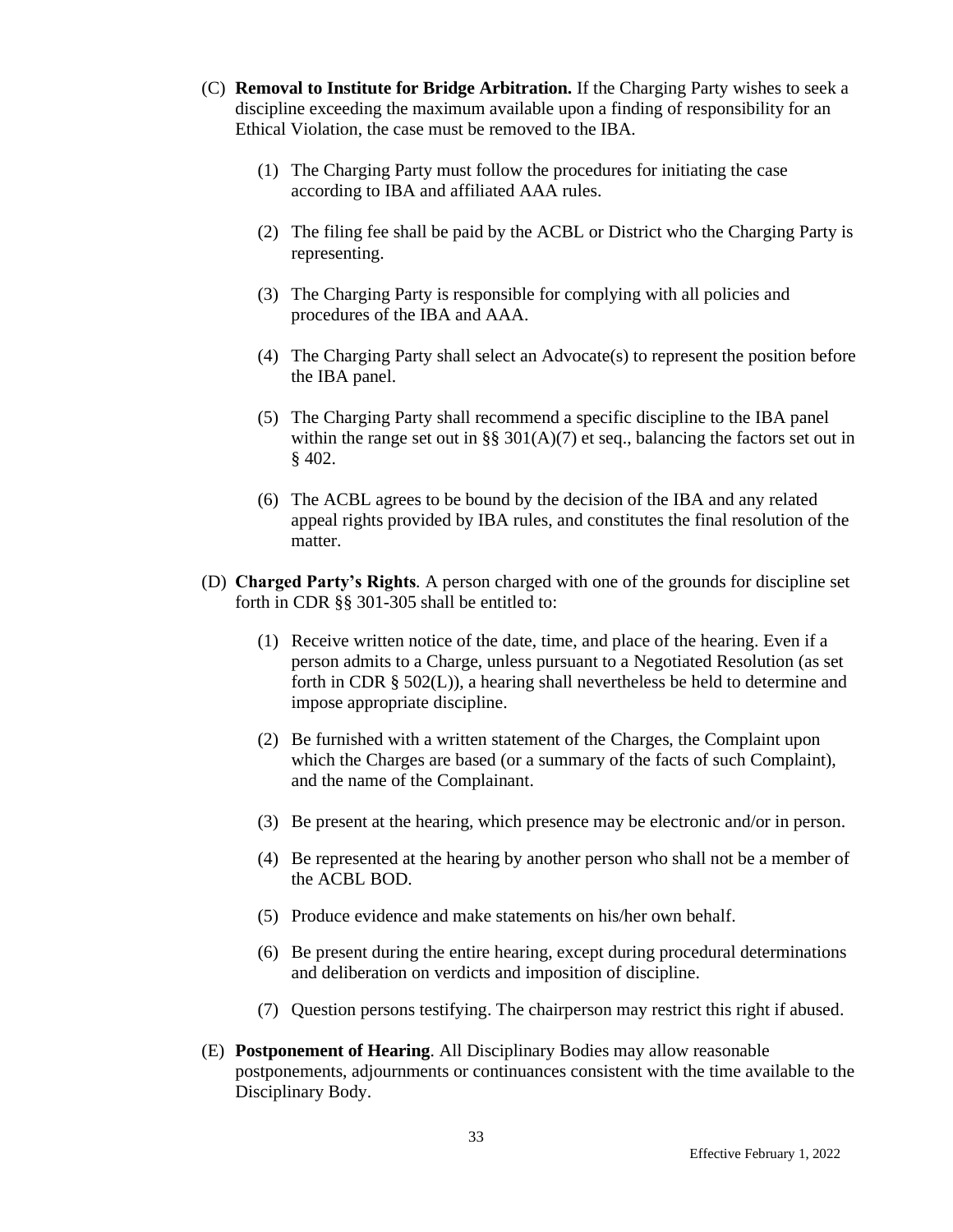## (F) **Required Appearance at Hearings.**

- (1) Either the Charging Party and/or the Charging Party's Advocate is required to appear in person, by telephone or by Skype, or some similar mechanism, at the person's expense.
- (2) When a Disciplinary Body's chairperson determines (upon request by either the Charging Party or the Charged Party) that a witness' testimony is critical to a hearing, then such witness is required to appear in person, by telephone or by Skype, or some similar mechanism, at the ACBL's expense or to provide a signed witness statement. *Failure to appear at the hearing in person or by telephone or to provide a signed written or electronic statement shall be grounds for discipline, unless* reasonable cause for such failure is provided to the Disciplinary Body's chairperson. "Reasonable cause" shall be liberally construed.
- (3) A Charged Party is not required to appear at their hearing and their failure to appear shall not be grounds for further discipline.
- (G) **Consideration of Prior Discipline**. A Charged Party's past ACBL discipline (which is a matter of record), should such exist, may not be considered during the hearing in establishing responsibility. However, such past ACBL discipline may be relevant to the determination of the severity of the discipline to be imposed if the person is found responsible and who is then, accordingly, a Disciplined Person. A Disciplined Person's prior disciplinary record from another bridge organization may be considered only if subject to CDR § 202(B)(6). (See also CDR Appendix B, Part II.)
- (H) **Appeal Rights**. The Disciplined Person and/or the Charging Party may file a written request to appeal with the appropriate appellate body. The Disciplined Person and the Charging Party must be informed by ACBL Management of this right in writing in a timely manner along with notification of the name and address of the chairperson of the appropriate appellate body. The Complainant, if any, shall be informed that it is the Charging Party who has the right to request an appeal. (See CDR §§ 601-605.)
- (I) **Consideration of Player Memos**. Unless an Incident reported on a player memo is included in the Complaint and/or the Charges, neither the player memo nor evidence regarding the Incident noted on the player memo may be considered by the Disciplinary Body in establishing responsibility. In determining the severity of the discipline imposed, a player memo dated within the past ten (10) years may be used. When evaluating the relevance of these player memos, the Disciplinary Body should pay special attention to the completeness of the player memo (for instance, whether the subject was ever notified and given an opportunity to respond), the behavior addressed in the player memo and the age of the player memo.
- (J) **Hearing Report**. A typewritten Hearing Report shall be produced following all hearings, including a summary of the facts, the Disciplinary Body's findings and what discipline, if any, is to be or was imposed. The Hearing Report must be submitted to ACBL Management within thirty (30) days from the conclusion of the presentation of evidence. ACBL Management shall receive the written Hearing Report and is required to promptly provide a copy to the Disciplined Person and the Charging Party as well as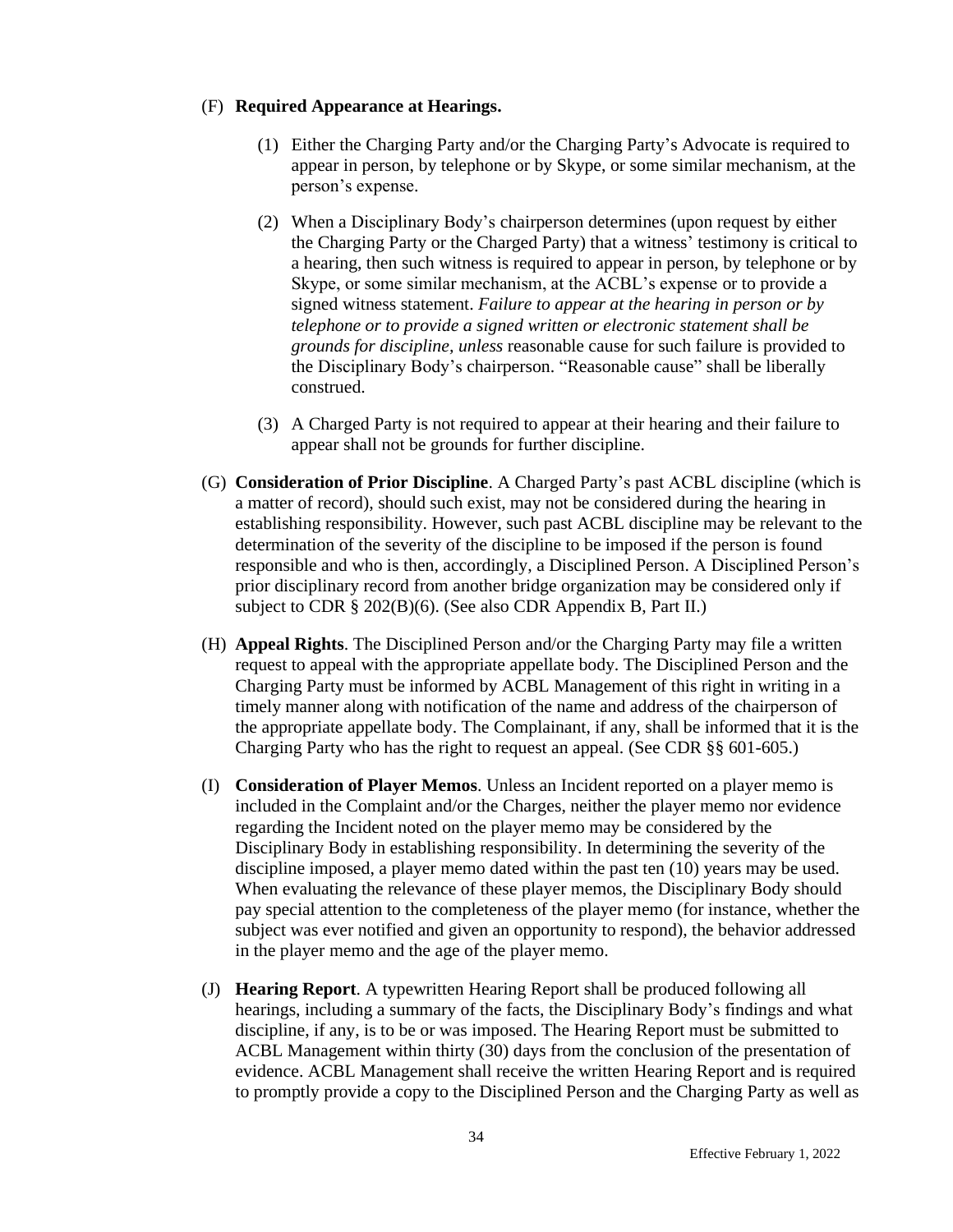to the ACBL CEO upon request, ACBL staff as determined by the ACBL CEO, and a member or members of the ACBL BOD (upon a determination by the President that such request is for a proper ACBL business purpose).

- (K) **Finality of Proceedings**. A person who has been subjected to a disciplinary proceeding conducted under CDR §§ 501-504 shall not be subject to any further proceedings by any other Disciplinary Body for the same matter arising out of the same operative facts, except pursuant to an appeal and/or for additional disciplines as provided under CDR §§ 305(A), 503(J)-(M).
- (L) **Discipline Outside Guidelines.** When ACBL Management receives a Hearing Report in which the Disciplinary Body has imposed a discipline that contravenes or is inconsistent with this CDR without any reasonable justification for it, ACBL Management shall notify the committee chairperson in writing of such contravention or inconsistency. The Disciplinary Body shall then reconvene on the matter of imposition of discipline only.
- 503. SPECIFIC PROCEDURES FOR CONDUCT OF HEARINGS BY A NABC TOURNAMENT DISCIPLINARY **COMMITTEE** 
	- (A) **Expedited Hearing**. Disciplinary procedures at NABC tournaments are intended to be expeditious. Matters that could be heard by a TDC involving tournament discipline shall be heard by a TDC, and the hearing shall be conducted at (or immediately after) the NABC tournament at which the Incident leading to discipline took place. (Refer to CDR §§ 503(B)-(M) for procedures specific to tournament disciplinary proceedings.)
	- (B) **Complaint/Charges/Charging Party**. A Complaint (which may be in the form of a player memo) involving Incidents at a tournament must be made by a participant in the tournament, by the sponsoring organization's recorder or by the DIC (or his designee, which designation must be in writing) (see CDR § 503(D) when the subject of a Complaint or a Charged Party is no longer present at the tournament or when a Complaint is made following the conclusion of the tournament).

An initial Charge, based upon the Complaint, must be brought by the DIC (or his designee) to the NABC TDC.

The DIC (or his designee) shall be the Charging Party even when the DIC (or his designee) or a tournament staff member is the Complainant. The Charging Party in deciding to bring a Charge must answer "yes" to the following three (3) questions:

- (1) Is there *prima facie* evidence that the Complaint has some validity (that there was misconduct)?
- (2) Does the NABC TDC have jurisdiction?
- (3) If the Charged Party is found responsible, would the TDC be obligated to issue a discipline?

If the answer is "yes" to all three questions, Charges must be brought.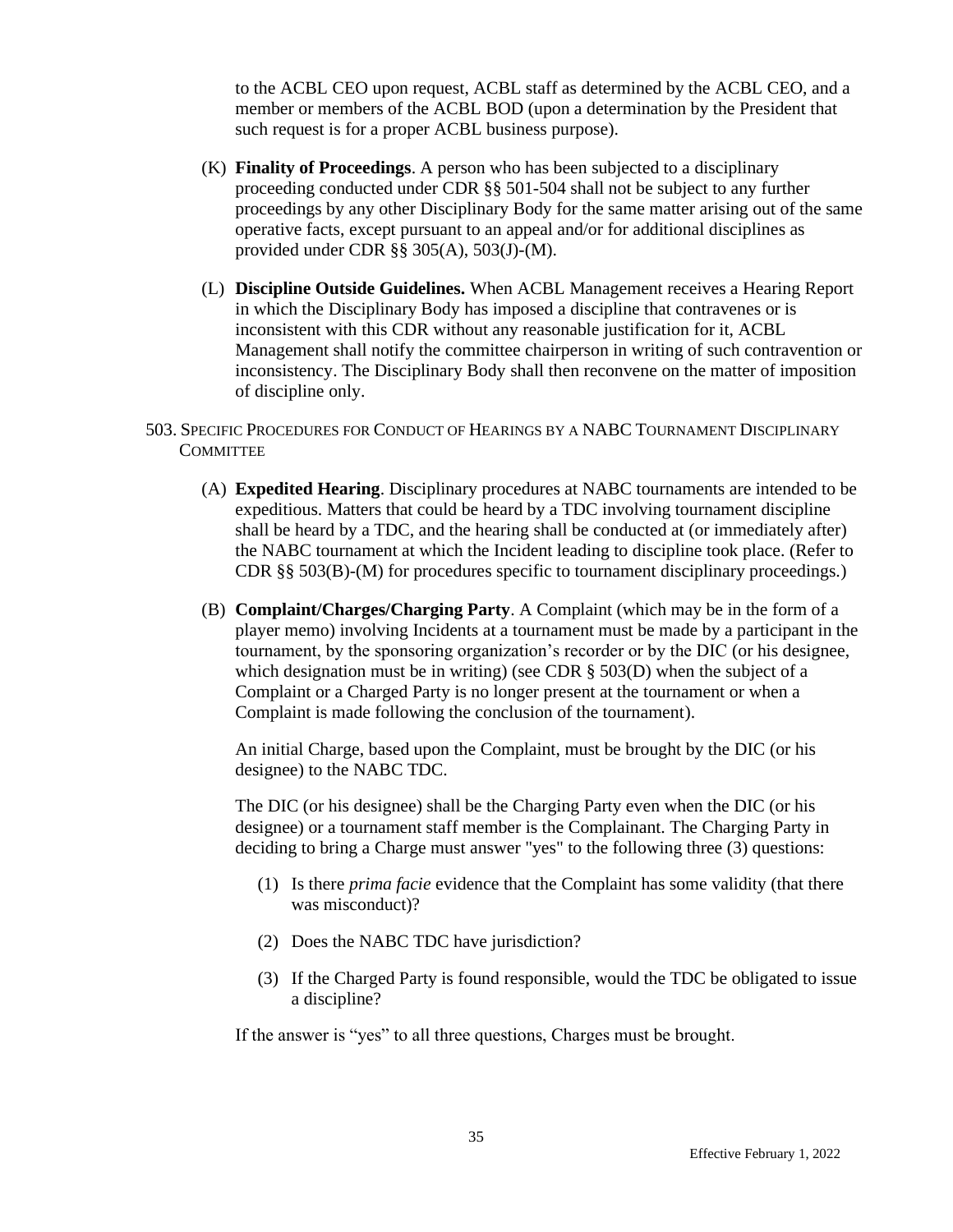## (C) **Required Appearance at Hearings**

- (1) Either the Charging Party and/or the Charging Party's Advocate is required to appear in person, by telephone or by Skype, or some similar mechanism, at the person's expense.
- (2) When a TDC chairperson determines (upon request by either the Charging Party or the Charged Party) that a witness' testimony is critical to a hearing, then that witness is required to appear or to provide a signed witness statement. *Failure to appear at the hearing in person or by telephone, or to provide a signed written or electronic statement, shall be grounds for discipline*, *unless* reasonable cause for such failure is provided to the TDC chairperson. "Reasonable cause" shall be liberally construed by the Disciplinary Committee chairperson.
- (3) A Charged Party is not required to appear at their hearing and their failure to appear shall not be grounds for further discipline.
- (D) **Hearing Held Following NABC Tournament.** Circumstances may not permit a hearing to be held during a NABC in which case the following procedures will apply<sup>2</sup>:
	- (1) A Complaint about a participant who is no longer present at the tournament will be reviewed by the DIC (or his designee) in accordance with the standards set forth in CDR § 503(B) above to determine whether to bring Charges to the appropriate Disciplinary Body as provided in CDR § 503(D)(2) below.
	- (2) Charges, with an attached Complaint, against a person who is no longer present at the tournament shall be sent, preferably via email, by the DIC (or his designee) within ten (10) days of the end of the tournament to the appropriate Disciplinary Body for a hearing (automatically delegating the responsibility as Charging Party to the ACBL Management).
	- (3) A Complaint made following the end of a tournament must be submitted by the Complainant as follows:
		- (a) From a Sectional tournament or Sectional-level event, to the Charging Party having jurisdiction who must then make the decision whether Charges should be brought.
		- (b) From a Regional tournament or Regional-level event, to the Charging Party having jurisdiction who must then make the decision whether Charges should be brought.
		- (c) From a NABC or an NABC-level event sponsored by the ACBL, to the to the National Recorder who must then make the decision in consultation with the ACBL CEO regarding whether Charges should be brought.

<sup>2</sup> Complaints, usually in the form of a player memo, for which the DIC lacks sufficient information (or lacks sufficient time to obtain sufficient information) may be sent to the relevant recorder. (See also CDR  $\S$  502(A).)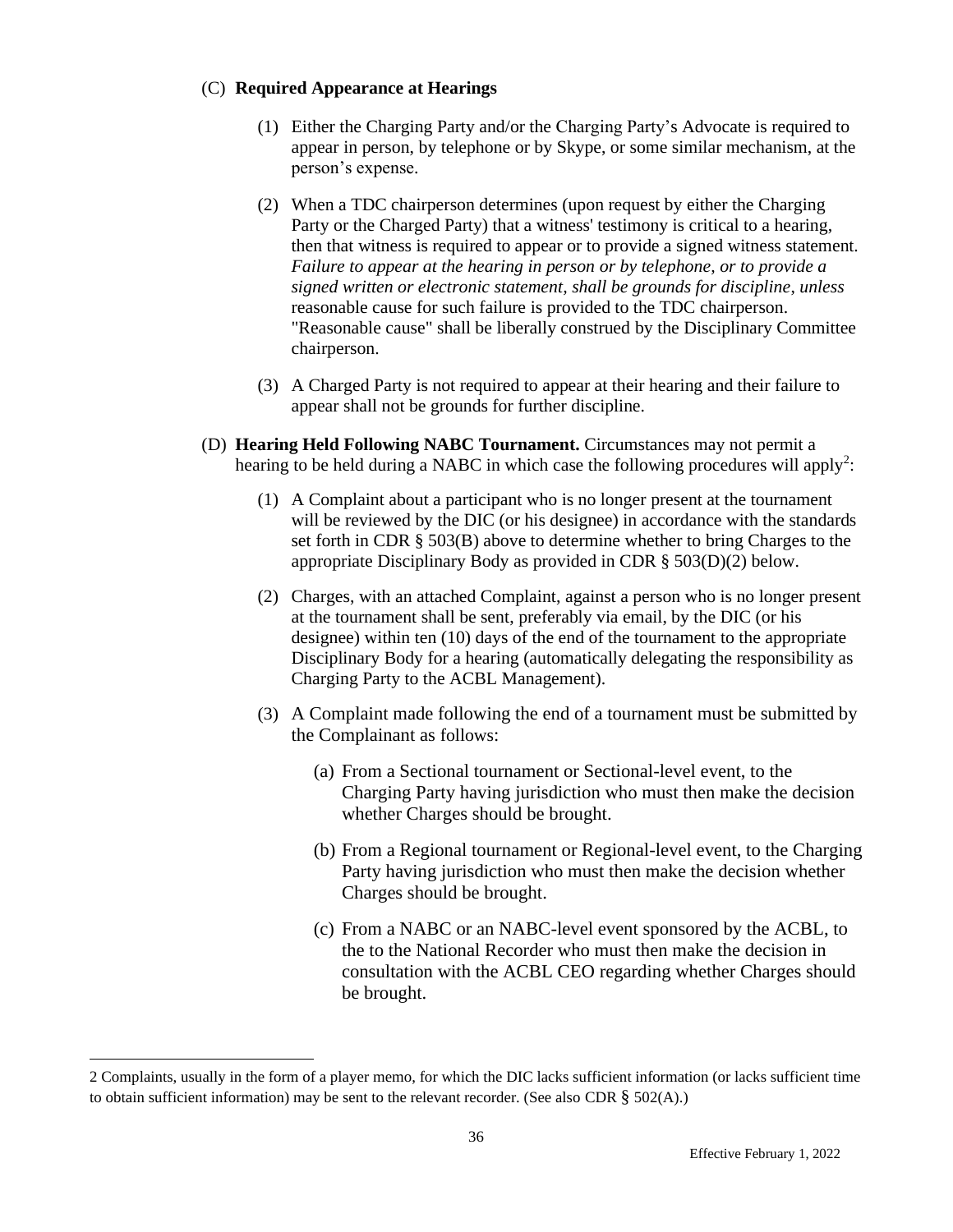- (E) **Charged Party's Rights.** A person charged with one of the grounds for discipline set forth in CDR §§ 301-305 shall be entitled to:
	- (1) Receive written notice of date, time and place of the hearing. Should a person admit to a Charge, a hearing shall nevertheless be held to determine and impose appropriate discipline.
	- (2) Be furnished with a written statement of the Charges, the Complaint upon which the Charges are based (or a summary of the facts of such Complaint), and the name of the Complainant.
	- (3) Be represented at the hearing by another person who shall not be a member of the ACBL BOD.
	- (4) Produce evidence and make statements on his/her behalf.
	- (5) Be present during the entire hearing, except during procedural determinations and deliberation on verdicts and imposition of discipline.
	- (6) Question persons testifying. The chairperson may restrict this right if abused.

(See also CDR § 402 (Suspension Pending Hearing).)

- (F) **Stay of Discipline**. Discipline imposed by a TDC for all or part of that tournament may not be stayed. However, any discipline that survives the tournament may be stayed in accordance with CDR §§ 701-704. If the decision of the TDC is subsequently reversed, discipline that had not been stayed in accordance with CDR §§ 901-906 shall be Expunged.
- (G) **Consideration of Prior Discipline**. A Charged Party's past ACBL discipline (which is a matter of record), should such exist, may not be considered during the hearing in establishing responsibility but may be relevant to the determination of the severity of the discipline to be imposed if the person is found responsible and who is, accordingly, a Disciplined Person. A Disciplined Person's prior disciplinary record from another bridge organization may be considered only if subject to CDR § 202(B)(6). See also CDR Appendix B, Part II.
- (H) **Consideration of Player Memos.** Unless an Incident reported on a player memo is included in the Complaint and/or the Charges, neither the player memo nor evidence regarding the Incident noted on the player memo may be considered by the TDC in establishing responsibility. In determining the severity of the discipline imposed, a player memo within the past ten (10) years may be used. When evaluating the relevance of these player memos, the TDC should pay special attention to the completeness of the player memo (for instance, whether the subject was ever notified and given an opportunity to respond), the behavior addressed in the player memo and the age of the player memo.
- (I) **Appeal Rights/Hearing Report**. The Disciplined Person and/or the Charging Party may file a written request to appeal with the appropriate appellate body. If present at the tournament at the conclusion of the hearing, the Disciplined Person and the Charging Party must be informed of this right in writing at the conclusion of the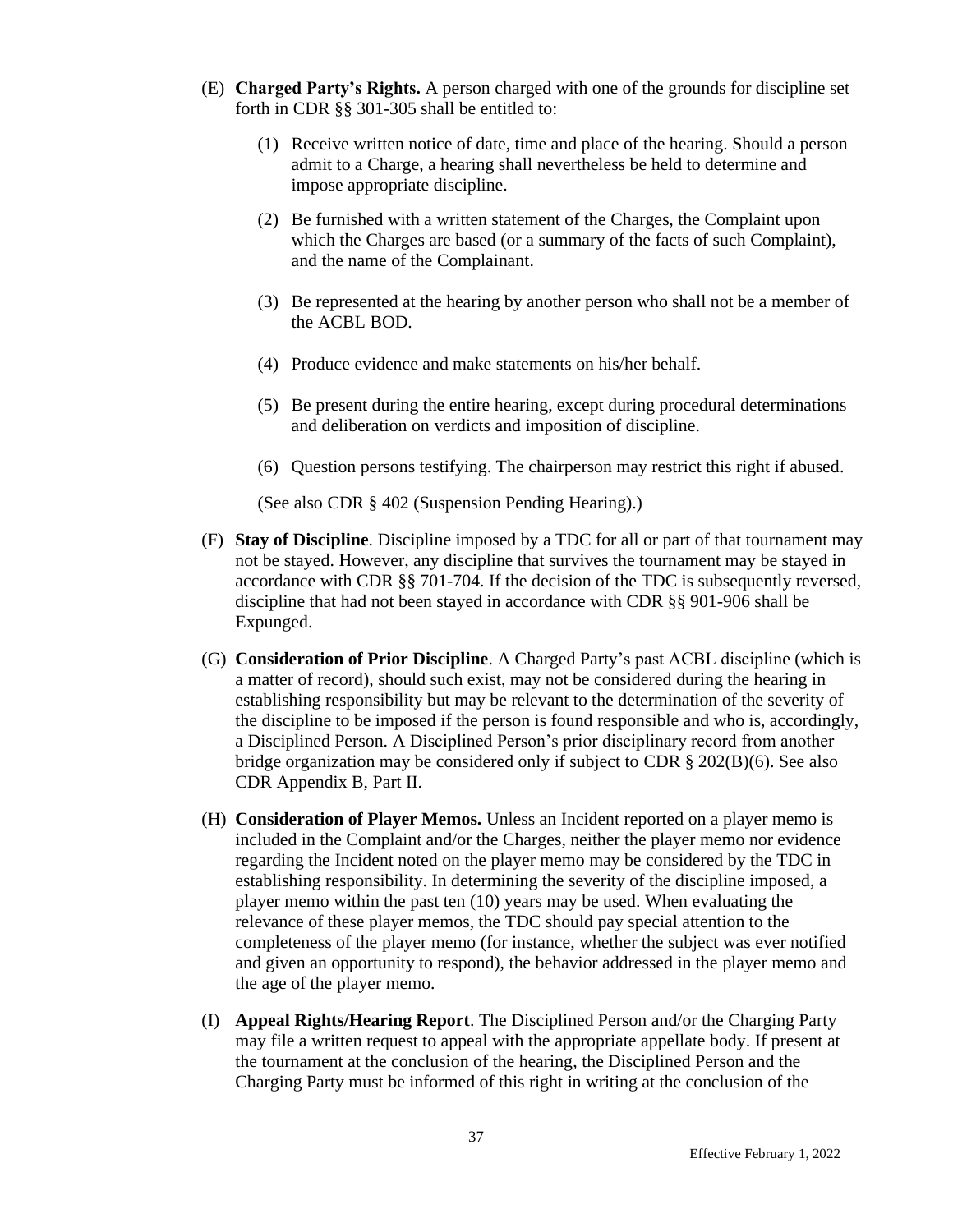hearing along with notification of the name and address of the chairperson of the appropriate appellate body.

A typewritten or legibly handwritten Hearing Report in a format provided by the ACBL shall be made of all hearings, including a summary of the facts, the TDC's findings and what discipline, if any, is to be or was imposed. The Hearing Report must be submitted to ACBL Management within ten (10) days from the conclusion of the presentation of evidence. After receiving the Hearing Report, ACBL Management shall, in writing, promptly apprise the Disciplined Person and the Charging Party of this right to request an appeal if they have not been so informed. The Complainant, if any, shall be informed that it is the Charging Party who has the right to request an appeal. (See CDR §§ 901-906.)

- (J) **Finality of Proceedings**. A person who has been subjected to a disciplinary proceeding conducted by a TDC under CDR §§ 501-504 shall not be subject to any further proceedings by any other Disciplinary Body for the same matter arising out of the same operative facts, except pursuant to appeal and/or for additional disciplines as provided under CDR §§ 305(A) and 503(M). A TDC has the same options for discipline as any other Disciplinary Body other than Expulsion. However, a Suspension or a Probation imposed by a TDC may not exceed ninety (90) days nor may a Probation following a Suspension exceed ninety (90) days; provided, however, that the cumulative period of suspension followed by the period of Probation may not exceed ninety (90) days.
- (K) **Disallowed Discipline**. If the discipline imposed by a TDC exceeds the permitted limits, it shall be valid only to the extent set forth in CDR § 503(J).
- (L) **Continuation of Discipline After Tournament**. Any discipline imposed by a TDC that survives the tournament shall commence immediately following that tournament.
- (M) **Additional Discipline Recommended**. When the TDC determines the Charged Party has committed an offense which may warrant a discipline exceeding ninety (90) days, the TDC, after imposing either a Suspension of ninety (90) days, a Probation of ninety (90) days or both (not to exceed 90 days cumulatively) under this CDR § 503 (see specifically CDR § 503(J)), shall within ten (10) days refer its Hearing Report with its recommendations for discipline of more than ninety (90) days and the reasons for it via ACBL Management to:
	- (1) The ACBL Disciplinary Committee when the Incident occurred during a NABC or another event sponsored by the ACBL; or
	- (2) The next higher level appellate body when any appeal is taken from the decision of the NABC Tournament Conduct Committee and/or the ACBL Disciplinary Committee. (See also CDR § 604(A))

Appeal rights will be stayed until the second disciplinary committee has reviewed the Hearing Report and rendered a decision regarding the application of additional discipline. Such second disciplinary committee may, but is not required to, access the record of the TDC hearing(s).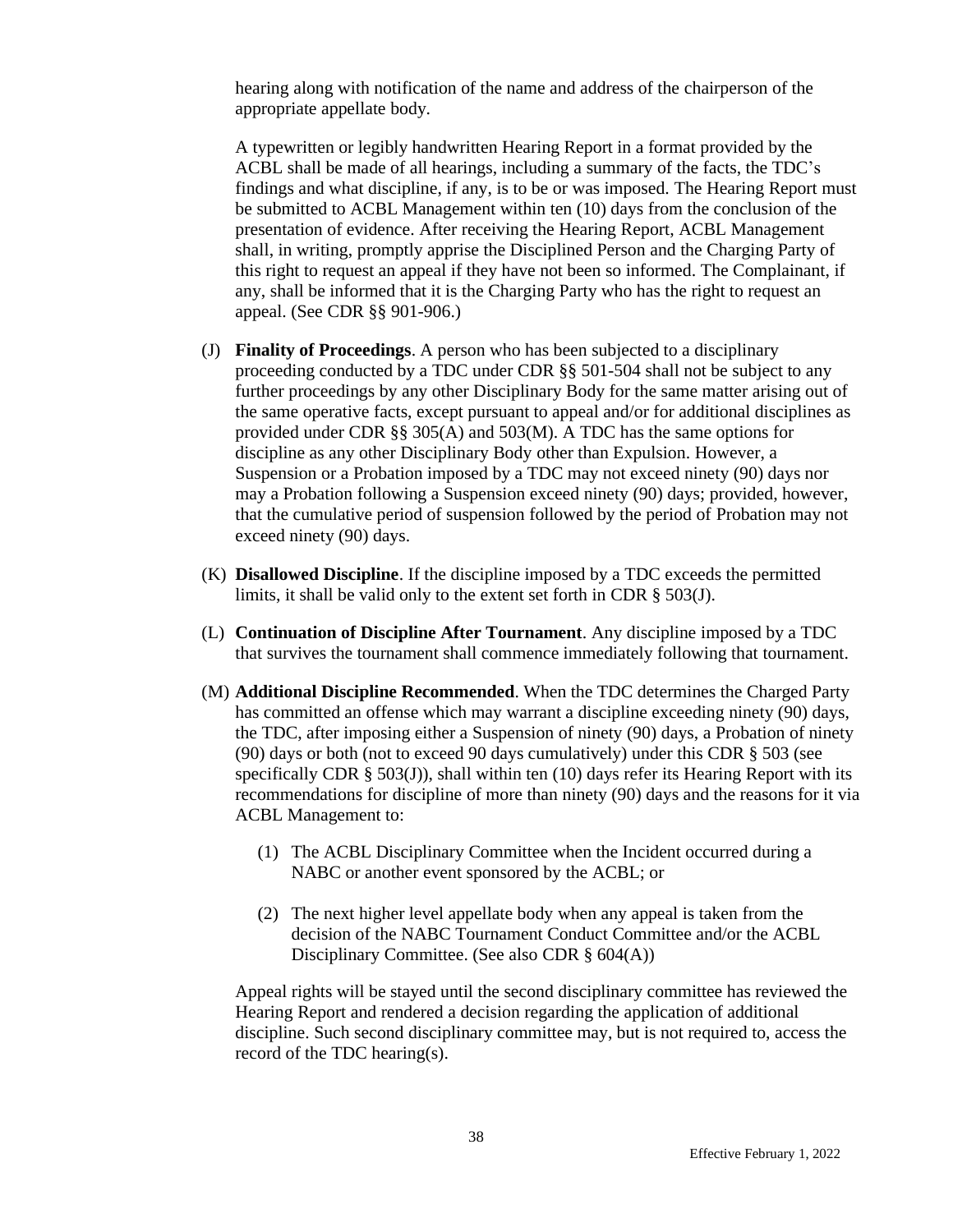504. NOT APPLICABLE TO ACBL MANAGEMENT AS DISCIPLINARY BODY. Sections 501-503 of this CDR do not apply when ACBL Management is acting as a Disciplinary Body (*e.g.*, for alleged violations of CDR §§ 303(A)-(C).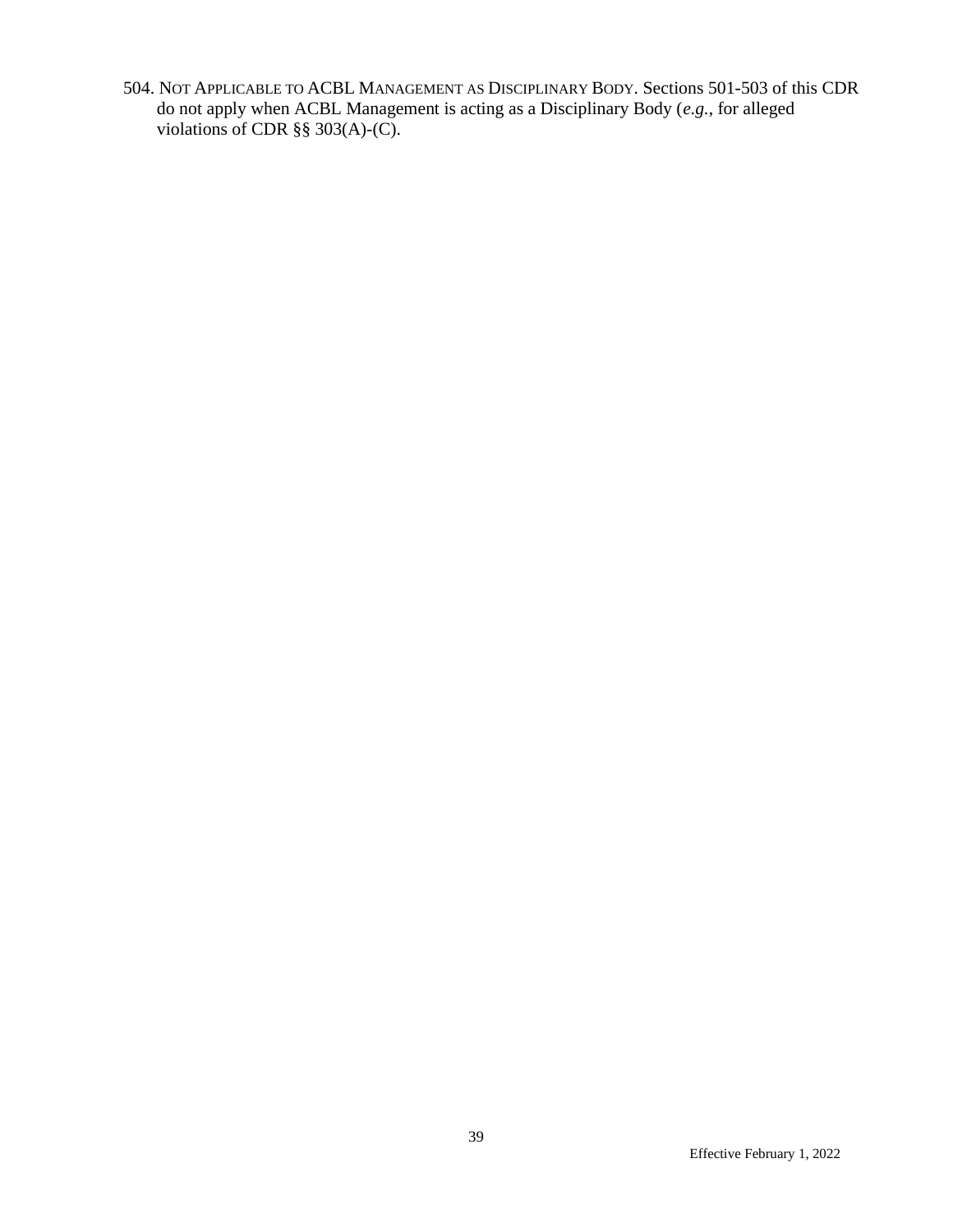## **6. PROCEDURES FOR APPELLATE BODIES**

- 601. APPEALS TO A DISTRICT DISCIPLINARY COMMITTEE
	- (A) **Right to Appeal a Club Barring**. An ACBL member barred from an ACBL sanctioned club game, including Unit Sponsored club games, in accordance with the regulations in Chapter 4, Section Three, IV, H. (Club Discipline) of the *ACBL Handbook* (discriminatory or extended barring) may file a written appeal with the District Disciplinary Committee chairperson (or, if none, the president) of the District of the geographical territory in which the game is operated.
	- (B) **How to Appeal a Club Barring**. Written notice of appeal must be made within thirty (30) days following the date of the notice of the barring which is being appealed. For an appeal to be accepted by the District Disciplinary Committee chairperson and considered by the District Disciplinary Committee, a written statement must accompany the appeal. This statement, with a summary of the reasons supporting their position, shall provide an allegation that at least one (1) of the following exists:
		- (1) For an appeal only of an extended barring, the reason for the barring has no basis in fact; and/or
		- (2) For an appeal of any barring, that the barring was due to one or more of the discriminatory reasons listed in the *ACBL Handbook of Rules and Regulations*, Chapter 4, Section Three, IV, H (Club Discipline); and/or
		- (3) For a barring from a Unit Sponsored Club, that the barring resulted from improper disciplinary procedures and/or was for unfair reasons.
	- (C) **Appeal Mandatory Under Certain Conditions**. This appeal is mandatory if the process in CDR §§ 601(A)-(B) is followed. The appeal shall be conducted as an original hearing in that the appellant may present evidence, including new evidence, to support the allegations noted in the written statement accompanying the notice of appeal. To be successful, the appellant's allegations must be considered to have been proven at the hearing by a preponderance of the evidence.
	- (D) **District Disciplinary Committee Appeals Process**. The District Disciplinary Committee shall hear and decide such appeals expeditiously. The committee shall be provided a copy of the written request for the appeal and all supporting documents submitted by the appellant; all information included in the record from any person, group or other entity that barred the player; a summary of the past disciplinary record of the person barred; a summary of the procedural issues or administrative matters, if any; and any other information upon instruction of the chairperson.
	- (E) **Decision in Writing.** The decision of the District Disciplinary Committee shall be in writing and must be submitted to ACBL Management within thirty (30) days from the conclusion of the presentation of argument.

#### 602. APPEALS TO A DISTRICT APPELLATE COMMITTEE

(A) **Right to Appeal a Disciplinary Body's Decision**. The Disciplined Person and/or the Charging Party may file a written request to appeal with the District Appellate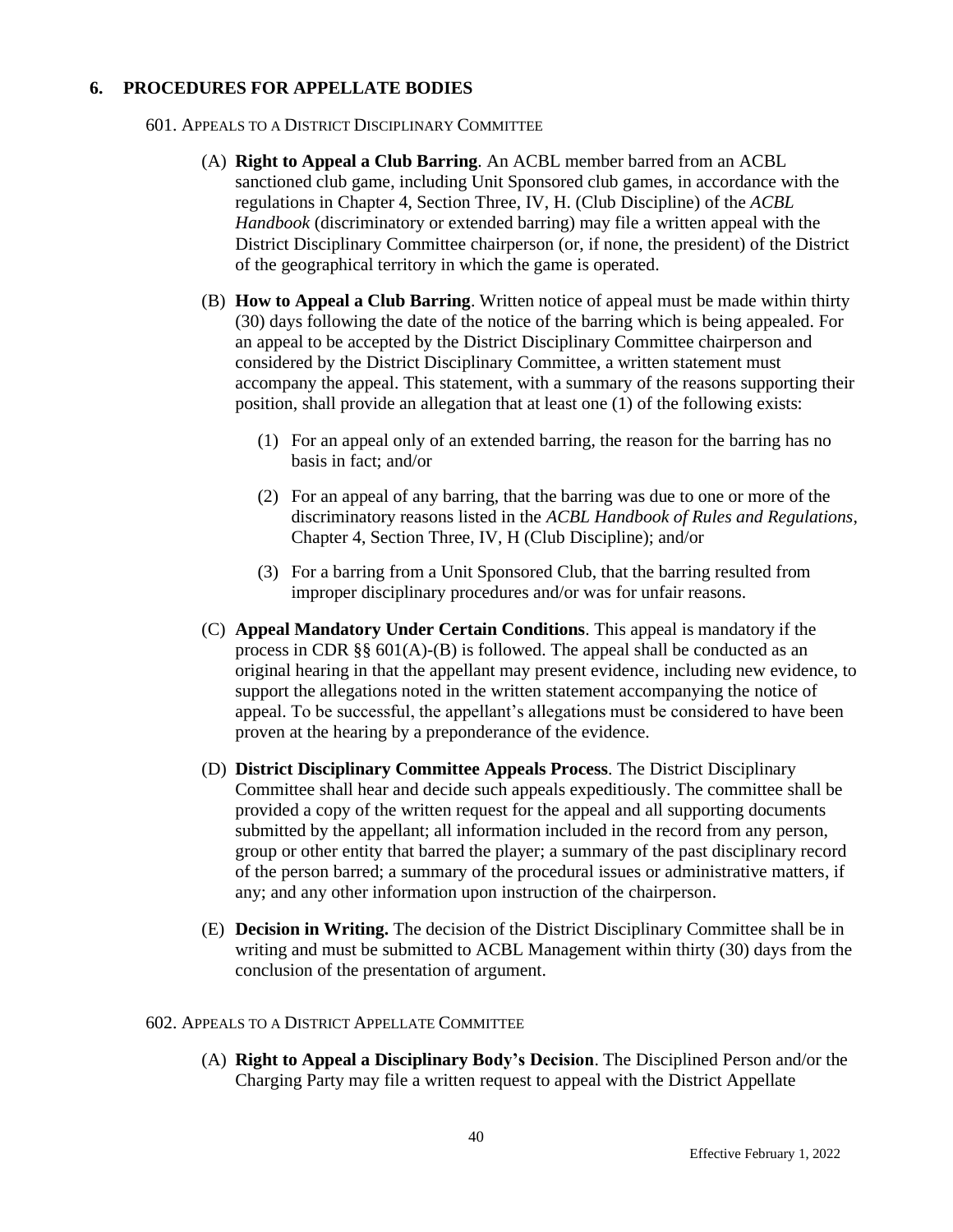Committee chairperson (and/or the District President, or their respective designee, who shall promptly forward such written appeal to the District Appellate Committee chairperson) from a decision of that District's District Disciplinary Committee.

- (B) **How to Appeal to a District Appellate Committee***.* A written request to appeal must be made within thirty (30) days following the mailing of the official written notice of the decision being appealed. For a request for an appeal to be granted by the District Appellate Committee chairperson and considered by the District Appellate Committee, a written statement must accompany the request. The statement shall provide an allegation, with a summary of the reasons supporting their position, that at least one (1) of the following exists:
	- (1) The decision is not supported by the weight of the evidence presented at the hearing held by the lower level Disciplinary Body (i.e., not an appellate body except CDR  $\S$  503(M)(1)-(2) and CDR  $\S$  601);
	- (2) Procedures employed were inconsistent with this CDR which affected the substantial rights of the appellant or which undermine confidence in the integrity or fairness of the disciplinary process;
	- (3) Discipline imposed is inappropriate; and/or
	- (4) One (1) or more person(s) on the hearing panel had a bias, which affected the decisions of the panel, when objection to such bias was raised at the hearing.

The hearing shall be limited to the issues that have been raised in the appellant's statement.

- (C) **District Appellate Committee Appeals Process**. If the request for an appeal is granted, the District Appellate Committee shall hear and decide such appeals expeditiously. The committee shall be provided a copy of the written request for the appeal and all supporting documents submitted by the appellant; all information included in the record from any relevant Disciplinary Body that has heard the case; a summary of the past disciplinary record of the Charged Party and/or Disciplined Person; a summary of the procedural issues or administrative matters; and any other information upon instruction of the chairperson. (See also CDR § 605(A).)
- (D) **Decision in Writing**. The decision of the District Appellate Committee shall be in writing and must be submitted to ACBL Management within thirty (30) days from the conclusion of the presentation of argument.

#### 603. APPEALS TO THE APPEALS AND CHARGES COMMITTEE

- (A) **Right to Appeal a Disciplinary Body's Decision.** Except for cases subject to Automatic Review under  $\S 603(E)(1)$ , the Disciplined Person and/or the Charging Party may file a written request to appeal with the chairperson of the A&C from
	- (1) A decision of the EOC;
	- (2) A decision of the District Appellate Committee;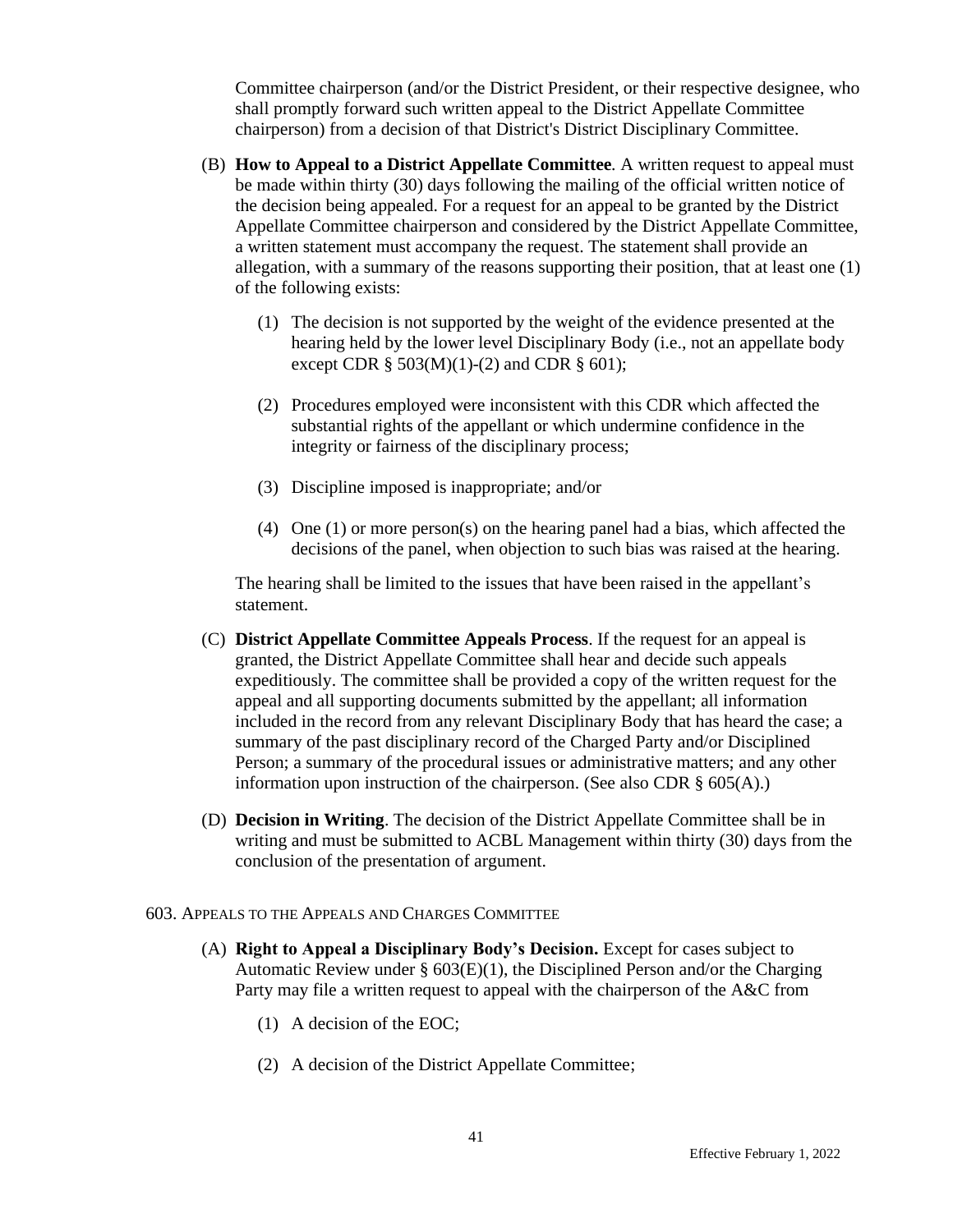- (3) A decision of the ACBL Disciplinary Committee; or
- (4) A decision of the OEOC.
- (B) **How to Appeal to the Appeals and Charges Committee**. A written request for an appeal must be given to the  $A&C$  within thirty (30) days following the mailing of the official notice of the ruling. For an appeal to be granted by the A&C chairperson, and considered by the A&C, a written statement must accompany the request. The statement, with a summary of the reasons supporting their position, shall provide an allegation that at least one (1) of the following exists:
	- (1) The decision is not supported by the weight of the evidence presented at the hearing held by the lower level Disciplinary Body (i.e. not an appellate body except CDR  $\S$  503(M));
	- (2) Procedures employed were inconsistent with this CDR which affected the substantial rights of the appellant or which undermine confidence in the integrity or fairness of the disciplinary process;
	- (3) Discipline imposed is inappropriate; and/or
	- (4) One (1) or more person(s) on the hearing panel had a bias which effected the decisions of the panel, when objection to such bias was raised at the hearing.

The hearing shall be limited to the issues that have been raised in the appellant's statement.

- (C) **Appeals and Charges Committee Appeals Process**. If the request for an appeal is granted, the  $A&C$  shall hear and decide such appeals expeditiously. The committee shall be provided a copy of the written request for the appeal and all supporting documents submitted by the appellant; all information included in the record from any relevant Disciplinary Body that has heard the case; a summary of the past disciplinary record of the Charged Party and/or Disciplined Person; a summary of the procedural issues or administrative matters; and any other information upon instruction of the chairperson. (See also CDR  $\S$ § 603(E) and 605(A).)
- (D) **Decision in Writing**. Decisions of the A&C shall be in writing and shall be final. All decisions shall be reported to the ACBL BOD within thirty (30) days from the conclusion of the presentation of argument and, thereafter, to all parties.

#### (E) **Automatic Review by the Appeals and Charges Committee**

- (1) All disciplinary cases in which
	- (i) a Suspension of one (1) year or longer is imposed;
	- (ii) Expulsion is imposed; or
	- (iii) a discipline for a First Degree Ethical Violation is imposed

shall be automatically reviewed by the A&C within six (6) months of receipt of the decision or Hearing Report, whichever is earlier, by the ACBL (an "Automatic Review"). In conducting such Automatic Review, the A&C shall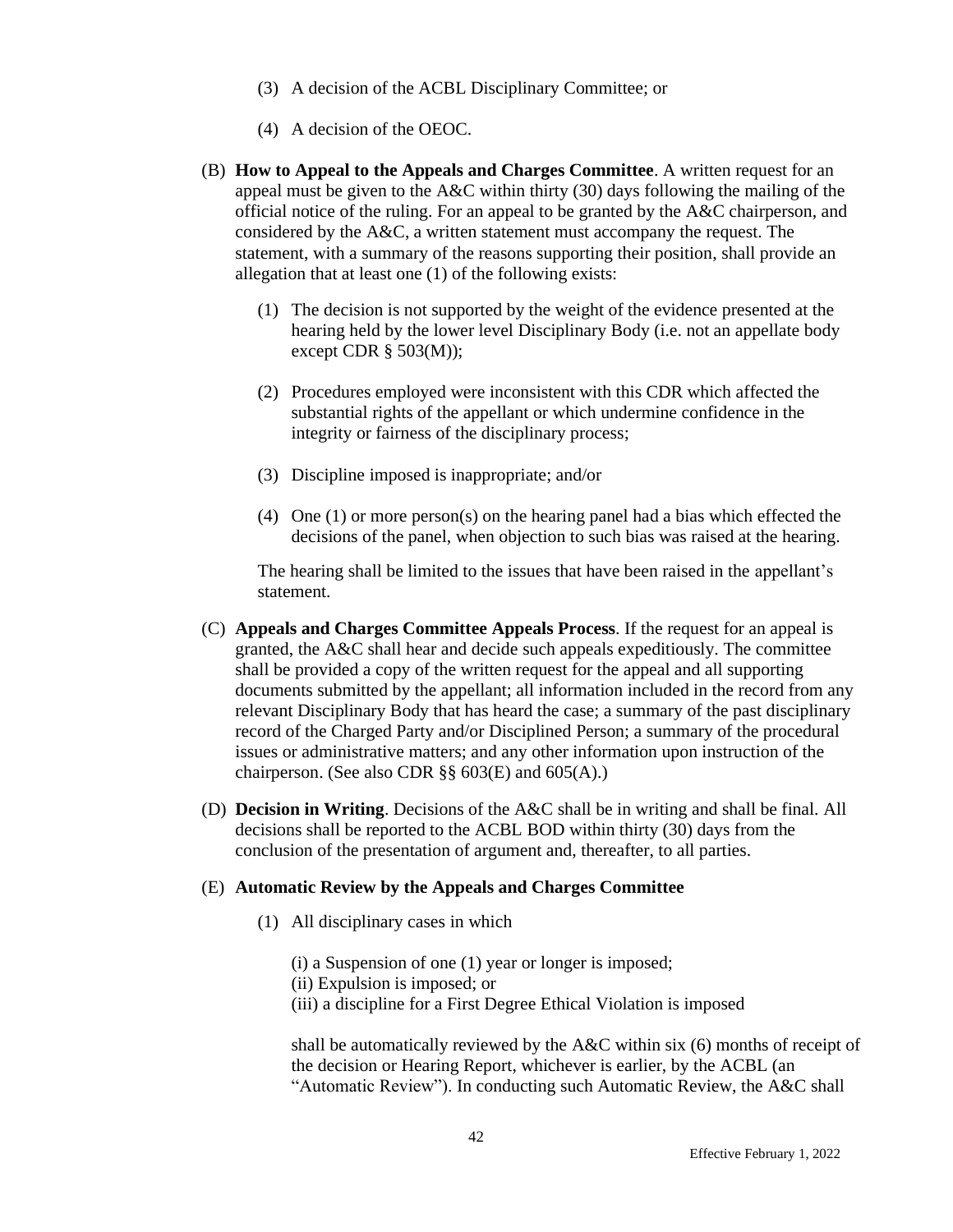not conduct a new hearing but shall review the previous hearing to ensure that:

- (a) procedures were followed in accordance with the CDR;
- (b) the decision and discipline imposed was supported by the evidence;
- (c) a fair hearing was conducted; or
- (d) no person on the hearing panel had a bias affecting the decisions of the panel, when such objection was raised at the hearing.
- (2) At its first meeting subsequent to an ACBL Management decision to impose discipline for alleged sexual harassment as set out in CDR § 501(L), the A&C shall make an Automatic Review of the discipline imposed by ACBL Management. Such Automatic Review shall be consistent with the procedures for appellate review, except that the accused person shall be entitled to present evidence and witnesses at the review hearing and ACBL Management shall be entitled to present evidence and witnesses in response thereto. Discovery shall be limited to reports prepared or received during the investigation or referred to in the decision by ACBL Management.
- (3) In any case in which A&C conducts an Appeal or Automatic Review of an Ethical Violation, the Committee will uphold the original disciplinary panel's findings on responsibility unless they were clearly in error, inconsistent with the evidence, or established CDR rules. The Committee will review the original disciplinary panel's impositions of discipline as recommendations. A&C may increase or reduce the discipline imposed as well as affirm, reverse or modify the disciplinary determination or remand the case for further proceedings.

#### 604. APPEALS TO THE ACBL DISCIPLINARY COMMITTEE

- (A) **Right to Appeal a Disciplinary Body's Decision**. The Disciplined Person and/or the Charging Party may file a written request to appeal with the ACBL Disciplinary Committee chairperson from a decision of a NABC Tournament Conduct Committee. However, if the ACBL Disciplinary Committee is automatically reviewing a NABC Tournament Conduct Committee request for additional discipline as set out in CDR §  $503(M)$ , the request to appeal shall be made to the A&C.
- (B) **How to Appeal to the ACBL Disciplinary Committee***.* A written request to appeal must be given to the ACBL Disciplinary Committee within thirty (30) days following the mailing of the official notice of the NABC Tournament Conduct Committee decision being appealed. For a request for an appeal to be granted by the ACBL Disciplinary Committee chairperson, and considered by the ACBL Disciplinary Committee, a written statement must accompany the appeal. The statement, with a summary of the reasons supporting their position, shall provide an allegation that at least one (1) of the following exists:
	- (1) The decision is not supported by the weight of the evidence presented at the hearing held by the NABC Tournament Conduct Committee;
	- (2) Procedures employed were inconsistent with this CDR which affected the substantial rights of the appellant or which undermine confidence in the integrity or fairness of the disciplinary process;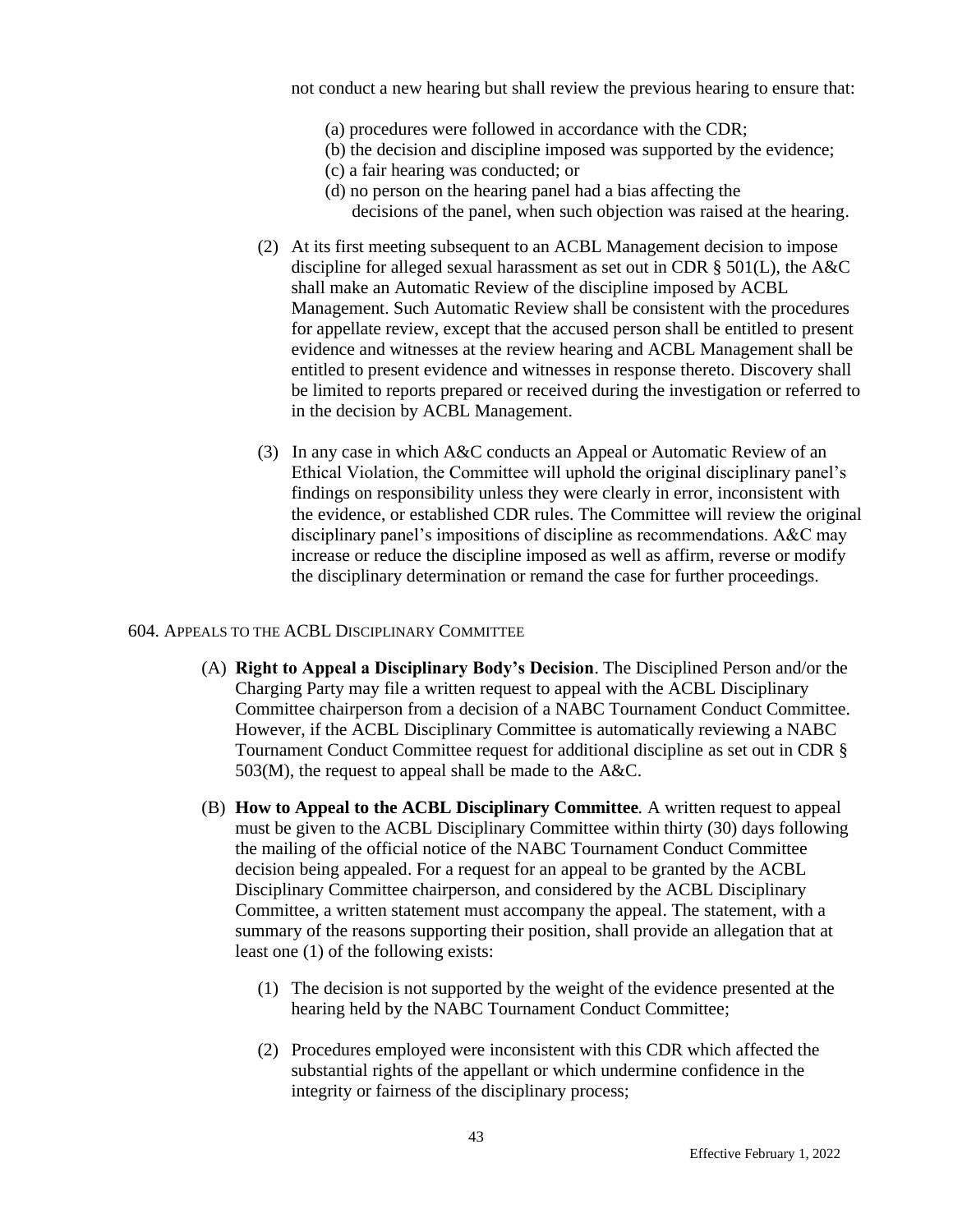- (3) Discipline imposed is inappropriate; and/or
- (4) One (1) or more person(s) on the hearing panel had a bias which effected the decisions of the panel, when objection to such bias was raised at the hearing.

The hearing shall be limited to the issues that have been raised in the appellant's statement.

- (C) **ACBL Disciplinary Committee Appeals Process**. If the request for an appeal is granted, the ACBL Disciplinary Committee shall hear and decide such appeals expeditiously. The committee shall be provided a copy of the written request for the appeal and all supporting documents submitted by the appellant; all information included in the record from any relevant Disciplinary Body that has heard the case; a summary of the past disciplinary record of the Charged Party and/or Disciplined Person; a summary of the procedural issues or administrative matters; and any other information upon instruction of the chairperson. (See also CDR § 605(A).)
- (D) **Decision in Writing**. The decision regarding the appeals heard by the ACBL Disciplinary Committee (when meeting as an appellate body) shall be in writing and must be sent to ACBL Management within thirty (30) days from the conclusion of the presentation of argument.

#### 605. OTHER APPELLATE PROCEDURES FOR ANY APPELLATE BODY

(A) **Standard of Review**. In considering whether to grant or deny permission to appeal, the appellate body chairperson shall consider only the allegation(s) in the written statement and the supporting reasons. The request for an appeal shall be liberally construed, meaning that the chairperson should give more regard to an equitable resolution of the matter, grant those requests that are clearly within the spirit or reason behind the CDR rules being applied and resolve any reasonable doubts in favor of appellant.

#### (B) **Procedures on Automatic Review or When Permission to Appeal is Granted**

- (1) *Standard of Appellate Body Review.* Once permission to appeal has been granted, other than appeals as set out in CDR §§ 601 and 603(E), the appellate body's considerations shall address only the allegation(s) raised in the written statement that accompanied the request to ensure that: (1) the decision was supported by the weight of the evidence presented at the hearing; (2) the procedures were followed in accordance with this CDR; (3) the discipline imposed was supported by the evidence; and/or (4) no person on the hearing panel had a bias which affected the decisions of the panel, when objection to such bias was raised at the hearing, as the case may be. In general, appeals will be considered on the record made in prior hearings. Other than as provided in CDR § 601, no new evidence shall be allowed and the appellate body may not conduct a new hearing. A person's past disciplinary record, should one exist, may not be considered in review of the merits of the issues being appealed but may be considered as to the severity of the discipline under review.
- (2) *Withdrawal of Appeal.* Once permission to appeal has been granted, appellant shall be allowed to withdraw its appeal by written notice to the chairperson of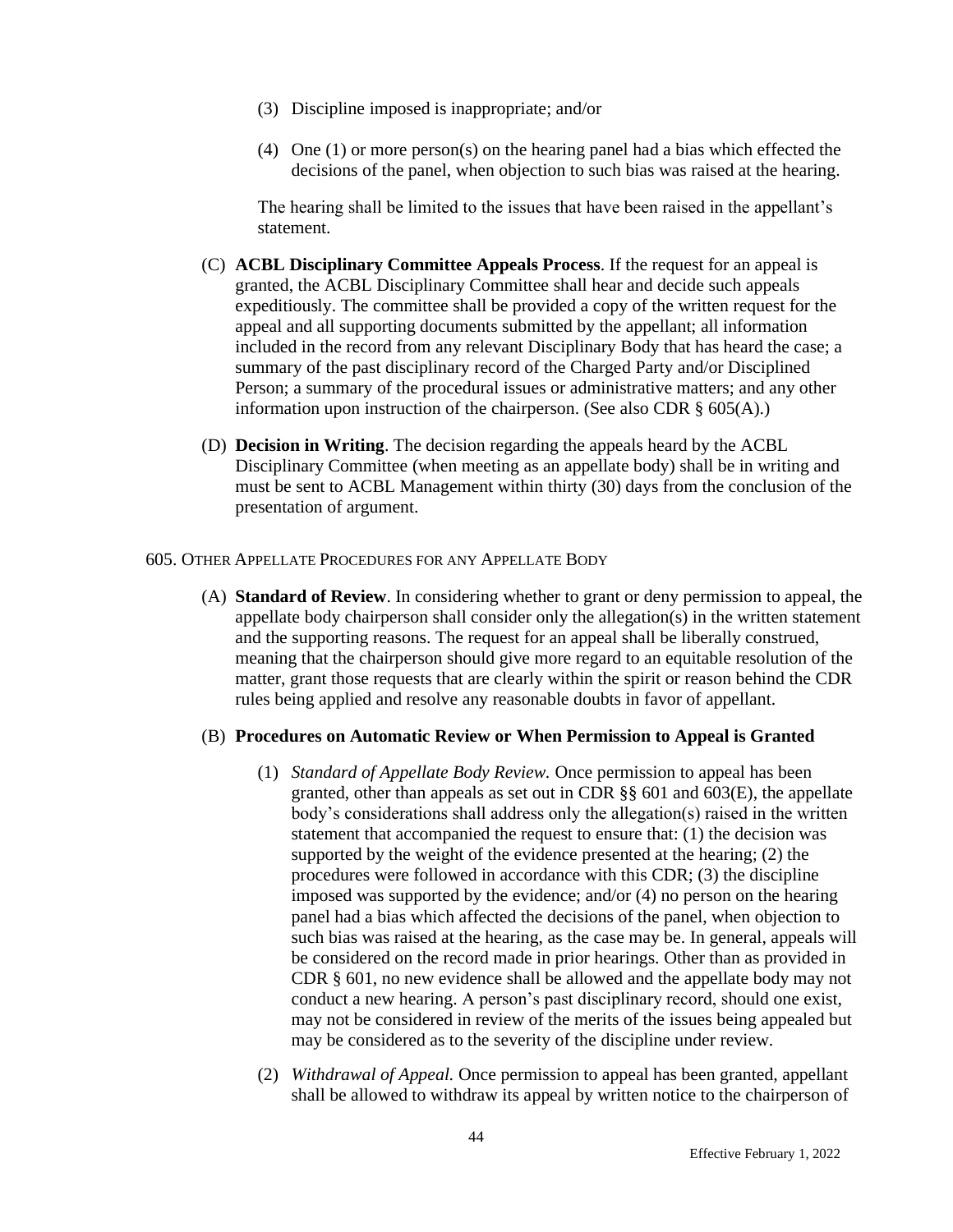the appellate body, who shall promptly notify all parties that the appeal has been dismissed. In the case of an appeal to the A&C, if the A&C chairperson is not available to receive and process the request within forty-eight (48) hours, In-House Counsel may act in his place. However, see CDR § 702 for restrictions on appellant's right to withdraw an appeal.

(C) **Status of Disciplinary Body Whose Decision is Appealed or on Automatic Review**. A Disciplinary Body is not a party to any appeal taken from its action. Its position, analysis and reasoning should already be set forth in its Hearing Report. However, the appellate body in its sole discretion may permit persons other than the parties to the appeal to participate in the appeal by filing an argument in support or opposition to appellant's argument and/or by presenting an oral argument at the appellate hearing. At the discretion of the appellate body chairperson, they may be provided a copy of the written appeal and all supporting documents submitted by the appellant, any other information submitted in a timely manner to the appellate body by any party to the appeal and any other information upon the instruction of the appellate body chairperson.

During the deliberations of the appellate body, no additional persons may be present.

- (D) **Appellate Body's Options**. An appellate body may: (i) affirm or reverse the decision being appealed; (ii) modify, reduce or increase the discipline being appealed; and/or (iii) remand the matter to any Disciplinary Body which previously heard the matter.
- (E) **Rights of Parties to the Appeal or Automatic Review**. Each party to an appeal or Automatic Review under §§ 601-605 shall be entitled to:
	- (1) Receive written notice of date, time and place of the appeals hearing.
	- (2) Be sent prior to the hearing a copy of the written appeal and all supporting documents submitted by the appellant, any other information submitted in a timely manner to the appellate body by any party to the appeal, all information included in the record from any previous Disciplinary Body that has heard the case, and any other information upon the instruction of the appellate body chairperson.
	- (3) Be represented at the hearing by another person who shall not be a member of the ACBL BOD.
	- (4) Make statements on his behalf.
	- (5) Be present during the entire hearing, except during procedural determinations and deliberation on verdicts and sentencing. Presence at the hearing may be in person or via telephone, teleconference, Skype or any other similar means where all participants may hear and/or see one another.
	- (6) Question persons testifying. The chairperson may restrict this right if abused.
	- (7) Be heard by a committee of at least three persons.
- (F) **Advisor for Committees of Appellate Jurisdiction**. Due to the simplified procedures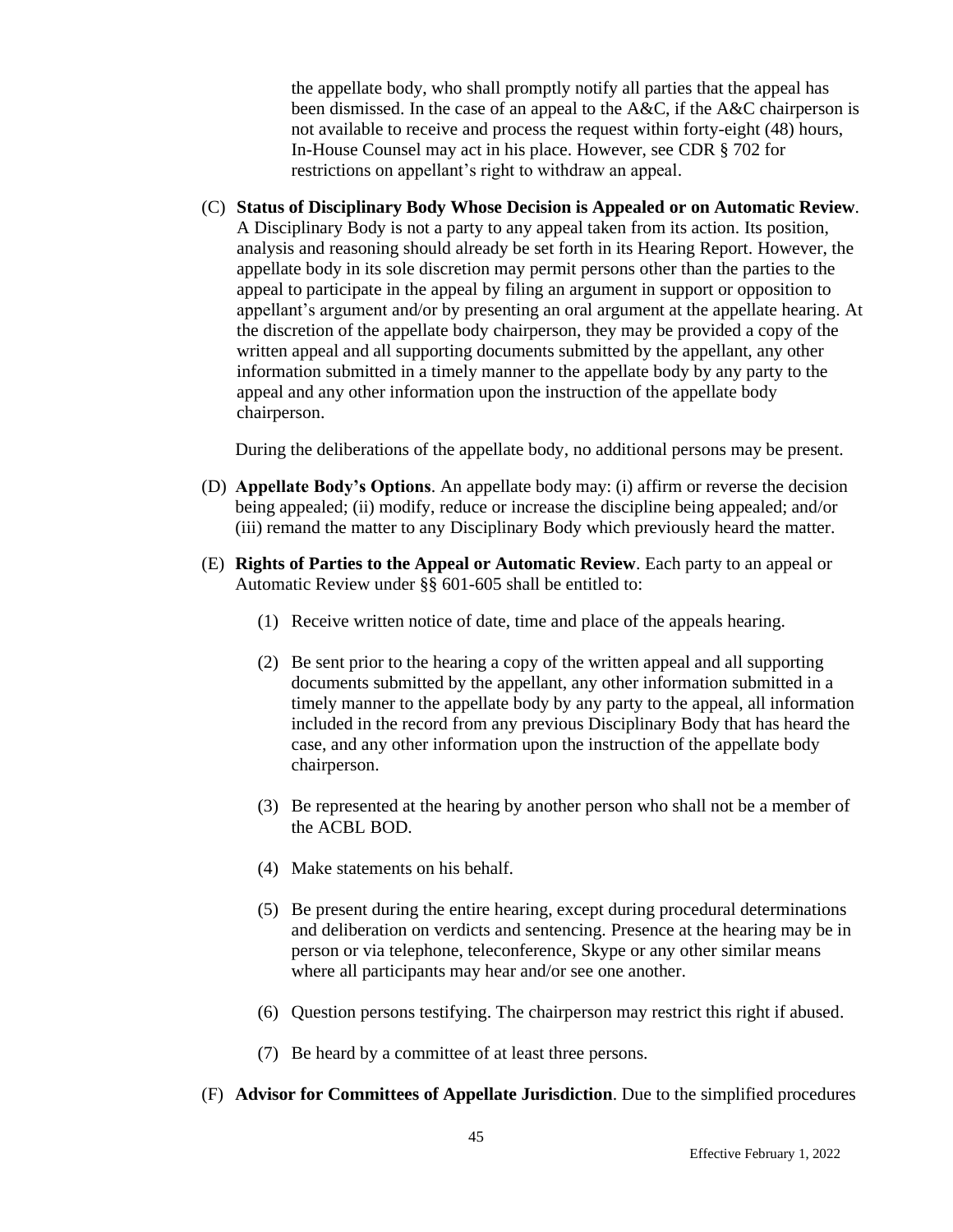of these informal proceedings, an advisor for committees of appellate jurisdiction is not routinely required. If a committee of appellate jurisdiction feels that it needs assistance on procedural matters, it may ask to have an advisor provided to assist it. The advisor shall be selected by and paid for (if any cost is incurred) by the organization responsible for the cost (i.e., District Boards for District Appellate Committees and ACBL Management for the ACBL Disciplinary Committee and A&C). The advisor for the ACBL Disciplinary Committee shall be chosen jointly by the chairperson of that committee and ACBL Management. The advisor selected shall not be an employee of the organization (current or former) and shall be impartial. Notwithstanding the foregoing, In-House Counsel may serve as the advisor to the A&C. The advisor shall not participate in the determination of responsibility or the discipline to be imposed.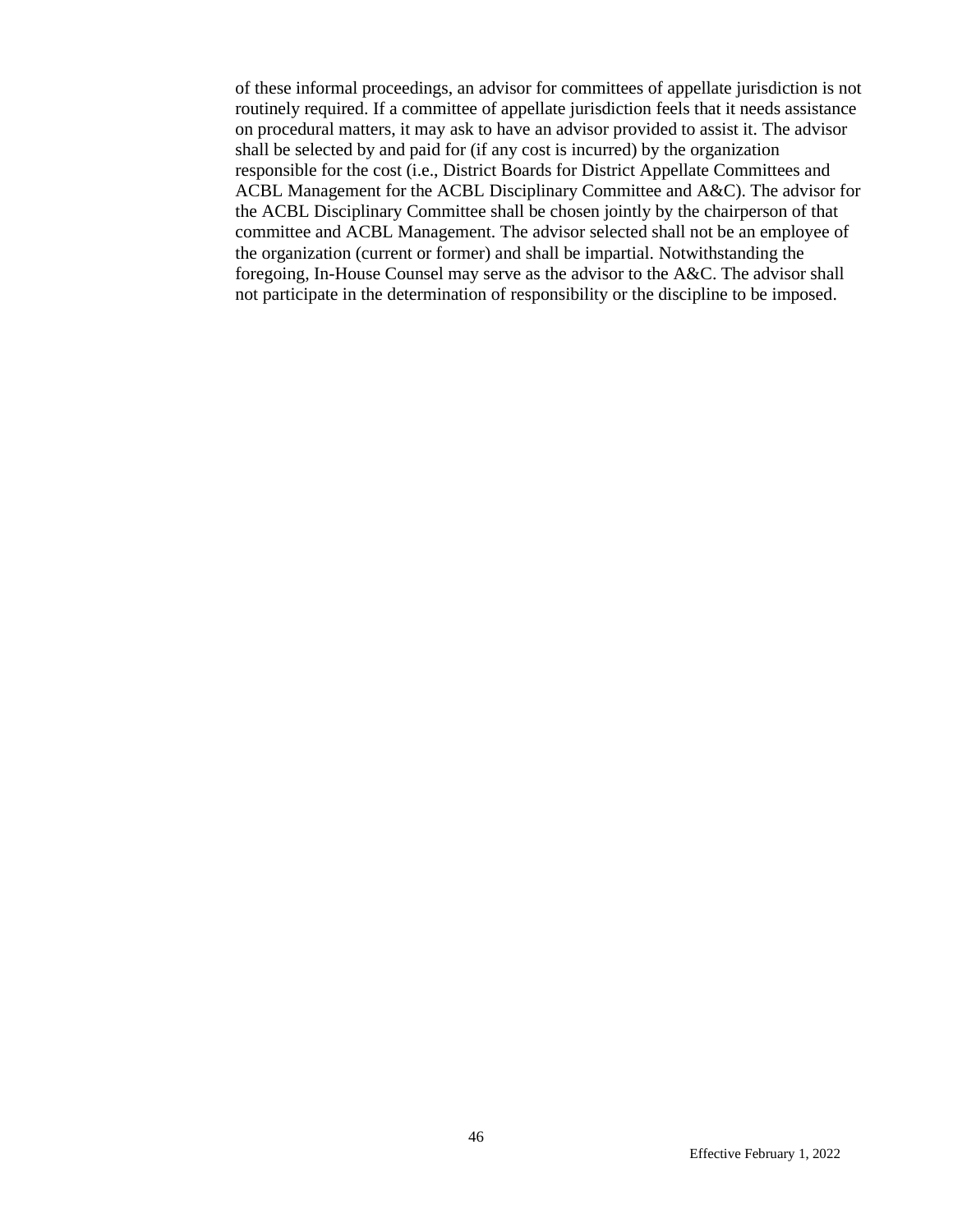## **7. STAY OF EXECUTION OF DISCIPLINE PENDING APPEAL**

### 701. NO AUTOMATIC STAY OF DISCIPLINE

The mere filing of a request for an appeal does not stay (i.e., postpone) execution of a discipline.

## 702. PROCEDURE FOR GRANT OF STAY

A stay of execution of a discipline pending an appeal may be granted only on written request directed to the chairperson of the appellate body with jurisdiction over the appeal, which request will include the reasons for such request. Once the stay of execution of a discipline is granted, neither the appeal nor the request for the stay may be withdrawn. The foregoing does not affect the power of the grantor later to modify or vacate (i.e., cancel) the stay.

#### 703. STANDARD FOR GRANT OF STAY

A stay of execution of a discipline may be granted only if the appellant makes a showing in her request that a reasonable likelihood exists that the decision will be reversed or that the discipline will be reduced.

## 704. AUTHORITY TO GRANT STAY

A stay of execution of a discipline pending the disposition of an appeal shall be considered by:

- (A) The chairperson of the District Disciplinary Committee, when the appeal is to the District;
- (B) The chairperson of the District Appellate Committee, when the appeal is to the District;
- (C) The chairperson of the A&C, when the appeal is to the A&C;
- (D) The chairperson of the ACBL Disciplinary Committee, when the appeal is to the ACBL Disciplinary Committee.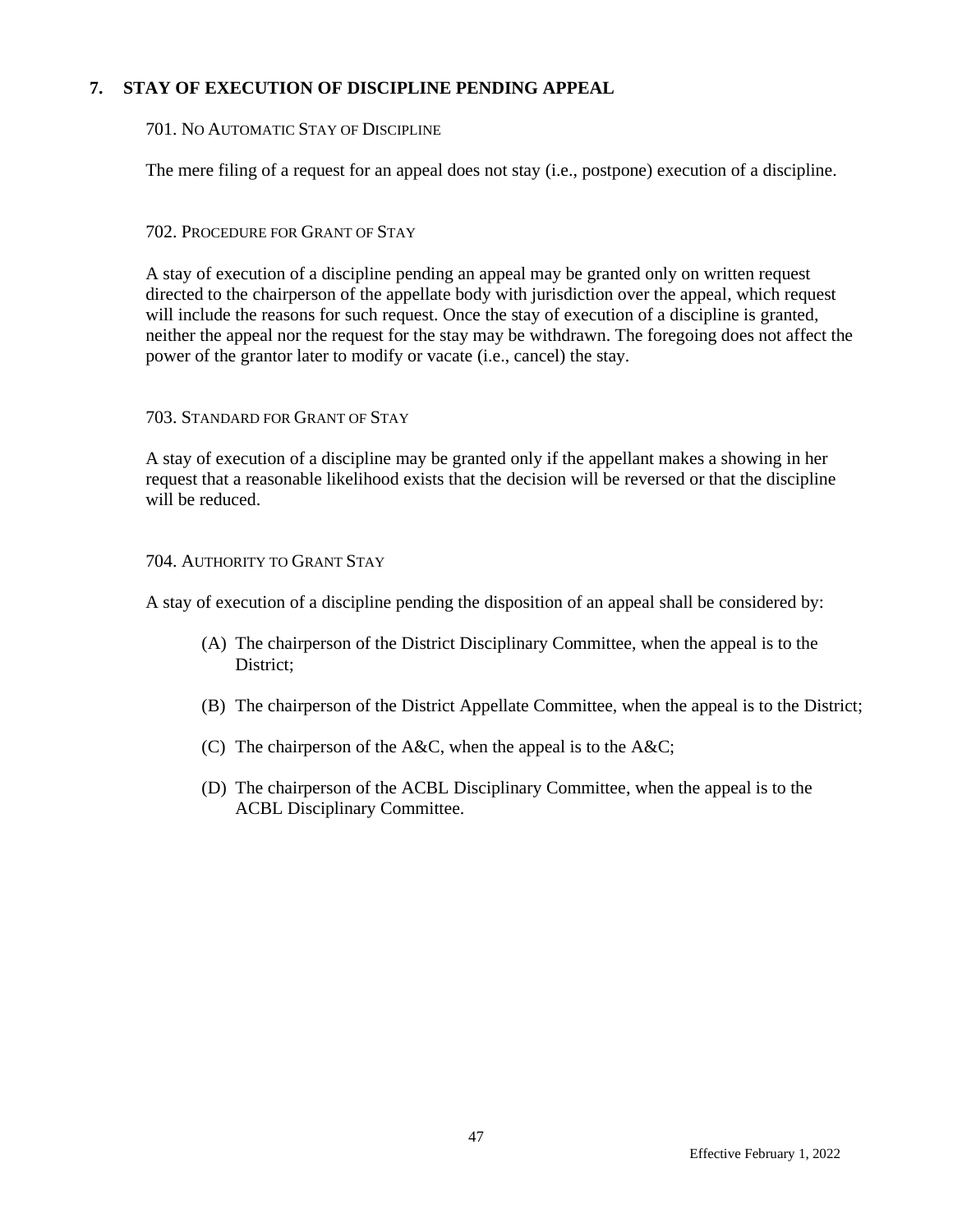## **8. PROCEDURES FOR HANDLING UNIT, DISTRICT OR BOARD OF DIRECTOR OFFENSES.**

801. ALLEGATION AGAINST A UNIT

When it is alleged that a Unit (i) has violated ACBL, District or its own bylaws or regulations, or (ii) has acted in an illegal or improper manner, a member or group of members, a Unit or a District may bring the matter directly to the District Disciplinary Committee to request a hearing. Such request must include specific incidents or evidence regarding such violation of bylaws or regulations, improper or illegal action. The District Disciplinary Committee will review the request and may decide not to conduct a hearing if it finds that the case does not warrant any action or the matter was dealt with in a reasonable manner at the Unit level.

- (A) **Unit's Rights**. If the District Disciplinary Committee decides to conduct a hearing, the Unit against which an allegation has been submitted as set forth in CDR § 801 shall be entitled to (through the Unit president with a copy to the Unit secretary):
	- (1) Receive written notice of the date, time and place of the hearing. Should a Unit admit that an allegation is true, a hearing shall nevertheless be held to determine an appropriate course of action.
	- (2) Be furnished with a copy of the allegation (or a summary of the facts of such allegation), and the name of the member or entity submitting such allegation.
	- (3) Be represented at the hearing by a person who shall not be a member of the ACBL BOD.
	- (4) Produce evidence and make statements on the Unit's behalf.
	- (5) Be present during the entire hearing, except during procedural determinations and deliberation on verdicts and imposition of discipline.
	- (6) Question persons testifying. The chairperson may restrict this right if abused.
- (B) **Actions Following a Finding of Responsibility**. The District Disciplinary Committee may take one of the following actions (or a combination of the actions) in its resolution of the matter if it finds, by a preponderance of the evidence, a violation, or illegal/improper action:
	- (1) Issue a warning to cure a deficiency and notify the ACBL BOD that, unless the deficiency is cured by a certain date, the Board should act against the Unit's charter;
	- (2) Recommend that the ACBL BOD act against the charter of the Unit immediately; or
- (C) **Appellate Bodies**. An appeal of a decision of the District Disciplinary Committee against or for the Unit *as an entity* shall be submitted to the A&C as a CDR § 802 action. An appeal of a decision against or for a specific *individual* within the Unit shall be submitted to the District Appellate Committee as required in CDR § 602.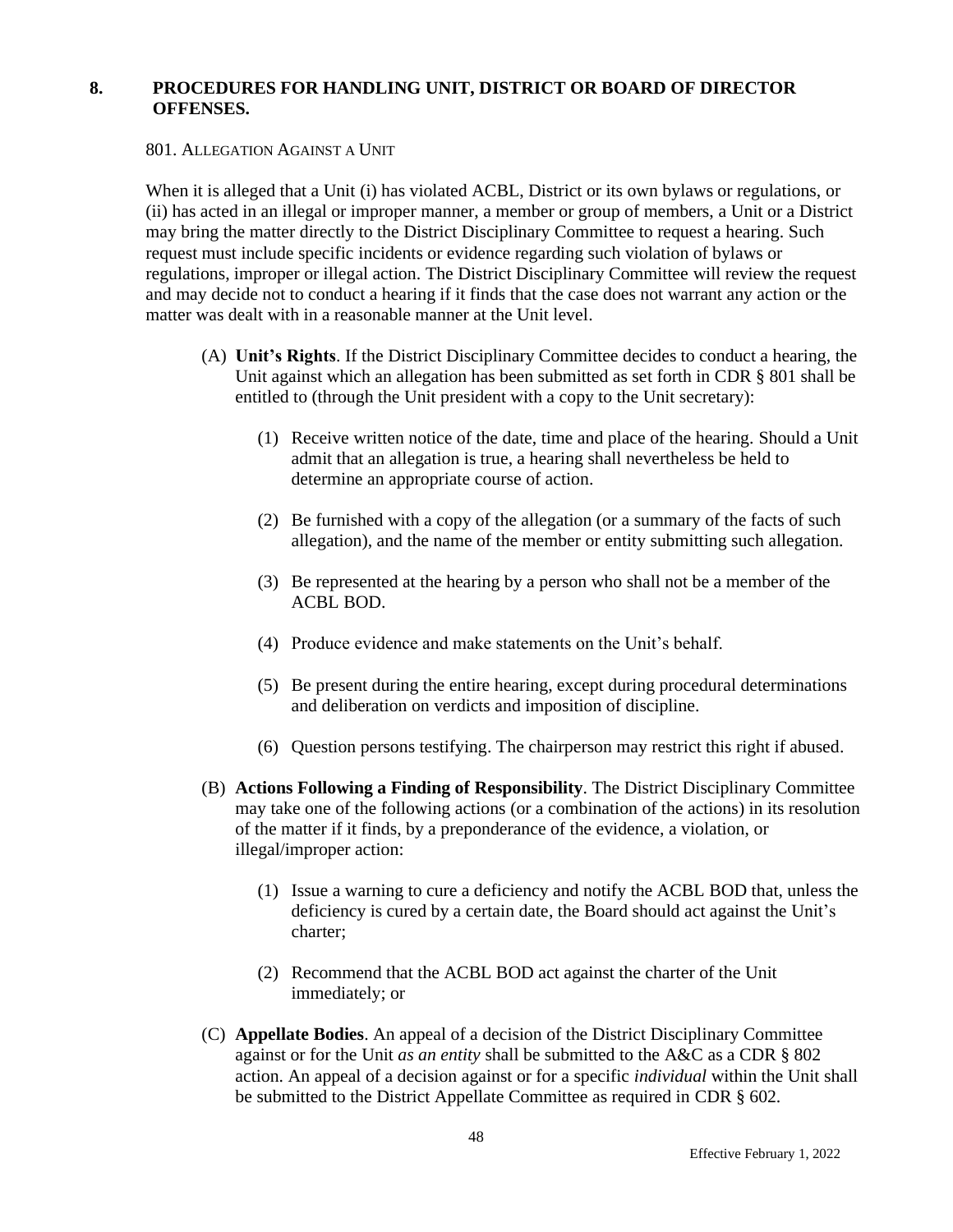#### 802. ALLEGATION AGAINST A DISTRICT

When it is alleged that a District (i) has violated ACBL or its own bylaws or regulations, (ii) has acted in an illegal or improper manner, or (iii) has improperly failed to act upon a Complaint (or when a District Disciplinary Committee has ruled for or against a Unit as an entity as set out in CDR § 801(B)), a member, a group of members or a Unit may bring the matter directly to the A&C to request a hearing. Such request must include specific incidents or evidence regarding such violation of bylaws or regulations, improper or illegal action, or failure to act upon a Complaint (or defect of the District Disciplinary Committee).

The A&C will review the request (and, in the case of an appeal of a District Disciplinary Committee decision, the prior disciplinary hearing record) and may decide not to conduct a hearing if it finds that (i) the case does not warrant any action; (ii) the matter was dealt with in a reasonable manner at the District level; or (iii) the matter lacks significance to warrant a hearing.

- (A) **District's Rights**. If the A&C decides to conduct a hearing, the District against which an allegation has been made as set forth in CDR § 802 shall be entitled to (through its District president with a copy to its District secretary):
	- (1) Receive written notice of the date, time and place of the hearing. Should a District admit that an allegation is true, a hearing shall nevertheless be held to determine an appropriate course of action.
	- (2) Be furnished with a copy of the allegation (or a summary of the facts of such allegation), and the name of the member or entity submitting such allegation.
	- (3) Be represented at the hearing by a person who shall not be a member of the ACBL BOD.
	- (4) Produce evidence and make statements on the District's behalf.
	- (5) Be present during the entire hearing, except during procedural determinations and deliberation on verdicts and imposition of discipline.
	- (6) Question persons testifying. The chairperson may restrict this right if abused.
- (B) **Actions Following a Finding of Responsibility**. The A&C may take one of the following actions (or a combination of the actions) in its resolution of the matter if it finds, by a preponderance of the evidence, a violation, illegal/improper action or improper failure to act:
	- (1) Issue a warning to cure a deficiency and notify the ACBL BOD that, unless the deficiency is cured by a certain date, the Board should take some action against the District Organization;
	- (2) Recommend that the ACBL BOD take some action against the District Organization immediately; or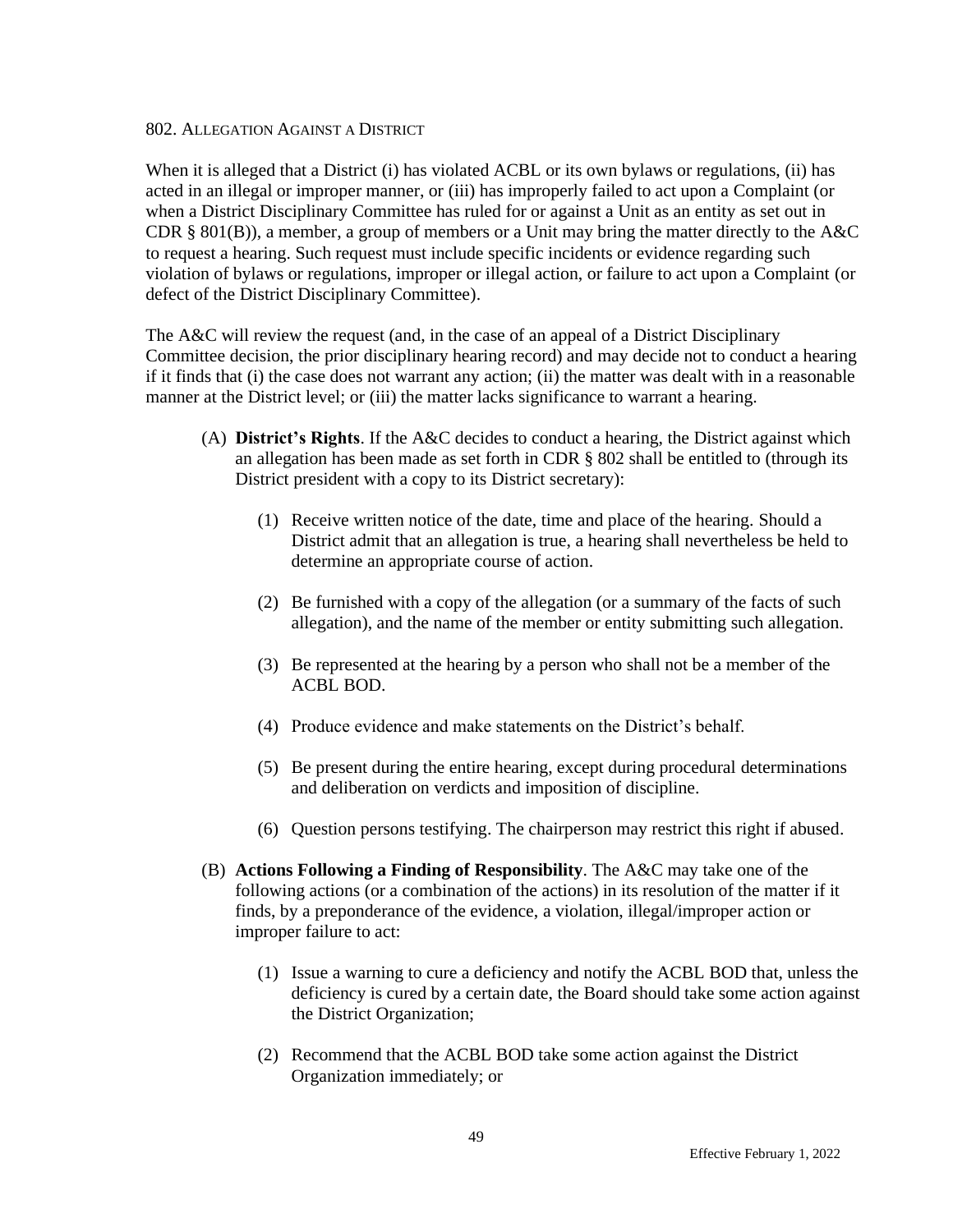- (3) Decide the Complaint upon which the District failed to act.
- (C) **Decisions Final**. Decisions of the A&C shall be in writing and shall be final. All decisions shall be reported to the ACBL BOD within thirty (30) days from the conclusion of the presentation of argument and, thereafter, to all parties and ACBL Management.

#### 803. ALLEGATION AGAINST THE ACBL BOARD OF DIRECTORS

When it is alleged that the BOD as a body has violated the ACBL Bylaws or ACBL Regulations, a member or group of members may bring the matter directly to a Special ACBL Committee ("Special Committee") consisting of the ACBL President, the ACBL CEO and the In-House Counsel to request a hearing. Such request must include specific incidents or evidence regarding such violation of bylaws or regulations. The Special Committee will review the request and may decide not to conduct a hearing if it finds that the case does not warrant any action. The Special Committee shall conduct a hearing if it feels that the allegations have merit.

- (A) **Board of Directors' Rights**. If the Special Committee decides to conduct a hearing, the BOD shall be entitled to (through its Executive Committee other than the ACBL President):
	- (1) Receive written notice of the date, time and place of the hearing. Should the Executive Committee admit that an allegation is true, a hearing shall nevertheless be held to determine an appropriate course of action.
	- (2) Be furnished with a copy of the allegation (or a summary of the facts of such allegation) and the name of the member or entity submitting such allegation.
	- (3) Be represented at the hearing by a person who shall not be a member of the ACBL BOD.
	- (4) Produce evidence and make statements on the BODs' behalf.
	- (5) Be present during the entire hearing, except during procedural determinations and deliberation on verdicts and imposition of discipline.
	- (6) Question persons testifying. The chairperson may restrict this right if abused.
- (B) **Actions Following a Finding of Responsibility**. If the Special Committee finds that the allegations have been proven by a preponderance of the evidence, the Executive Committee shall be directed to reconvene the entire BOD within a reasonable time frame to reconsider the actions that had previously been taken and to consider actions to comply with the ACBL Bylaws or ACBL Regulations.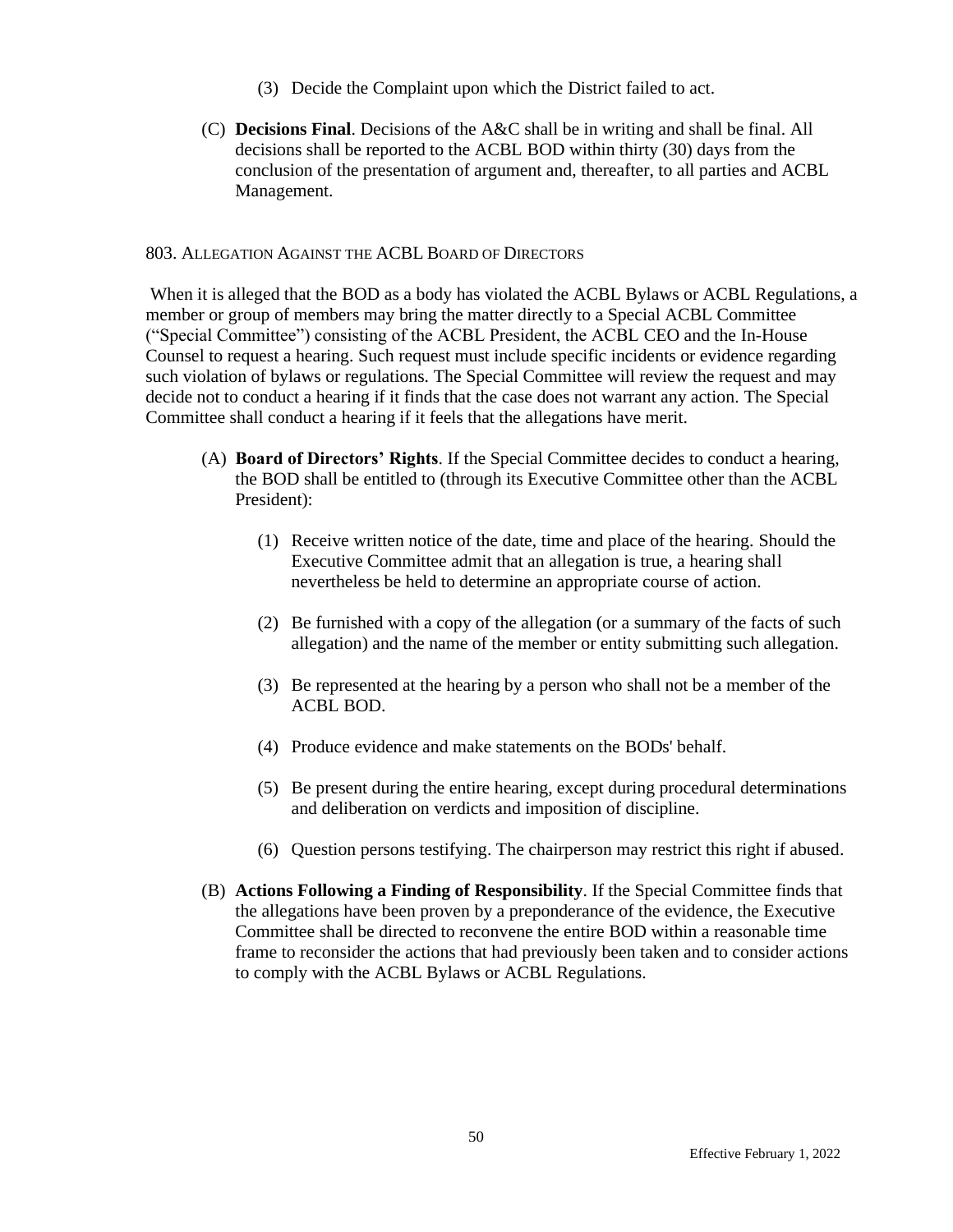## **APPENDIX B to Code of Disciplinary Regulations**

## **ACBL DISCIPLINARY RECOMMENDATIONS**

## **Part I: Recommended Discipline for a Single Incident**

*Part I of these ACBL Disciplinary Recommendations is intended to apply to the typical case involving a single Incident and a Charged Party who has no previous disciplinary record. If this is not the case (i.e. there have been multiple offenses in the past or a pattern of conduct is evidenced), the Disciplinary Body must consider (but is not obligated to follow) Part II of these ACBL Disciplinary Recommendations before deciding on an appropriate discipline*.

The lists contained in Chart 1 and Chart 2 in this Appendix B, Part I, represent the recommended discipline and suggested masterpoint penalties which are to be imposed by a Disciplinary Body after rendering a decision which finds a Charged Party responsible of a conduct violation or an Ethical Violation, respectively.

The first column, entitled "OFFENSE", sets forth an offense with a reference to the Code of Disciplinary Regulations (" CDR") section that most properly reflects that offense. Chart 1 is not intended to be an exhaustive list of all possible offenses for which a Charged Party might be found responsible.

The second column, entitled "RECOMMENDED DISCIPLINE", is a guide for discipline to be imposed. **It is not mandatory.** However, discipline imposed that is outside these recommendations must be explained in the Hearing Report.

The third column, entitled "SUGGESTED MASTERPOINT PENALTIES", represents a range of masterpoints which may be deducted in accordance with an offense listed in the chart for which the Charged Party is found responsible. Players who are found responsible of collusive cheating and Expelled shall forfeit all masterpoints.

A Disciplinary Body may find that there has been a violation of the CDR for which there is no recommendation cited in the two charts in this Appendix B, Part I. In such cases, the committee is free to impose on a responsible Charged Party whatever discipline it deems is appropriate from among the options described in CDR § 401. It may be helpful to consider offenses in the charts that are similar in nature or similar in degree to the Charges. The reasoning employed by the Disciplinary Body should be outlined in the Hearing Report. Additionally, a Disciplinary Body that imposes a discipline which is outside the range recommended by these guidelines for the stated offenses (or for extrapolated similar offenses) must explain why it chose the discipline imposed.

If a discipline outside of these Disciplinary Recommendations is imposed without explanation, the Hearing Report will be returned to the Disciplinary Body with a request for an explanation of their decision. There is no magic to such explanation. A clear and cogent explication of the committee's thinking/reasoning is sufficient.